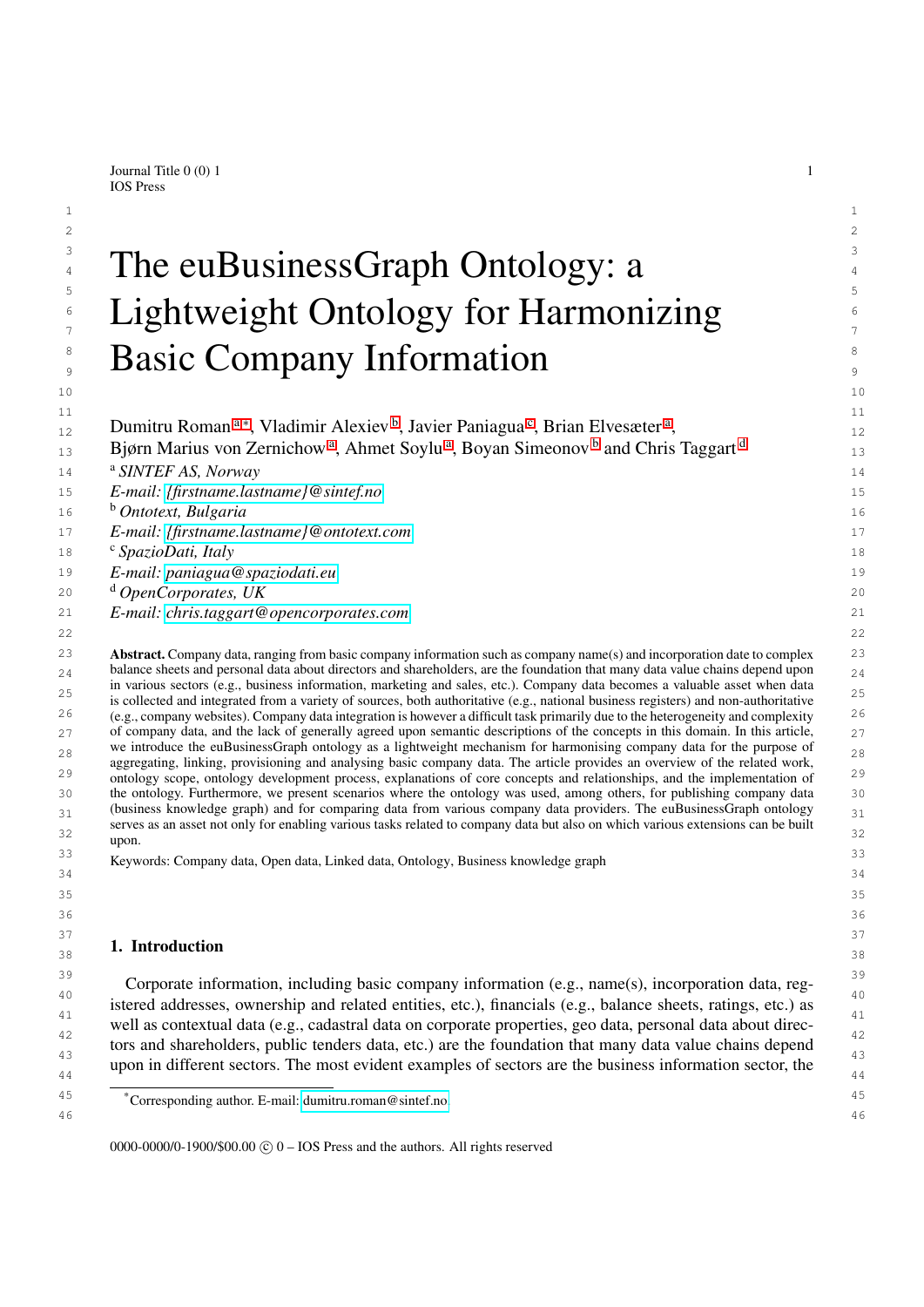1 marketing and sales sector and the business publishing industry. At the same time, the use of company 1 2 2 data is extremely significant in many other business sectors and societal activities including transparency 3 3 and accountability [\[1\]](#page-31-0).

4 4 Recently, a number of initiatives have been established to harmonise and increase the interoperability 5 5 of corporate and financial data across national borders, including public initiatives such as the Global  $6$  Legal Entity Identification System—GLEIS<sup>[1](#page-1-0)</sup>, Bloomberg's open FIGI system for securities<sup>[2](#page-1-1)</sup>, as well  $6$ 7 as long-established proprietary initiatives such as the Dun & Bradstreet DUNS number<sup>[3](#page-1-2)</sup>. Other notable <sup>7</sup> <sup>8</sup> initiatives include the European Business Register (EBR)<sup>[4](#page-1-3)</sup>, which aims to federate several national busi-<sup>8</sup> <sup>9</sup> ness registers in order to offer a unique point of access, and BREX<sup>[5](#page-1-4)</sup>, which "wraps" the EBR, extends its <sup>10</sup> country coverage and offers a pricing model to access the underlying data. Additionally there are estab-<sup>10</sup> <sup>11</sup> lished and widespread adopted standardisation systems in the area of company financials (e.g., official <sup>11</sup> <sup>12</sup> deposited and public balance sheets data, which is in most cases exchanged in the XBRL format<sup>[6](#page-1-5)</sup>). How-<sup>12</sup> <sup>13</sup> ever, due to various reasons including technical, operational and organizational limitations, the systems<sup>13</sup> <sup>14</sup> and data sources mentioned above are mostly fragmented across borders, limited in scope and size<sup>[7](#page-1-6)</sup>, and <sup>14</sup> <sup>15</sup> siloed within specific business communities with limited accessibility from outside their originating sec-<br><sup>15</sup>  $16$  tors. For example, register exchanges only offer access to official national registry data, not linked to any  $16$ <sup>17</sup> other contextual datasets (i.e., there is no obvious way of following a link from a company's registered<sup>17</sup>  $18$  data to a tender it has won in another country), nor among themselves across countries (which means  $18$ <sup>19</sup> that there is no "machine-readable" and easy way to follow, for example, a shareholding relationship<sup>19</sup>  $20$  from an individual to companies in two different countries).

<sup>21</sup> As a result, collecting and aggregating information about a business entity from several public sources<sup>21</sup> <sup>22</sup> (official and non-official ones, such as public tender registries, press mentions of companies and related<sup>22</sup> <sup>23</sup> entities, cadastral records, etc.), and especially across borders and languages is a tedious and very ex-<sup>24</sup> pensive task which renders many potential business models non-feasible. As a step in addressing this  $\frac{24}{\sqrt{2}}$ <sup>25</sup> challenge, governments and other public bodies are increasingly publishing open data about firmograph- $\frac{26}{25}$  ics and contextual databases, which reference companies. For example, the UK, Norway, France, and  $27$  Denmark make the public records about companies available as open data, and other countries have dif- $28$  $28$  ferent degrees of openness for their company registries<sup>8</sup>. Examples of contextual databases include the  $\frac{29}{20}$  $\frac{29}{20}$  $\frac{29}{20}$  EU TED (Tenders Electronic Daily) public procurement notices<sup>9</sup>, gazette notices, Horizon 2020 project  $\frac{30}{\text{data}^{10}}$  $\frac{30}{\text{data}^{10}}$  $\frac{30}{\text{data}^{10}}$  and Structural Funds<sup>[11](#page-1-10)</sup>. Unfortunately, firmographics datasets are not yet fully harmonised and 31 and statement of the construction, innegatives datasets are not jointain nations of the 31 interoperable because data differs widely in semantics from one source to the other, and due to data  $\frac{32}{32}$ formats ranging from UK's five star Linked Data [\[2\]](#page-31-1) to poorly accessible and poorly documented ones.  $\frac{33}{3}$ Furthermore, contextual databases are not linked to the company registries and they still use different  $\frac{34}{34}$ 

 $\overline{\phantom{a}}$  35  $\overline{\phantom{a}}$  35  $\frac{100}{26}$  36  $\frac{100}{26}$  36  $\frac{100}{26}$  36  $\frac{100}{26}$  36  $\frac{100}{26}$  36  $\frac{100}{26}$  36 1 <https://www.gleif.org>

<span id="page-1-4"></span><span id="page-1-3"></span><span id="page-1-2"></span><span id="page-1-1"></span><span id="page-1-0"></span><sup>&</sup>lt;sup>2</sup>[https://en.wikipedia.org/wiki/Financial\\_Instrument\\_Global\\_Identifier](https://en.wikipedia.org/wiki/Financial_Instrument_Global_Identifier)

 $\frac{37}{31}$   $\frac{11}{31}$   $\frac{11}{31}$   $\frac{11}{31}$   $\frac{11}{31}$   $\frac{11}{31}$   $\frac{11}{31}$   $\frac{11}{31}$   $\frac{11}{31}$   $\frac{11}{31}$   $\frac{11}{31}$   $\frac{11}{31}$   $\frac{11}{31}$   $\frac{11}{31}$   $\frac{11}{31}$   $\frac{11}{31}$   $\frac{11}{31}$   $\frac{11}{31}$   $\frac{1$ 3 <http://www.dnb.com/duns-number.html>

<sup>&</sup>lt;sup>38</sup> <sup>4</sup><http://www.ebr.org> <sup>38</sup>

<sup>39</sup> 39 5 <https://brex.io>

<span id="page-1-5"></span><sup>40</sup> 40 6 <https://www.xbrl.org>

<span id="page-1-6"></span> $11$  <sup>7</sup> Less than 1.6M companies worldwide were assigned a Legal Entity Identifier (LEI) number as of December 2019 [\(https:](https://search.gleif.org)  $41$ 42 42 [//search.gleif.org\)](https://search.gleif.org) and these are only used in financial transactions of certain kind.

<sup>&</sup>lt;sup>42</sup> <sup>8</sup><https://index.okfn.org/dataset/companies> and<http://registries.opencorporates.com> <sup>43</sup>

<span id="page-1-10"></span><span id="page-1-9"></span><span id="page-1-8"></span><span id="page-1-7"></span><sup>&</sup>lt;sup>9</sup><https://ted.europa.eu>

<sup>44</sup> 44 <sup>10</sup><https://data.europa.eu/euodp/en/data/dataset/cordisH2020projects>

<sup>45</sup> 45 <sup>11</sup><https://cohesiondata.ec.europa.eu>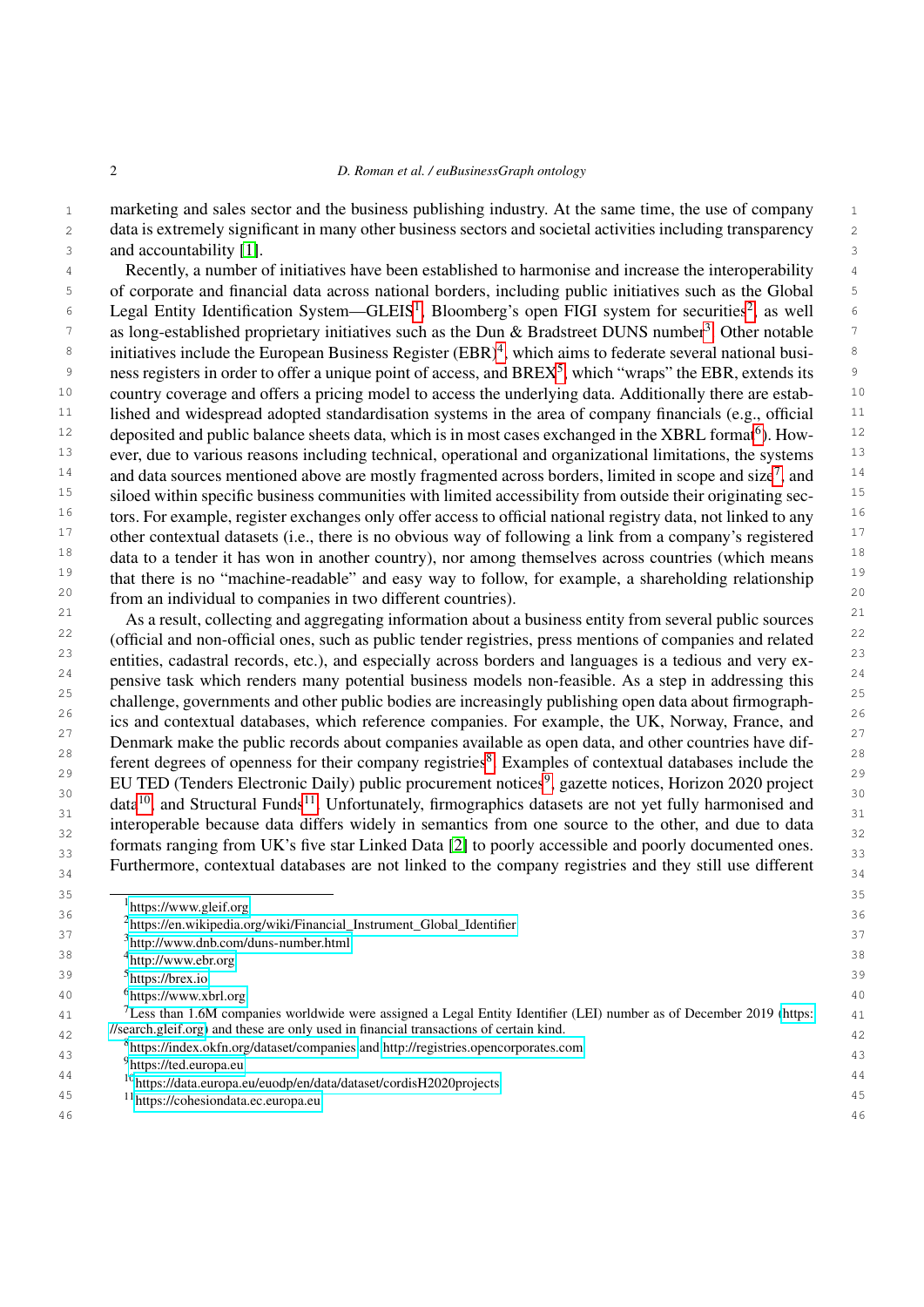1 1 identifier systems or, in some cases, no identifiers at all. Private businesses are also producers of valu-2 2 able company-related data, which is seldom linked to the public sources mentioned above. For example, 3 3 media publishers often reference businesses and legal entities by name (hence ambiguously) even within <sup>4</sup> their digital publications (with the exception of traded company tickers, which are sometimes used by <sup>4</sup> 5 5 specialised financial publishers), because there isn't any widespread markup schema to annotate a digital 6 6 reference to a company, nor a standardised way of accessing its information once it is unambiguously 7 identified. As a result, it is extremely expensive, time consuming and error prone to find, interpret and 7 8 8 reconcile these data from private sector sources. One of the immediate consequences is that the busi-9 9 ness information sector is very cost-inefficient in itself, which is reflected in a lack of transparency and 10 efficiency of the markets. Nevertheless, the most relevant consequence in this context is that these inef-<br>10 11 ficiencies severely harm digital innovation across sectors, which is often introduced by small and agile 11 12 actors (e.g., startups, civil society organizations) who lack the capacity to invest time and resources in 12 13 overcoming these problems. 13

14 In this article, we follow the established approach for harmonizing and integrating data based on 14 15 ontologies (e.g., [\[3,](#page-31-2) [4\]](#page-31-3)). In particular, we develop an ontology—the euBusinessGraph ontology—for 15 16 harmonising and integrating *basic* company information<sup>[12](#page-2-0)</sup>. The ontology is meant to be used as a key 16 17 mechanism for aggregating, linking, provisioning and analysing company-related data. In this paper we 17 18 provide an overview of the related work, ontology scope, ontology development process, explanations 18 19 of core concepts and relationships, implementation of the ontology, and examples of scenarios where 19 20 20 the ontology was used, among others, for publishing company data (business knowledge graph) and 21 for comparing data from various company data providers. The main challenge this paper addresses is 21 22 related to striking the right balance between a semantic model for basic company information that is too 22 23 23 complex and hard to understand and a simplistic least common denominator model, while at the same 24 24 time exploiting proper mechanisms to reuse numerous related ontologies.

25 25 The remainder of the article is organised as follows. Section [2](#page-2-1) provides an overview of related work 26 and ontologies relevant to company-related data. Section [3](#page-6-0) describes the euBusinessGraph ontology 26 27 development process, covering the scope, requirements, and the development approach. Section [4](#page-11-0) gives 27 28 an overview of the core concepts and relations in the euBusinessGraph ontology, together with details 28 29 29 about the realization of the ontology. Section [5](#page-26-0) provides examples of the usage of the ontology. Finally, 30 30 Section [6](#page-30-0) concludes this article and outlines possible future work.

 $31$   $31$ 

#### <span id="page-2-1"></span> $32$   $32$  $\frac{23}{33}$  2. Netated WOTN  $\frac{33}{33}$ 2. Related Work

34 34 Several ontologies and data models were described in the literature and have relevance to capturing  $\frac{35}{35}$ <sup>36</sup> dealing with *basic* information about companies, covering organizational structures of companies, eco-<br><sup>37</sup> 37 County was own information about companies, covering organizational or actually of companies of  $37$ nomic classifications of companies, company identification schemes, and locations of companies<sup>[13](#page-2-2)</sup>. This  $\frac{38}{38}$  $\frac{39}{39}$  includes actual ontologies and vocabularies, and also several initiatives and data models relevant in the development of the euBusinessGraph ontology for basic company information. the structure and complexity of company-related data. In what follows, we look specifically at works

<span id="page-2-0"></span><sup>&</sup>lt;sup>41</sup> <sup>12</sup>By *basic* we mean company information that is usually covered in Trade Registers, but excluding change tracking (e.g., <sup>41</sup> 42 42 when a headquarters address changes) and documents (e.g., financial returns) due to the typical unavailability of such data. 43 43 Examples of *non-basic* information can include transactions (investments, M&A, IPO), company relations (parent/subsidiary, branch, competitor, supplier/client, joint venture), etc.

<span id="page-2-2"></span> $\frac{44}{13}$  and  $\frac{44}{13}$  branch, competitor, supprictiventit, joint venture), etc. Absorptive and the contract with the company information) are discussed in Section [4](#page-11-0) (with a summary provided in Table [1\)](#page-13-0). 46 46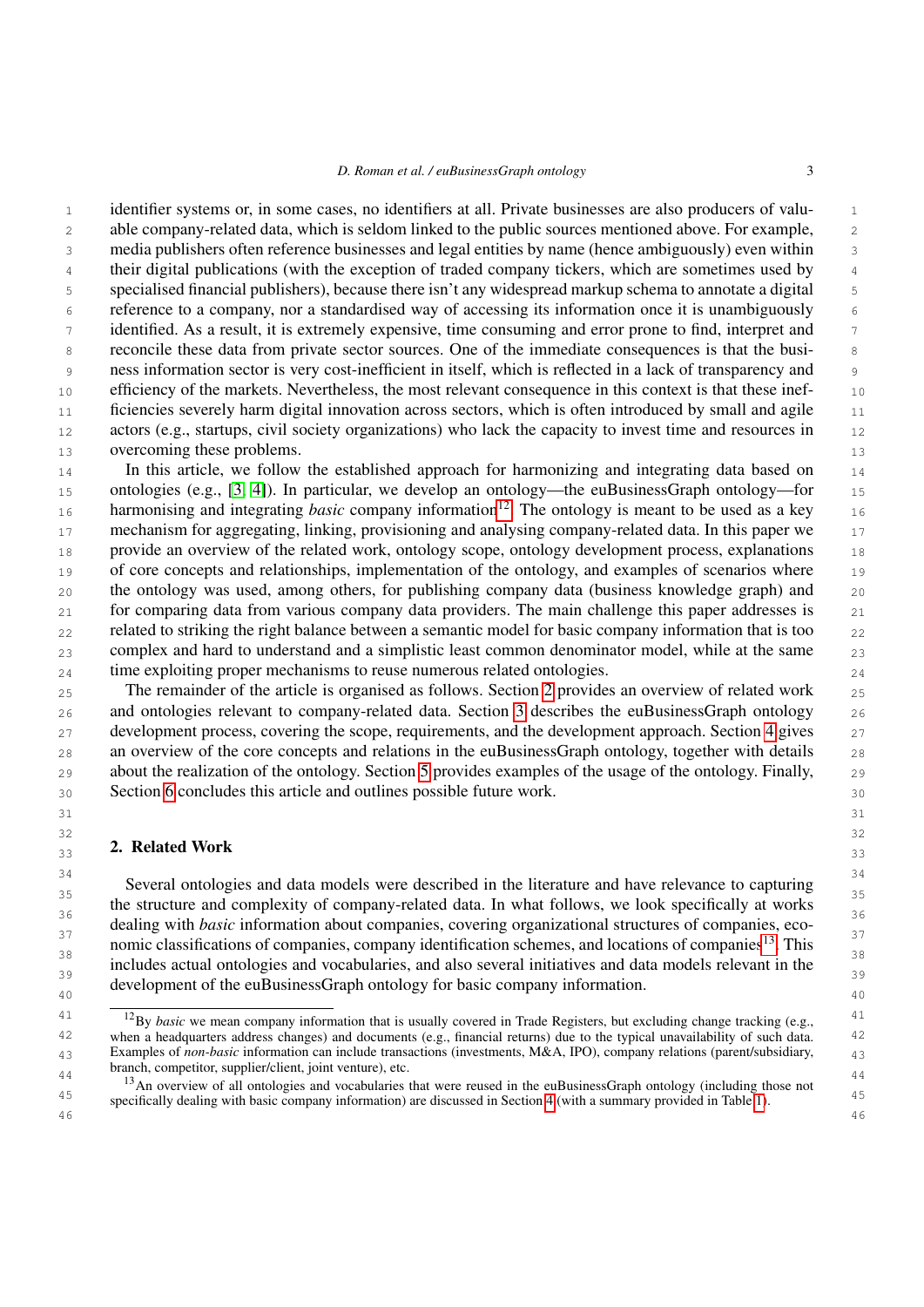5 5

7 7

 1 The ontologies and vocabularies discussed in this section either insufficiently cover basic company 2 information or are too complex due to many ontological commitments. Nevertheless, as we shall see 2 3 below, relevant ontologies and data models were partly re-used and/or provided inspiration in the devel-4 opment of the euBusinessGraph ontology.

## 6 6 *2.1. Organizational Structure*

8 The W3C Organization Ontology (ORG) [\[5\]](#page-31-4) is a W3C recommendation since 2014. It aims to capture 9 9 information about organizations (companies and institutions), including governmental organizations. It 10 primarily captures organizational structure (e.g., sub-organizations and classification), reporting struc- $_{11}$  ture (e.g., roles and posts), location information (e.g., sites and addresses), and organizational history  $_{11}$  $_{12}$  (e.g., merger and renaming). ORG is highly generic and designed as a core ontology, capturing general  $_{12}$ <sub>13</sub> concepts and encouraging extensions for specific domains. It has been reused by other ontologies such <sub>13</sub> 14 **as PPROC** [\[6\]](#page-31-5) in the procurement domain.

15 15 The e-Government Core Vocabularies [\[7\]](#page-31-6) were developed in order to provide a minimum level of 16 semantic interoperability for e-Government systems as part of the SEMIC (Joinup) community<sup>[14](#page-3-0)</sup> and 16  $_{17}$  the ISA program<sup>[15](#page-3-1)</sup> of the European Commission. They include basic concepts about legal entities, loca-18 tions, persons, public services, public organizations, and public services. The Core Public Organization 18 19 Vocabulary (CPOV) and the Core Business Vocabulary (CBV) are the most relevant vocabularies in our 19  $_{20}$  context. After initial development by EC SEMIC and ISA2, they were transferred to W3C for standard- $_{21}$  ization. The CBV was revised and formally adopted by W3C in 2013 as the Registered Organization  $_{21}$  $_{22}$  Vocabulary (RegOrg)<sup>[16](#page-3-2)</sup>. RegOrg is an extension of ORG for describing organizations that have gained  $_{22}$ 23 23 legal entity status through a formal registration process, typically in a national or regional register.

24 The Popolo Project defines data interchange formats and data models in the context of the Open Gov- $_{25}$  ernment initiative<sup>[17](#page-3-3)</sup>. A set of concepts and relations are provided for capturing persons and organizations  $_{25}$ <sub>26</sub> and the relationships between them (e.g., membership properties). A vocabulary for describing organi-27 zations is also provided. This vocabulary reuses terms from the ORG ontology and adds some new ones 27 28 28 (e.g., other name, area, and contact detail).

29 29 The Application Profile of the Organization Ontology (ORG-AP-OP) was developed by the Publi-30 cations Office of the European Union and supports its Whoiswho service<sup>[18](#page-3-4)</sup>. It provides actual contact 30 31 information for staff working at the European Institutions. It is concerned with people and the roles they  $\frac{31}{2}$ 32 play in the actual institutions. Similarly, in 2015, the ISA Programme of the EC initiated the develop-<br>32 33 ment the Core Public Service Vocabulary and its Application Profile (CPSV-AP) [\[8\]](#page-31-7). However, it defines 33 34 a number of terms closely related to CPOV, such as the administrative level, the type of organization, 34 35 35 and its home page.

36 The Schema.org initiative [\[9\]](#page-31-8) is spearheaded by the big four search engines, Google, Yahoo, Bing and 36 37 Yandex, and is a collaborative effort to create, maintain, and promote schemas for structured data on the 37 38 Internet. It is highly reusable since it makes few ontological commitments in order to cater to a truly 38 39 global audience of millions of Web sites. Schema.org considers schemas as a set of types arranged in 39 40 a hierarchy and associated with a set of properties. The core vocabulary is currently composed of 614  $_{40}$ 

41 41 <sup>14</sup><https://joinup.ec.europa.eu/collection/semantic-interoperability-community-semic><br><sup>42</sup>

<span id="page-3-2"></span><span id="page-3-1"></span><span id="page-3-0"></span><sup>15</sup><https://ec.europa.eu/isa2>

<span id="page-3-3"></span>44 44 <sup>17</sup><http://www.popoloproject.com/specs>

<sup>43</sup> 43 <sup>16</sup><https://www.w3.org/TR/vocab-regorg>

<span id="page-3-4"></span><sup>45</sup> 45 <sup>18</sup><http://whoiswho.europa.eu>46 46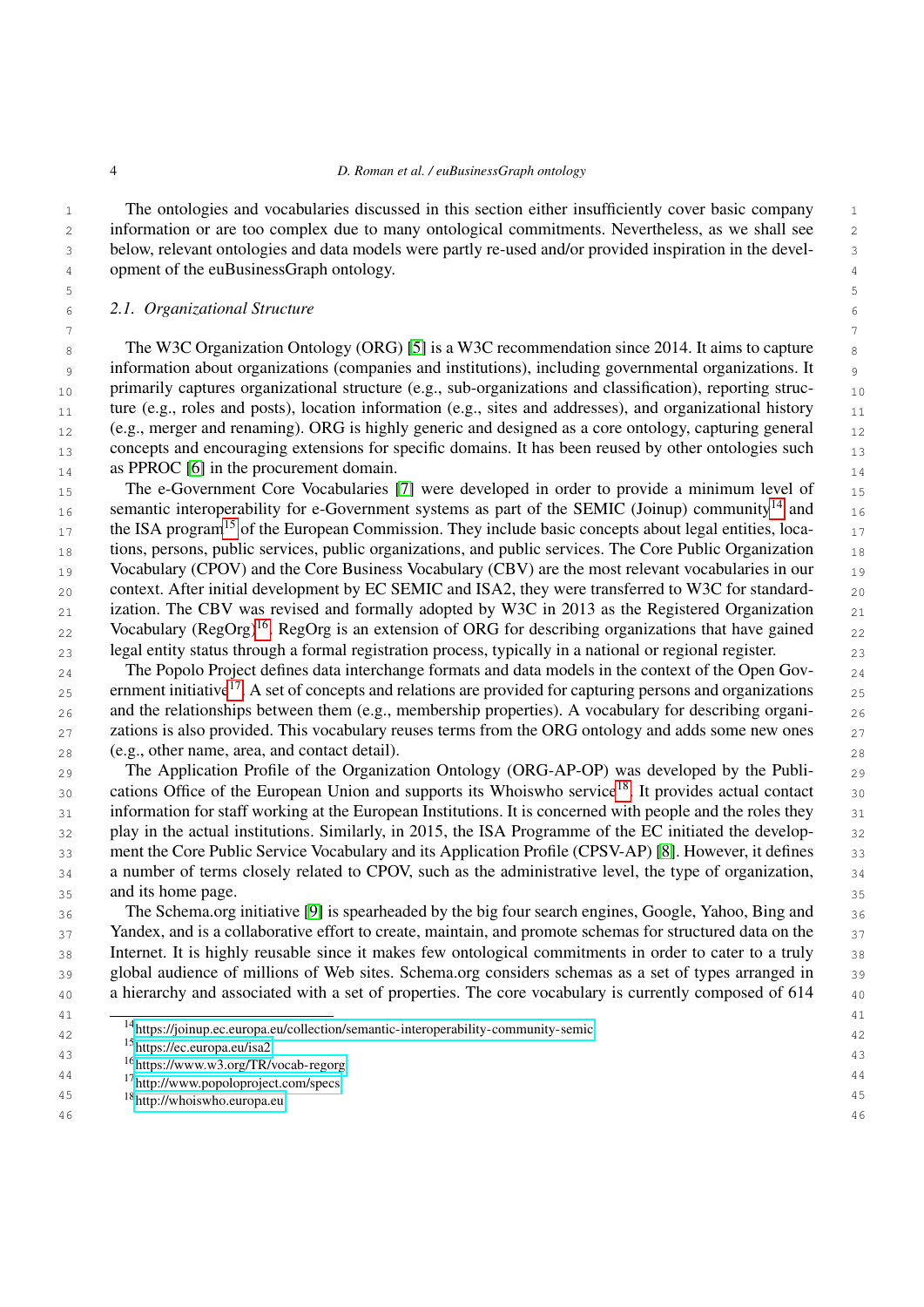4 4

 $6$ 

1 1 types and 902 properties. The "Organization" concept is among one of the commonly used types (among 2 2 with, e.g., person, product, event) and models businesses (e.g., type, contact, etc.) and marketing aspects 3 3 (e.g., logo, social profile, etc.).

## 5 5 *2.2. Financial and Economic*

 $7 \text{ m}$  The Financial Industry Business Ontology (FIBO) [\[10\]](#page-31-9) is a joint effort of the Enterprise Data Man-8 8 8 8 8 agement Council (EDMC) and the Object Management Group (OMG), aiming to go beyond a mere 9 9 dictionary and capture the semantics of the business domain from a financial perspective. FIBO formal-<sub>10</sub> izes entities such as companies, directors, ownership and control relations, business registers, monetary <sub>10</sub> 11 amounts, debts, obligations, contracts, and financial instruments. It is composed of a large number of 11  $_{12}$  smaller ontologies, with a modular perspective, each of which models a specific financial area [\[11\]](#page-31-10).  $_{12}$  $_{13}$  The result is a large and very complex set of ontologies for the financial industry consisting of 11 core  $_{13}$ <sup>14</sup> 14 14 domains and 49 modules made available in more than 400 ontology files.

15 15 There are a number of classification vocabularies to specify the kind of economic activity such as 16 16 International Standard Industrial Classification of All Economic Activities (ISIC) [\[12\]](#page-31-11), which is a United 17 Nations industry classification system, and European Commission's NACE [\[13\]](#page-31-12), which is preferred in 17 18 18 18

19 19 The Entity Legal Forms Code List[19](#page-4-0) (ISO 20275) by GLEIF provides a world-wide list for types [20](#page-4-1) of business entities including a translation to English. Wikipedia's Legal Entity Types<sup>20</sup> also provides 20 21 21 approximate equivalents in the company law of English-speaking countries.

22  $\sim$  22

# 23 23 *2.3. Company Identification and Location*

24 24 25 The Global Legal Entity Identifier Foundation (GLEI) established a registration structure to issue 25  $_{26}$  Legal Entity Identifiers (LEI) to legal entities participating in financial transactions. The LEI structure  $_{26}$  $_{27}$  is standardized as ISO 17442 [\[14\]](#page-31-13). LEI includes two code lists that are relevant in the context of basic  $_{27}$  $_{28}$  company information, that is registration authorities list including 651 national official registers with  $_{28}$  $_{29}$  their descriptions such as authority code, jurisdiction, and website; and, entity legal form code resolving  $_{29}$ 30 variant names for each valid legal form within a jurisdiction to a single code per legal form.

<sup>31</sup> The Business Registers Interconnection System (BRIS) interconnects business registers across Europe<sup>31</sup>  $_{32}$  and provides a single (though limited) company search form<sup>[21](#page-4-2)</sup>. The list of legal forms, list of national  $_{32}$  $_{33}$  registers, and the pan-European company identifier (which is formed by register and company identifiers)  $_{33}$ 34 are relevant for capturing basic company information.

35 35 With respect to capturing various forms of locations for companies, several initiatives are relevant. <sup>36</sup> Eurostat has established a unified hierarchy of regions across the EU, EFTA and Candidate Countries. It  $37$  consists of a nomenclature of Territorial Units for Statistics (NUTS) [\[15\]](#page-31-14) and Local Administrative Units  $37$  $_{38}$  (LAU)<sup>[22](#page-4-3)</sup>. NUTS and LAU are important geographic resources since a significant amount of open data  $_{38}$ <sup>39</sup> is available that can support address data mapping (e.g., from postal code to NUTS) and use cases (e.g., <sup>39</sup>  $_{40}$  hierarchical facets, distance calculations, spatial inclusion); and, NUTS and LAU provide a uniform  $_{40}$ <sup>41</sup> hierarchy, whereas the administrative hierarchy varies greatly in different countries.

46 46

- <span id="page-4-1"></span> $^{43}$   $^{20}$ [https://en.wikipedia.org/wiki/List\\_of\\_legal\\_entity\\_types\\_by\\_country](https://en.wikipedia.org/wiki/List_of_legal_entity_types_by_country)<br>44
- <span id="page-4-2"></span><sup>21</sup><https://e-justice.europa.eu>

<span id="page-4-3"></span>45 45 <sup>22</sup><https://ec.europa.eu/eurostat/web/nuts/local-administrative-units>

 $\frac{42}{10}$   $\frac{42}{10}$ 

<span id="page-4-0"></span> $^{19}$ <https://www.gleif.org/en/about-lei/code-lists/iso-20275-entity-legal-forms-code-list>  $^{43}$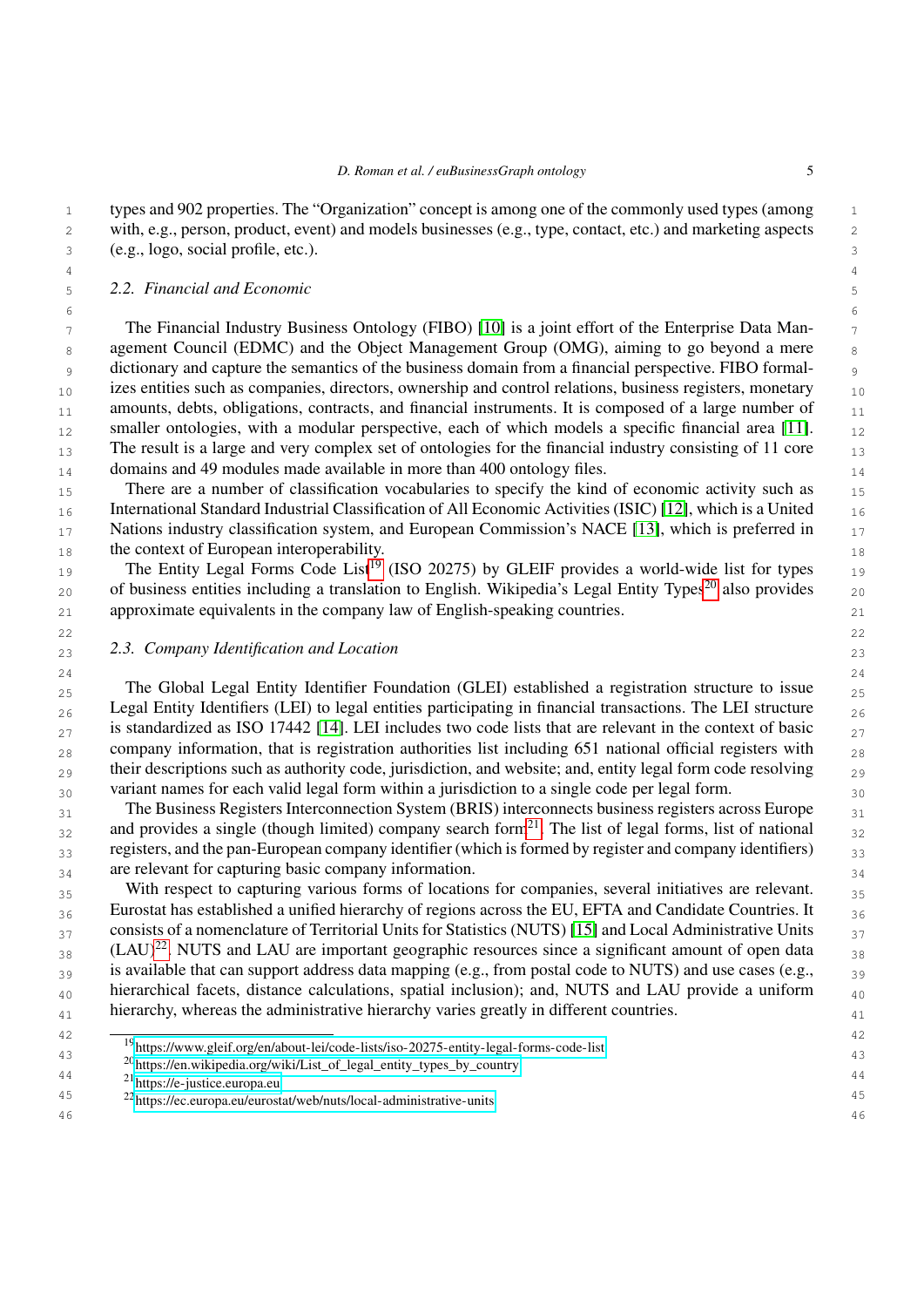1 1 1 1 The EU ISA2 Location Core Vocabulary [\[16\]](#page-31-15) aims at describing any place in terms of its name, 2 2 address or geometry through a minimum set of classes and properties. It integrates with the Business 3 3 (i.e., RegOrg) and Person Core Vocabularies of ISA2.

4 GeoVocab.org<sup>[23](#page-5-0)</sup> provides vocabularies for geospatial modelling. This includes vocabularies NeoGeo<sup>4</sup> <sup>5</sup> Geometry Ontology for describing geographical regions and NeoGeo Spatial Ontology for describing <sup>5</sup> 6 6 topological relations between features.

<sup>7</sup> Finally, GeoNames<sup>[24](#page-5-1)</sup> provides a free geographical database covering all countries and containing over <sup>8</sup> eleven million place names. It includes data elements such as administrative regions and settlements, <sup>8</sup> <sup>9</sup> and physical places.

### <sup>11</sup> 2.4. Other relevant initiatives <sup>11</sup>  $12$  and  $12$  and  $12$  and  $12$  and  $12$  and  $12$  and  $12$  and  $12$  and  $12$

<sup>13</sup> In addition to well known initiatives such as FOAF<sup>[25](#page-5-2)</sup>, Dublin Core<sup>[26](#page-5-3)</sup> and DBPedia<sup>[27](#page-5-4)</sup>, there are other  $14$  and the construction of initiative that are almost in the context of an initial last concerns  $14$ ontologies, vocabularies and initiatives that are relevant in the context of modelling basic company  $\frac{1}{15}$ 16 16 information, including:

 $10$  and  $10$  and  $10$  and  $10$  and  $10$  and  $10$ 

- <sup>17</sup> ADMS ontology [\[17\]](#page-31-16) describes various interoperability assets, including XML schemas, generic 18 18 data models, code lists, taxonomies, dictionaries, vocabularies. ADMS is relevant in our context  $\frac{19}{19}$  $\frac{20}{20}$  since we aggregate free company datasets from various company data providers.
- <sup>21</sup> Vocabulary of Interlinked Datasets (VoID) [\[18\]](#page-31-17) provides terms and patterns for describing RDF <sup>21</sup>  $_{22}$  datasets and could be used in a variety of situations such as data discovery, cataloging and archiv- $23$  and  $23$  and  $23$  and  $23$  and  $23$  and  $23$  and  $23$  and  $23$  and  $23$  and  $23$ ing of datasets.
- <sup>24</sup> Simple Knowledge Organization System (SKOS) [\[19\]](#page-31-18) offers a vocabulary for expressing the basic <sup>24</sup> <sup>25</sup> structure and content of concept schemes. This is essential for example for company classification<sup>25</sup> 26 26 (e.g., type and status).
- $\bullet$  The IANA language code registry<sup>[28](#page-5-5)</sup> uses ISO 639-1, 639-2 and 639-3 language codes (2 and 3-<sup>28</sup> letter codes) and extends it with additional info (script, region of use, dialect). It can be consumed <sup>[29](#page-5-6)</sup> more easily from a Google sheet generated in Feb 2018.<sup>29</sup> Language tags are relevant in our  $\frac{30}{20}$   $\frac{30}{20}$   $\frac{30}{20}$   $\frac{30}{20}$   $\frac{30}{20}$   $\frac{30}{20}$   $\frac{30}{20}$   $\frac{30}{20}$   $\frac{30}{20}$   $\frac{30}{20}$   $\frac{30}{20}$   $\frac{30}{20}$   $\frac{30}{20}$   $\frac{30}{20}$   $\frac{30}{20}$   $\frac{30}{20}$   $\frac{30}{20}$   $\frac{30}{20}$   $\frac{3$ context as some information (e.g., company names, street addresses) may be available in different  $\frac{31}{31}$  $\frac{32}{32}$  32 languages.
- **Person Core Vocabulary**<sup>[30](#page-5-7)</sup> aims at describing natural persons with a minimum set of classes and  $\frac{33}{2}$ 34 properties and is developed under the ISA Programme of the European Union. It is essential for  $_{34}$ 35 35 representing people for example playing different roles in an organization.
- <sup>36</sup> The Simple Event Model ontology (SEM) [\[20\]](#page-32-0) is created for modelling events in a variety of <sup>36</sup> <sup>37</sup> domains and it is relevant for capturing different events in the lifetime of a company.<sup>37</sup>

<span id="page-5-0"></span><sup>39</sup> 39 <sup>23</sup><http://geovocab.org>

<span id="page-5-7"></span><span id="page-5-6"></span><span id="page-5-5"></span><span id="page-5-4"></span><span id="page-5-3"></span><span id="page-5-2"></span><span id="page-5-1"></span> $^{24}$ <http://www.geonames.org>  $^{40}$ 41 41 <sup>25</sup><http://xmlns.com/foaf/spec> 42 42 <sup>26</sup><https://dublincore.org> 43<br>
<sup>43</sup> <sup>28</sup><https://www.iana.org/assignments/language-tags/language-tags.xml> 44 44 <sup>29</sup><https://docs.google.com/open?id=1M1yv9aBUmc-NyCJX69vOLUmH2uIglSwmDwgRgByI1AI> 45 45 <sup>30</sup><https://www.w3.org/ns/person>46 46 <sup>27</sup><https://wiki.dbpedia.org>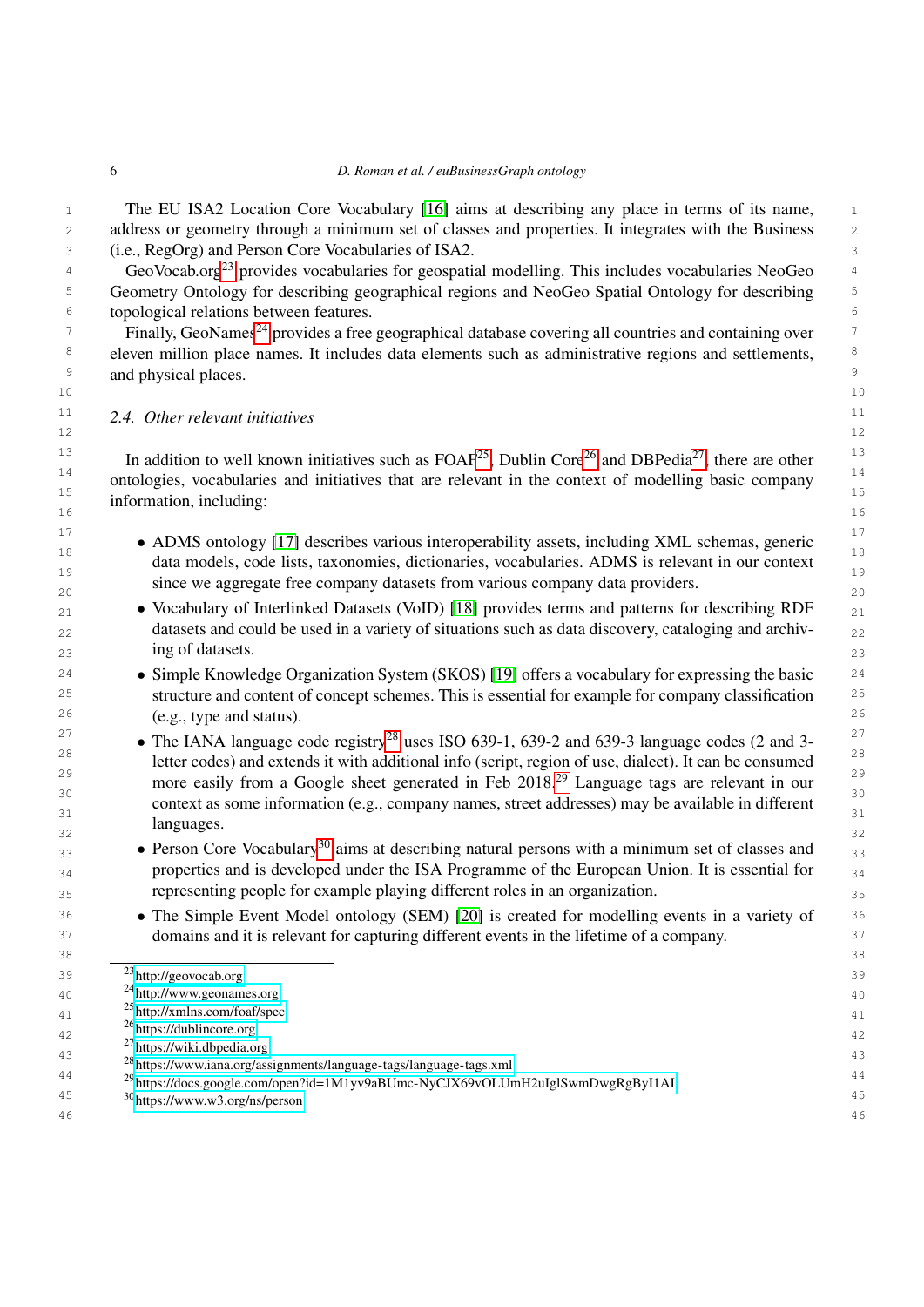# <span id="page-6-0"></span>1 1 3. euBusinessGraph Ontology Development

<sup>3</sup> In order to design the euBusinessGraph ontology, we applied common techniques recommended by <sup>3</sup> <sup>4</sup> well established ontology development methods [\[21,](#page-32-1) [22\]](#page-32-2). We used a bottom-up approach by identifying  $4$ <sup>5</sup> the scope and user group of the ontology, requirements, and ontological and non-ontological resources<sup>5</sup>  $6\,\,\text{6}$  (some of which are referred to in Section [2\)](#page-2-1).

<sup>7</sup> One of the main resources used during the ontology development was company data that was provided  $\frac{7}{100}$ <sup>8</sup> by four company data providers and that needed to be harmonized before further processing. The data <sup>9</sup> providers were OpenCorporates<sup>[31](#page-6-1)</sup>, SpazioDati<sup>[32](#page-6-2)</sup>, Brønnøysund Register Centre<sup>[33](#page-6-3)</sup>, and Ontotext<sup>[34](#page-6-4)</sup>. The  $\frac{10}{\mu}$  data made available by the data providers originally came from both official sources (e.g., national  $\frac{10}{\mu}$  $\frac{11}{12}$  and regional company registers) and unofficial sources (e.g., the corporate web, business-centric news  $\frac{11}{12}$ 12 12 aggregators and social networks). In the following we provide a brief description of the data provisioned  $\frac{13}{13}$  $\frac{14}{14}$  by the four data providers. by the four data providers:

- 15 15 **• OpenCorporates provides core company data on over 180 million entities, obtained from more** than 130 company registers around the world. The data is sourced only from official public sources  $17$ 18 18 and full provenance is provided. The depth of data varies from jurisdiction to jurisdiction, some-19 19 times including officers, industry codes, even occasionally shareholders and ultimate beneficial 20 **OWNETS.** 20 owners.
- <sup>21</sup> SpazioDati integrates detailed up-to-date company and contact information on legal entities in<sup>21</sup> <sup>22</sup> 1taly and the United Kingdom. Their dataset contains basic firmographics about more than 11<sup>22</sup> <sup>23</sup> million business entities in both jurisdictions and information about 13 million directors and man-<sup>23</sup> <sup>24</sup> agers. Data comes from both authoritative sources (e.g., Registro imprese, the Italian Register<sup>24</sup> <sup>25</sup> of Companies and all the regional chambers of commerce) and non-authoritative sources (e.g., <sup>25</sup> 26 and  $\frac{1}{26}$  26 and  $\frac{1}{26}$  26 and  $\frac{1}{26}$  26  $22\degree$  company websites, social media accounts, and business-centric news websites).
- <sup>28</sup> Brønnøysund Register Centre (Brønnøysundregistrene) maintains the Norwegian Central Coordi-29 **nating Register for Legal Entities (Enhetsregisteret)**<sup>[35](#page-6-5)</sup>—a database that contains information on 29 30 all legal entities in Norway such as commercial enterprises and governmental agencies. It also in-31 cludes business sole proprietorships, associations and other economic entities without registration 31 32 32 duty that have chosen to join the register on a voluntary basis.
- <sup>33</sup> Ontotext extracted data from the Bulgarian Trade Register. This register provides a centralized<sup>33</sup> <sup>34</sup> database whose purpose is to facilitate the start-up of businesses in Bulgaria, as well as to curb<sup>34</sup>  $\frac{35}{25}$  communition properties.  $36$   $36$ corruption practices.

<sup>37</sup> These data sources were analyzed to determine the scope and requirements of the ontology. They <sup>37</sup> <sup>38</sup> cover official company information in Bulgaria, Norway, Italy and the United Kingdom, with additional<sup>38</sup> <sup>39</sup> unofficial information for the later two jurisdictions.<sup>39</sup>  $40$   $40$ 

41 — <u>1980</u> — 1990 — 1990 — 1990 — 1990 — 1990 — 1990 — 1990 — 1990 — 1990 — 1990 — 1990 — 1990 — 1990 — 1990 — 1990 — 1990 — 1990 — 1990 — 1990 — 1990 — 1990 — 1990 — 1990 — 1990 — 1990 — 1990 — 1990 — 1990 — 1990 — 1990 42 42 <sup>31</sup><https://opencorporates.com>

44 44 <sup>34</sup><https://www.ontotext.com>

46 46

 $2 \times 2$ 

<span id="page-6-4"></span><span id="page-6-3"></span><span id="page-6-2"></span><span id="page-6-1"></span><sup>32</sup><http://spaziodati.eu>

 $\frac{1}{3}$   $\frac{1}{3}$   $\frac{1}{4}$   $\frac{1}{3}$   $\frac{1}{4}$   $\frac{1}{3}$   $\frac{1}{4}$   $\frac{1}{3}$   $\frac{1}{4}$   $\frac{1}{3}$   $\frac{1}{5}$   $\frac{1}{1}$   $\frac{1}{2}$   $\frac{1}{3}$   $\frac{1}{5}$   $\frac{1}{1}$   $\frac{1}{2}$   $\frac{1}{2}$   $\frac{1}{2}$   $\frac{1}{2}$   $\frac{1}{2}$   $\frac{1}{2}$  <sup>33</sup><http://www.brreg.no>

<span id="page-6-5"></span><sup>45</sup> 45 <sup>35</sup><https://data.brreg.no/enhetsregisteret/oppslag/enheter>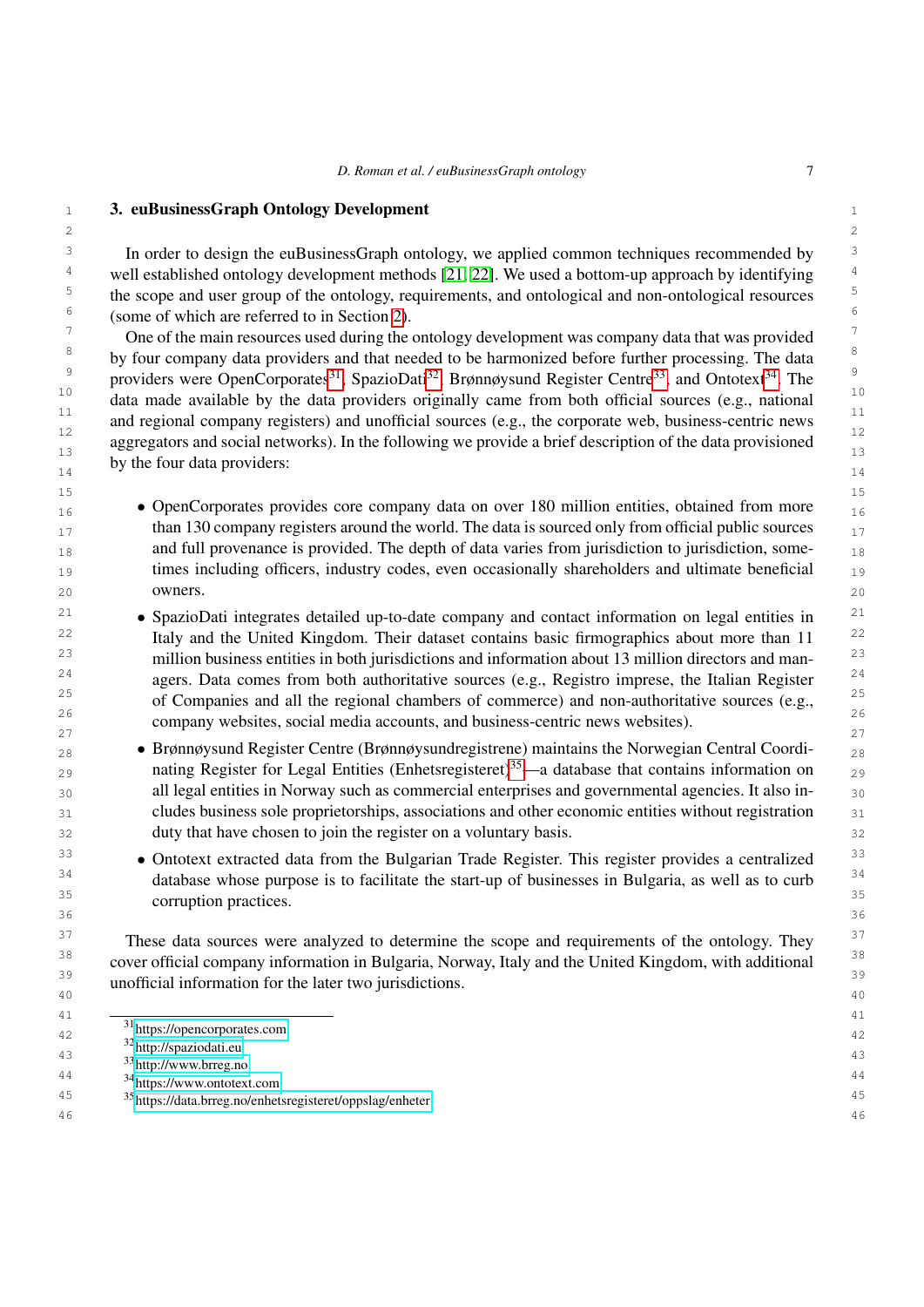## 1 1 *3.1. Scope and Requirements*

 $2 \times 2$  3 After an analysis of the data provided by the different providers and the information available therein, <sup>4</sup> we identified the major concerns that the ontology should address. Figure [1](#page-7-0) provides an overview of the <sup>4</sup> 5 different types of information found during the data analysis, organized according to the type of entity 6 being described (*Registered Organization* and *Officer*). In addition, the ontology needed to cover the 7 description of dataset offerings by individual data providers (*Dataset*) and the description of identifier 8 systems used to uniquely identify companies (*Identifier System*).

|    |                                                           |                                                 |                          |                                                                   | 9  |
|----|-----------------------------------------------------------|-------------------------------------------------|--------------------------|-------------------------------------------------------------------|----|
| 10 | <b>Registered Organization</b>                            | <b>Officer</b>                                  | <b>Dataset</b>           | <b>Identifier System</b>                                          | 10 |
| 11 | Legal name, incorporation                                 | Organization, membership,                       | Name, description, type, | Name, publisher, issuer,                                          | 11 |
| 12 | date, registration numbers,<br>legal form, economic       | role, duration, name, age,<br>other identifiers | entities, properties     | jurisdiction, web resources,<br>validation rules, characteristics | 12 |
| 13 | classifications, contact                                  |                                                 |                          | (e.g., unique, persistent,                                        | 13 |
| 14 | information, social media                                 |                                                 |                          | immutable)                                                        | 14 |
| 15 | accounts, address, postal code,<br>geographic coordinates |                                                 |                          |                                                                   | 15 |
| 16 |                                                           |                                                 |                          |                                                                   | 16 |

<span id="page-7-0"></span>17 **Fig. 1. Overview of the scope of the euBusinessGraph ontology.** 17  $18$  18

19 We identified target domains for our ontology, which primarily map to the business information sec-<br>19 20 tor, the marketing and sales sector, and the business publishing industry interested in new innovative 21 data-driven products and services. Users working with data in these domains will benefit from a com-22 mon representation that covers the types of information contributed by the different data providers. This 22 23 common representation will also ease the task of data providers and aggregators who need to validate, 24 transform and clean the data by providing a single ontology to target. The fact that there is a single on- 25 tology that provides a common representation will also benefit service developers who need to reference 26 company information to implement their services. To this end, the ontology has to capture the properties 27 of the different identifiers that can be used to link the different entities being represented, providing ma- 28 chine readable descriptions for the identifier systems in use, including support for describing rules for 29 validation and normalization of company and company-related identifiers.

30 30 Taking into account the needs of the intended users of the ontology and after the analysis of the data 31 provided, we elicited the ontology requirements following the Neon methodology [\[23\]](#page-32-3) for requirements 31 32 32 specification, and considering two kinds of requirements.

<sup>33</sup> Firstly, we consider functional requirements dealing with the scope of data and groups of competency <sup>33</sup> <sup>34</sup> questions that the data should be able to answer. The functional requirements include:

 36 (1) Capture the concept of a company, representing the different types or legal forms that compa- 37 nies can take, their jurisdictions and registration information, legal and alternative names, official 38 and secondary locations, prevalent economic activity, web keywords and social media accounts, 39 among others;

- 40 40 (2) Capture the concept of company officers, their roles and officerships, including temporal informa-<sup>41</sup> tion to be able to represent these officerships through time; <sup>41</sup>
- <sup>42</sup> (3) Provide machine-readable descriptions of the properties of the different systems of identifiers <sup>42</sup> <sup>43</sup> available to external applications and services, so that algorithms can be developed to select and <sup>43</sup> <sup>44</sup> prioritise the most suitable identifiers for a task (this includes provisioning of validation and clean-<sup>44</sup> 45 45 ing rules for identifiers to help their usage); and46 46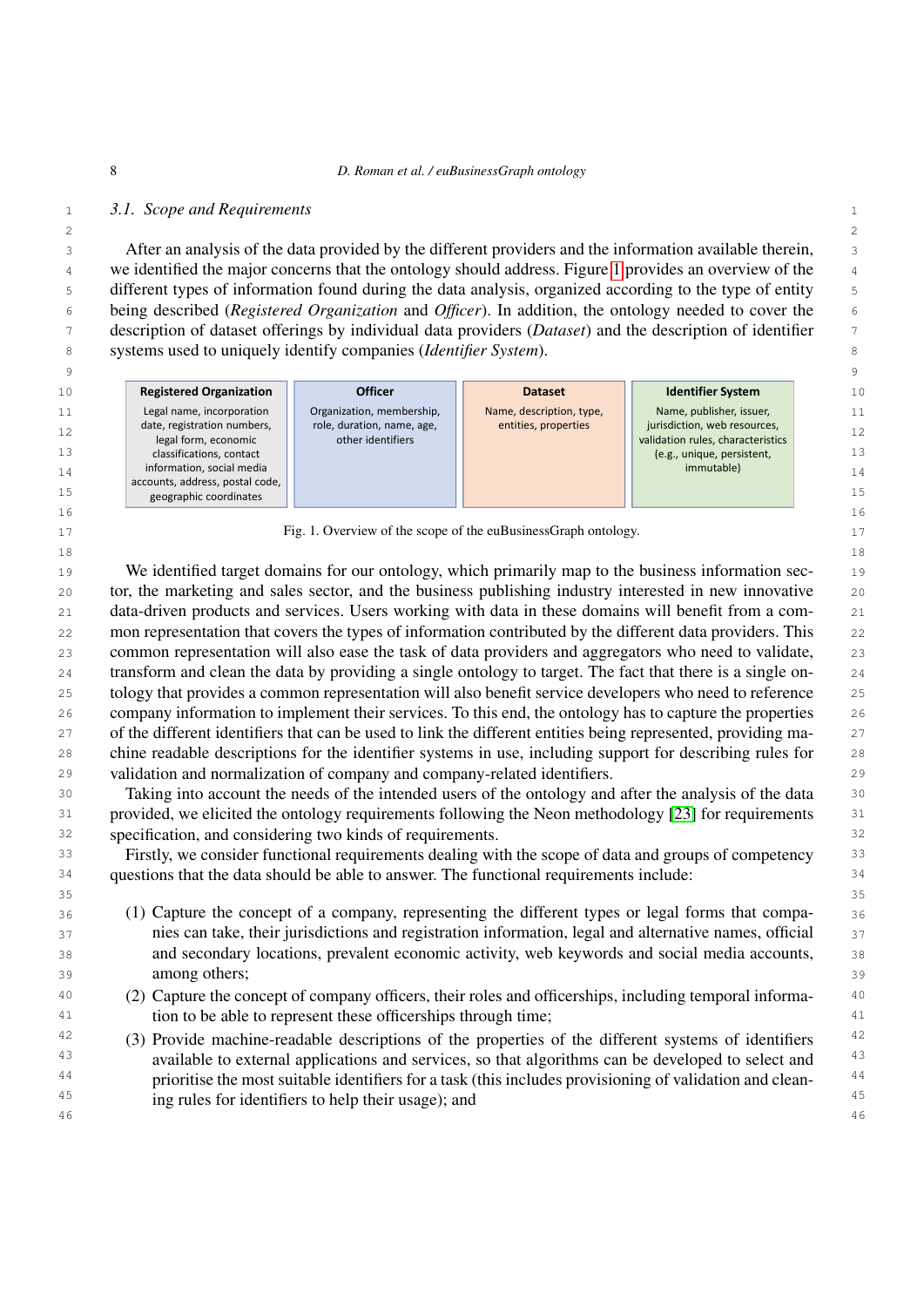<span id="page-8-0"></span>

| (4) Provide data advertising and extensibility features, including description of additional properties                                                                                                                     |
|-----------------------------------------------------------------------------------------------------------------------------------------------------------------------------------------------------------------------------|
| of company and company-related entities that are not covered by the model but are available from                                                                                                                            |
| company data providers as unique or differentiating features.                                                                                                                                                               |
| Examples of groups of competency questions that the data should be able to answer include:                                                                                                                                  |
| (1) What companies are relevant to the search keyword "Opel"?                                                                                                                                                               |
| (2) What are the jurisdictions and legal types of companies matching that search keyword?                                                                                                                                   |
| (3) What companies match an industry classification such as "Automotive companies"?                                                                                                                                         |
| (4) What are alternative names for the company "Opel Group GmbH"?                                                                                                                                                           |
| (5) What jurisdiction does the company "Opel Group GmbH" belong to?                                                                                                                                                         |
| (6) What is the official address of "Opel Group GmbH"?                                                                                                                                                                      |
| (7) Does the company "Opel Group GmbH" have other locations (additional addresses)?                                                                                                                                         |
| (8) What companies are located in "Rüsselsheim am Mein"?                                                                                                                                                                    |
| (9) What are the economic activities registered for the company "Opel Group GmbH"?                                                                                                                                          |
| (10) Is the company "Opel Group GmbH" publicly traded? Is it a startup? Is it government-owned?                                                                                                                             |
| (11) How many companies in a given industry classification are available in each country, NUTS sta-                                                                                                                         |
| tistical region, province, county, and city?                                                                                                                                                                                |
| (12) What are the points of contact (phone, email) of "Opel Group GmbH"?                                                                                                                                                    |
| (13) What is the online presence (web, email, blog) of "Opel Group GmbH"?                                                                                                                                                   |
| (14) What is the Wikipedia page of the company "Opel Group GmbH"?                                                                                                                                                           |
| (15) Who are the officers of "Opel Group GmbH" (including historical timeline)?                                                                                                                                             |
| (16) What is the legal company type of "Opel Group GmbH"?                                                                                                                                                                   |
| (17) What is the current status of "Opel Group GmbH"?                                                                                                                                                                       |
| (18) Which jurisdictions are covered by which data provider datasets?                                                                                                                                                       |
| (19) What is the number of companies and persons in each data provider dataset?                                                                                                                                             |
| (20) What additional properties are available for "Opel Group GmbH" from different data providers?                                                                                                                          |
| (21) What additional properties are available from different data providers, and what is their coverage<br>across companies?                                                                                                |
| Secondly, we consider non-functional requirements dealing with the general requirements or aspects                                                                                                                          |
| that the ontology should fulfill. Foremost amongst these is reuse <sup>36</sup> :                                                                                                                                           |
| (1) Reuse existing ontologies as often as possible, in order to reduce effort and promote the use of the                                                                                                                    |
| integrated data;                                                                                                                                                                                                            |
| (2) Make the developed ontology as easy to reuse as possible;                                                                                                                                                               |
| (3) Use simple and pragmatic mechanisms with low "ontological commitment" rather than complex<br>ontological mechanisms (see Section 3.3); and                                                                              |
| (4) Support the integration of all company data provided by at least one data provider, spanning au-<br>thoritative and non-authoritative sources and modelled in different ways under a single represen-<br>tation schema. |
| <sup>36</sup> Six of the nine scenarios in the "Neon Book" Chapter 2.3 (Nine Scenarios for Building Ontology Networks) revolve around                                                                                       |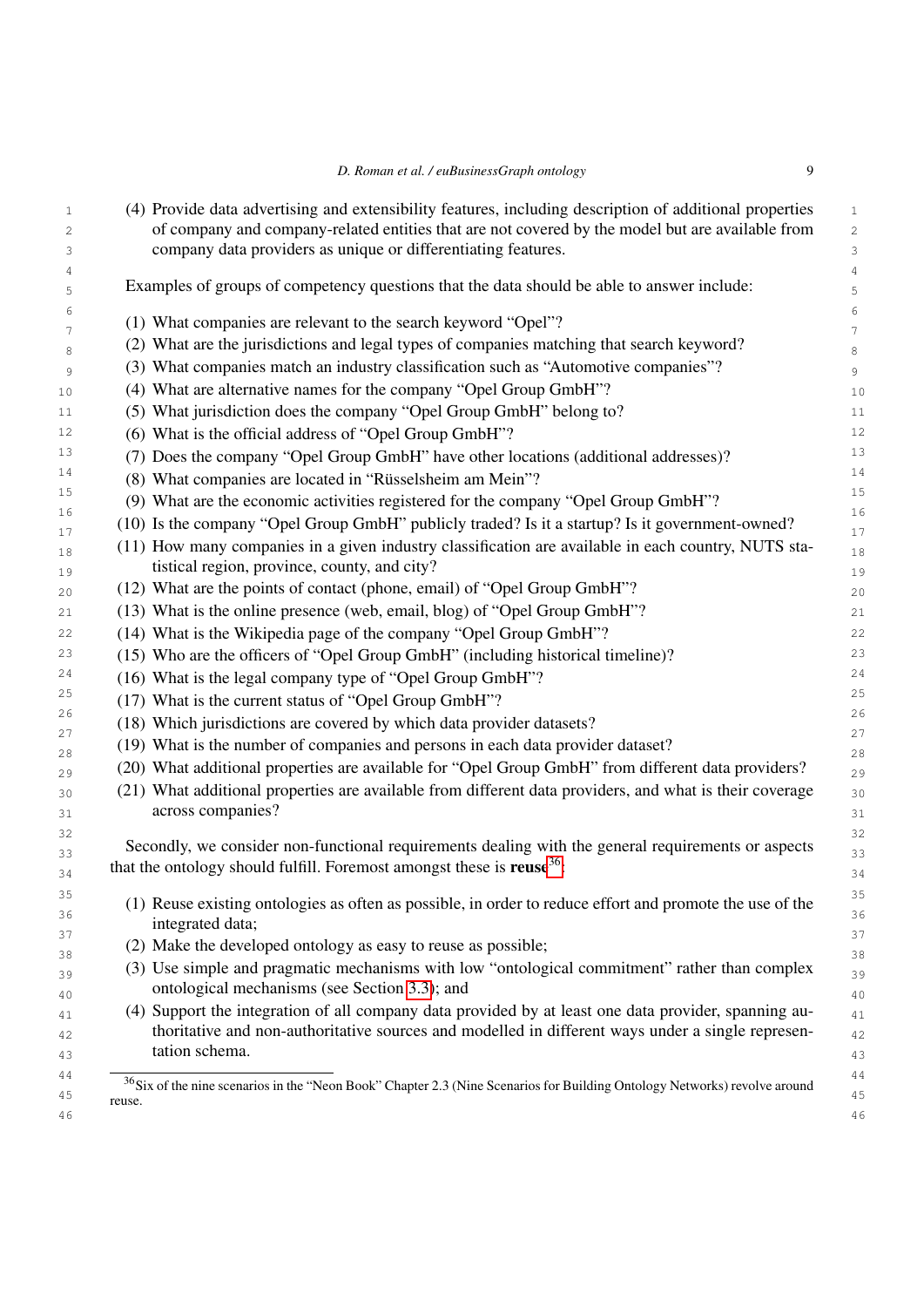$2 \times 2$ 

## 1 1 *3.2. Ontology Development*

3 3 The ontology development process was guided by the need to harmonize and integrate datasets with 4 4 different sets of attributes, different representations for the same entity and in some cases close but 5 5 not entirely similar semantics. Figure [2](#page-9-0) depicts the four phases of the ontology development process in 6 6 which we (a) gathered data from all company data providers that include natural language descriptions <sup>7</sup> and example instances of each data attribute they provided, (b) analyzed attribute descriptions, refining <sup>7</sup> <sup>8</sup> them with additional notes describing their scope and using this information to group similar attributes, <sup>9</sup> (c) analyzed identifiers and their identifier systems to produce machine readable descriptions of their <sup>10</sup> properties, and (d) carried out manual reconciliation with the aim to reuse existing vocabularies. <sup>10</sup>



<span id="page-9-0"></span> 28 There are differences in the types of information available from source to source (e.g., one dataset 29 contains only official information from the national registers, while another integrates contact informa- 30 tion parsed from company websites), differences in the way the same bit of information is represented 31 by each provider (e.g., addresses as strings or as complex objects with separate attributes for street num- 32 ber, name and municipality) and differences in semantics for closely related concepts that may appear to 33 be the same (e.g., information about officerships and their durations that contain references to possibly 33 34 ambiguous officer names versus log entries that link person identification numbers to roles in different <sup>34</sup> 35 companies through time).

<sup>36</sup> In the first phase of the ontology development process, as shown in Figure [2\(](#page-9-0)a), each data provider<sup>36</sup> <sup>37</sup> provided a description of the dataset they shared. This data analysis focused on identifying the different<sup>37</sup> <sup>38</sup> attributes present and the way in which they were represented. Each attribute was described, adding <sup>38</sup> <sup>39</sup> notes and example uses that clarified the semantics as deemed appropriate. In this phase we already <sup>39</sup> 40 40 identified similar or even *same-as* candidates (e.g., *company\_number*, *base.ukCompanyNumber*, *organ-*<sup>41</sup> *isasjonsNummer* in Figure [2\(](#page-9-0)a)). Moreover, each provider specified to which extent a particular attribute<sup>41</sup> <sup>42</sup> was shared, in one of three modalities: (i) fully available, (ii) fully available to perform entity matching, <sup>42</sup> <sup>43</sup> but not available in any other case, and (iii) fully available for matching but available in reduced form for <sup>44</sup> other purposes (e.g., address information without street numbers). Analyzing the descriptions provided <sup>44</sup> <sup>45</sup> in the previous phase, we identified a common subset shared by all contributed datasets. This common <sup>45</sup> 46 46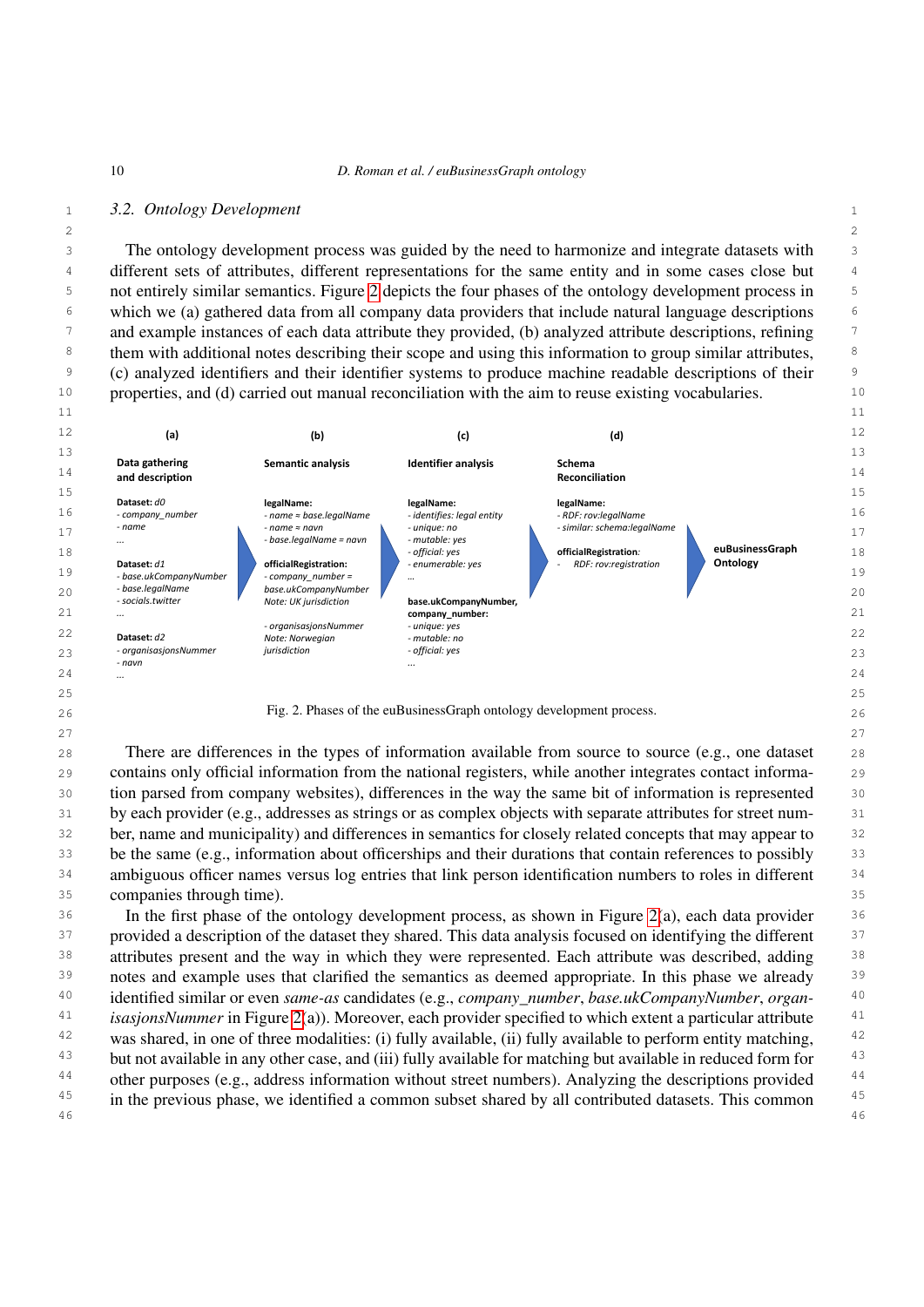1 1 subset contained attributes that represented the same or very similar concepts in all datasets, which al-2 2 lowed us to group attributes from different providers accordingly (see similar attributes grouped under 3 3 the *legalName* label across different providers in Figure [2\(](#page-9-0)b)).

4 4 In the next phase, exemplified in Figure [2\(](#page-9-0)c), we performed a different analysis to assess the suitability 5 5 of each attribute to work as an identifier of the instance it described. The analysis contained a hetero-6 6 geneous group of attributes with identifying characteristics: identifiers for geographical entities, legal 7 7 entities, company headquarters and secondary sites, company websites, among others. Within the pro-8 8 vided data, we found several ways to identify an instance in a group of similar instances (e.g., registration 9 9 numbers and legal names are two different and useful ways to identify a company). Some identifiers are 10 10 ambiguous in nature, such as company names, while others can be used to uniquely refer to a company, 11 as is often the case with company registration numbers. The expectation is that the former will often be 11 <sup>12</sup> found in unstructured texts while the latter will be useful to annotate those unstructured texts to link to <sup>12</sup> 13 the corresponding instance being referred to. Some identifiers belong to official registers while others 13 <sup>14</sup> are self-issued and not centralized (e.g., websites). Some identifiers are subject to particular geographic <sup>14</sup> <sup>15</sup> jurisdictions (e.g., company registrations in local trade registers), or belong to special registers that attest <sup>15</sup> <sup>16</sup> that companies belong to a certain class (e.g., register of startup companies). In other cases, identifiers <sup>16</sup> <sup>17</sup> simply indicate the database in which the company information can be found (e.g., identification codes <sup>17</sup> <sup>18</sup> issued by data providers such as OpenCorporates, codes issued by other companies that aggregate com-<sup>18</sup> <sup>19</sup> pany data such as Dun & Bradstreet), the website of a company or the various associated social network<sup>19</sup> 20 20 identifiers (e.g., a company's Facebook page or Twitter handle).

<sup>21</sup> In light of the varied nature of the identifiers available, it was determined that the semantic model<sup>21</sup> <sup>22</sup> should also represent key aspects of the different identifier systems in use. These key aspects should <sup>22</sup> <sup>23</sup> encode expectations of the identifiers issued under each system and provide readily available rules to <sup>23</sup> <sup>24</sup> aid in validation and transformation of these identifiers. The expectations should help to determine the <sup>24</sup> <sup>25</sup> suitability of a particular indicator for common use cases that included publishing, reconciliation and <sup>25</sup> <sup>26</sup> matching within unstructured text. Additionally, the semantic model should provide links to information<sup>26</sup> <sup>27</sup> about issuing authorities and maintainers, revisions, databases and other resources.<sup>27</sup>

<sup>28</sup> In the last phase of the development process, as exemplified in Figure [2,](#page-9-0) we searched within existing <sup>28</sup> <sup>29</sup> vocabularies for all the concepts identified in the common subset aiming to reuse whenever possible. <sup>29</sup> <sup>30</sup> Examples of reuse from appropriate ontologies include W3C Org, RegOrg, Location, Person (not W3C), <sup>30</sup> 31 31 schema.org and ADMS datasets and identifiers.

<sup>32</sup> Differences in the ways each provider decided to share the various attributes present in their datasets <sup>32</sup> <sup>33</sup> made it necessary to understand the scope of the ontology as early in the process as possible. In this way, <sup>33</sup> <sup>34</sup> it was possible to determine what to cover while having a clear path for extensibility.<sup>34</sup> 35 35

# <span id="page-10-0"></span>36 36 *3.3. Reuse Approach*

38 RDFS defines the properties rdfs: domain and rdfs: range, which are strict and "prescriptive": 38 <sup>39</sup> according to RDFS semantics, every time the described property is used, its subject (respectively object)<sup>39</sup> <sup>40</sup> gets the domain (respectively range) as type. This also makes these RDFS properties "monomorphic": <sup>40</sup> <sup>41</sup> they should take single values, otherwise the subject/object will get multiple types, which are usually not  $41$ <sup>42</sup> intended. E.g., if "name" is applicable to Person and Organization with the axiom : name rdfs: domain<sup>42</sup> <sup>43</sup> : Person, : Organization, entities with "name" will become both Person and Organization, which is <sup>44</sup> an often made mistake. Ontology engineers overcome this problem by introducing abstract super-classes <sup>44</sup> <sup>45</sup> (e.g., Actor or even Nameable), using  $\circ \text{wt:}$  union to make a disjunction of several classes, or using <sup>45</sup> 46 46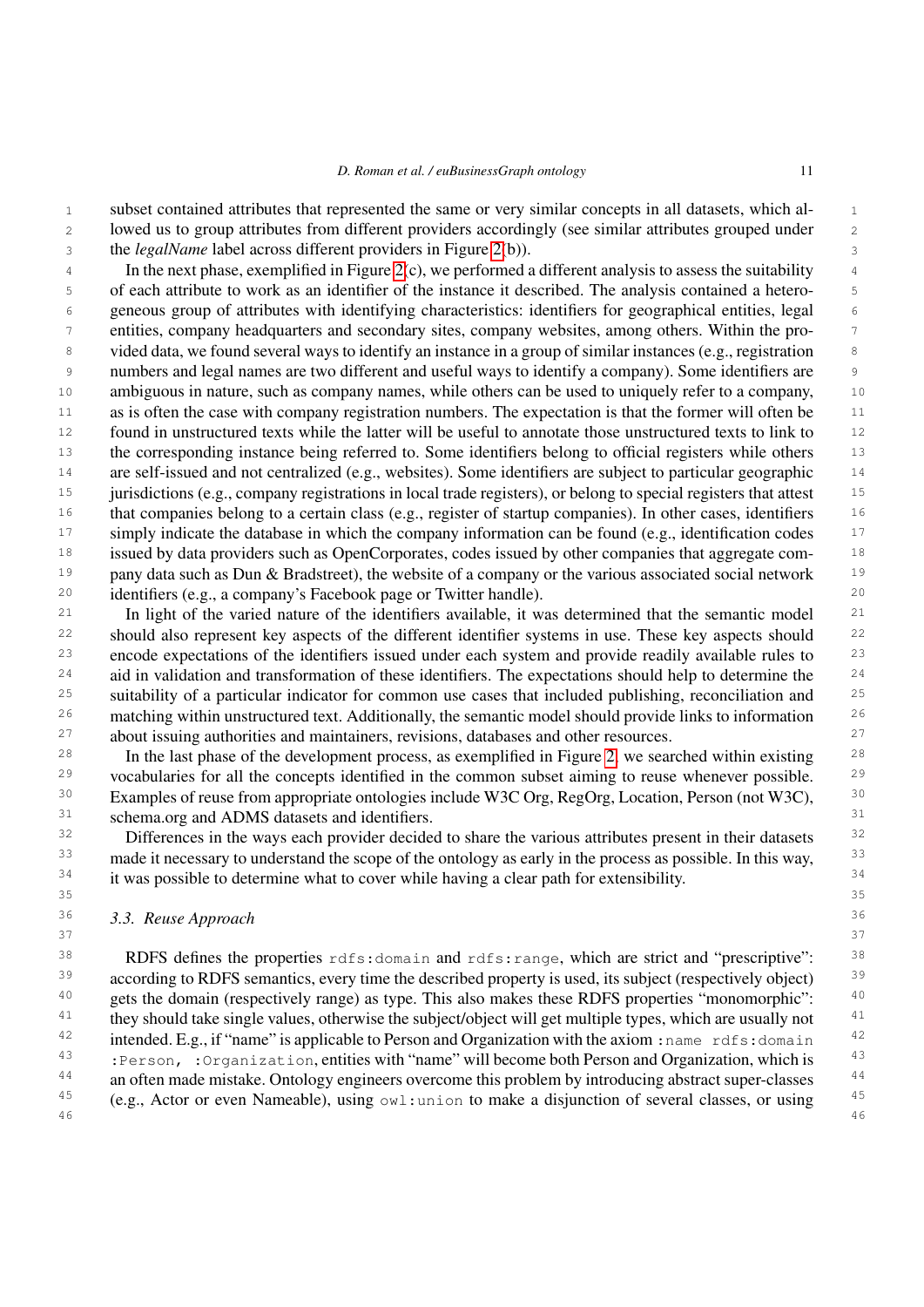1 owl:Restriction to bind the property to the class locally. But all of these approaches complicate the 1 2 2 ontology, increase "ontological commitment", and ultimately make ontology reuse harder.

 3 Schema.org describes many real-world entities, is applicable in a wide variety of domains, and inte- 4 grates data from a huge number of providers and domains. The Web Data Commons crawl from 2019-  $12^{37}$  $12^{37}$  $12^{37}$  found 44B triples about 14B entities at 934M pages from 12M web domains, and the majority  $\frac{12^{37}}{2}$  6 of that data is in schema.org. To cope with this web-scale integration of data, Schema uses properties 7 schema:domainIncludes and schema:rangeIncludes, which are advisory and "descriptive" (de- 8 scribe properties applicable to a class, without being exclusive), therefore polymorphic: an axiom like 9 :name schema:domainIncludes :Person, :Organization doesn't cause any unintended types 10 to be inferred. In addition to schema.org, the same approach is used in the Web of Things initiative.<sup>[38](#page-11-2)</sup> 10

11 This approach has much lower "ontological commitment" and we find that it enables more flexible 11 12 reuse and combination of different ontologies, so it is appropriate in the company data domain, where 12 13 data comes from a large variety of providers. Rather than using complicated OWL mechanisms, we 13 14 14 prefer to use RDF Shapes to validate incoming data from data providers.

15 15  $16$  16

 $18$  18

# <span id="page-11-0"></span>17 **4. Ontology Overview** 17

19 The euBusinessGraph ontology is composed of 20 classes, 33 object properties, and 57 data properties 19 20 20 (see Table [1\)](#page-13-0) that make it possible to represent basic company-related data. Figure [3](#page-12-0) gives an overview 21 21 of the ontology, depicting the main classes and their relationships (i.e., object properties). The ontology 22 covers the following areas: 22

- $23$  23  $_{24}$  (1) **Registered Organization**: The focal point of the ontology is companies that are registered  $_{24}$ <sub>25</sub> as legal entities. Companies gain legal entity status by the act of registration. The class <sub>25</sub> 26 26 **RegisteredOrganization** is used to represent such a company. A company can have sev-27 27 eral **Sites**, for which the official registered site where legal papers can be served is captured 28 28 by the object property hasRegisteredSite. A site can have an **Address**. Moreover, a com-29 29 pany can have several different **Resources** associated in order to capture, e.g., url and email  $30 \hspace{1.5cm}$  information.  $30 \hspace{1.5cm}$  30 information.
- 31 31 (2) Identifier System: A company can have several **Identifiers**, for which the official reg-32 32 istration is captured by the object property registration. An identifier is part of an 33 33 **IdentifierSystem**. Both the **Identifier** and the **IdentifierSystem** can have a creator 34 34 of either a type **Person** or a type **Organization**[39](#page-11-3). The **IdentifierSystem** also has addi-35 35 tional **IdentifierWebResources** and **WebResources** information associated.
- 36 36 (3) Officer: A company has associated officers, e.g., directors. The class **Membership** is used to 37 37 associate officer data. It connects a **RegisteredOrganization** with a **Person** through a **Role**.
- <sup>38</sup> (4) **Dataset**: Finally, in order to capture information about datasets that are offered by company data <sup>38</sup> 39 39 providers, we include the class **Dataset** that can have relevant **WebResources** information as-40 societed 40 and 40 and 40 and 40 and 40 and 40 and 40 and 40 and 40 and 40 and 40 and 40 and 40 and 40 and 40 and 40 and 40 and 40 and 40 and 40 and 40 and 40 and 40 and 40 and 40 and 40 and 40 and 40 and 40 and 40 and 41 <u>(a)</u> (b) (a) (b) (b) (b) (b) (b) (b) (b) (b) (b) (b) (b) (b) (b) (b) (b) (b) (b) (b) (b) (b) (b) (b) (b) (b) (b) (b) (b) (b) (b) (b) (b) (b) (b) sociated.

<span id="page-11-1"></span><sup>42</sup> 42 <sup>37</sup><http://webdatacommons.org/structureddata/2019-12/stats/stats.html>

<span id="page-11-2"></span> $^{38}$ See<https://www.w3.org/2019/wot/td> and try [curl-Haccept:text/turtlehttps://www.w3.org/2019/wot/td](curl -Haccept:text/turtle https://www.w3.org/2019/wot/td)  $^{43}$ 

<span id="page-11-3"></span><sup>&</sup>lt;sup>39</sup>Note: We use **RegisteredOrganization{rov}** for companies, and **Organization{schema}** for identifier system cre-<br><sup>44</sup> <sup>45</sup> company is not a relevant concern for the ontology, because the number of auxiliary orgs is very small. ators, identifier issuers, and data providers (let's call them "auxiliary orgs"). Whether an auxiliary org is also a registered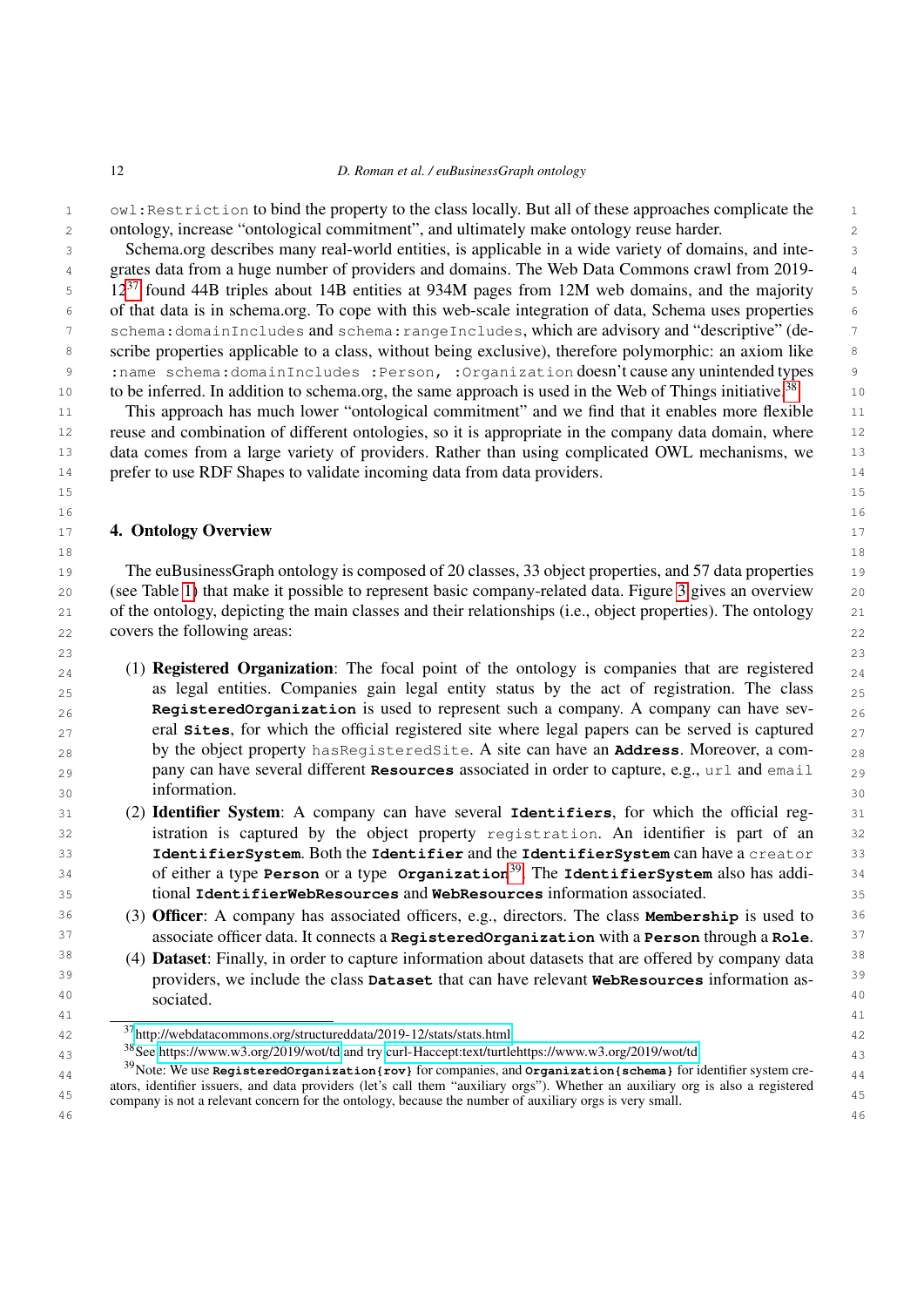1 Further details about the Registered Organization, Identifier System, Officer and Dataset ontology 1 2 areas, covering the full set of classes, object properties and data properties, are given in Sections [4.1,](#page-14-0) 3 [4.2,](#page-17-0) [4.3](#page-21-0) and [4.4](#page-23-0) respectively. Moreover, Section [4.5](#page-24-0) presents validation rules for the ontology.



23 Fig. 3. euBusinessGraph ontology overview: Main classes and their relationships.

 24 <sub>25</sub> The class diagrams (depicting the ontology classes, object properties and data properties) and <sub>25</sub>  $_{26}$  the object diagrams (depicting instances of the ontology classes and properties) in this section  $_{26}$ <sub>27</sub> were created using the Graphical Ontology Editor (OWLGrEd)<sup>[40](#page-12-1)</sup>. An overview of the graphi- $_{28}$  cal elements in OWLGrEd for visualizing ontologies can be found in [\[24\]](#page-32-4). OWLGrEd expresses  $_{28}$  29 classes, namespaces, object properties, data properties and their data types, as well as cardinal- 30 ity in a visual manner. The notation **RegisteredOrganization{rov}** on a class refers to the 31 term **RegisteredOrganization** defined in the namespace rov. The notation legalName{rov}: 31 32 string{xsd}[1..\*] on a data property refers to the term legalName defined in the namespace rov, 32 33 that has the datatype string defined in the namespace xsd, and a cardinality of 1..\* (i.e., one or 33 34 more). In the following descriptions of the ontology, we omit the namespace for classes since the context 35 is given. However, we list the namespace for object and data properties as a class may reuse properties 36 from different namespaces.

37 We reused classes and properties from existing ontologies and nomenclatures where appropriate in 37 38 order to build the ontology. Table [1](#page-13-0) lists the prefixes, namespaces, and count of classes, object and 39 data properties used in the euBusinessGraph ontology, including those reused from the other ontologies. 39 <sup>40</sup> Looking at the count of classes and properties per ontology, it can be seen that the euBusinessGraph<sup>40</sup> <sup>41</sup> ontology adds relatively few, which are mostly terms around describing identifier systems. The novelty <sup>41</sup> <sup>42</sup> of the proposed lightweight semantic model lies in the careful combination and reuse of terms from <sup>42</sup> <sup>43</sup> existing ontologies, and its expression as a detailed model or application profile and RDF Shapes. <sup>43</sup>

- 44
- <span id="page-12-1"></span> 45 <sup>40</sup><http://owlgred.lumii.lv>46
- 

<span id="page-12-0"></span>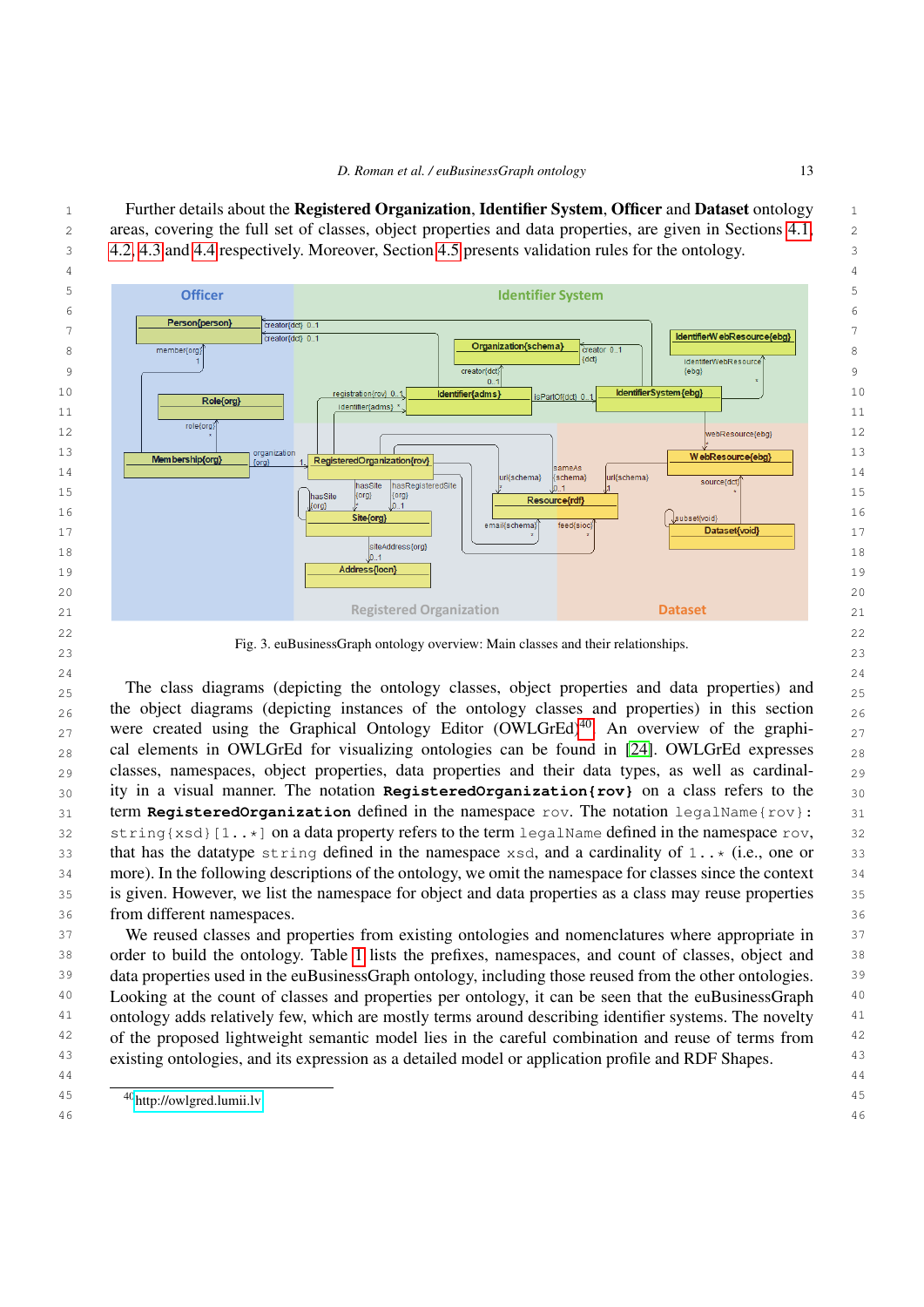<span id="page-13-0"></span>

| 14<br>D. Roman et al. / euBusinessGraph ontology |
|--------------------------------------------------|
|--------------------------------------------------|

|        | Prefixes, namespaces, and count of classes and properties used in the euBusinessGraph ontology |                |                           |                         |
|--------|------------------------------------------------------------------------------------------------|----------------|---------------------------|-------------------------|
| prefix | ontology (namespace)                                                                           | classes        | object<br>proper-<br>ties | data<br>proper-<br>ties |
| adms   | Asset Description Metadata Schema<br>(http://www.w3.org/ns/dams))                              | $\mathbf{1}$   | $\mathbf{1}$              |                         |
| dbo    | DBpedia<br>(http://dbpedia.org/ontology/)                                                      |                |                           | $\mathbf{1}$            |
| dc     | <b>DCMI</b> Metadata Terms - Elements<br>(http://purl.org/dc/elements/1.1/)                    |                |                           | 1                       |
| dct    | <b>DCMI</b> Metadata Terms<br>(http://purl.org/dc/terms/)                                      |                | 2                         | 1                       |
| ebq    | The euBusinessGraph Ontology<br>(http://data.businessgraph.io/ontology#)                       | $\overline{4}$ | 8                         | 24                      |
| locn   | ISA Programme Location Core Vocabulary<br>(http://www.w3.org/ns/locn#)                         | 1              | 2                         | $\tau$                  |
| org    | The Organization Ontology<br>(http://www.w3.org/ns/org#)                                       | 3              | 7                         |                         |
| person | Core Person Vocabulary<br>(http://www.w3.org/ns/person#)                                       | $\mathbf{1}$   |                           | 1                       |
| ramon  | Reference And Management Of Nomenclatures<br>(http://rdfdata.eionet.europa.eu/ramon/ontology/) | $\mathbf{1}$   |                           | 3                       |
| rdf    | <b>Resource Description Framework</b><br>(http://www.w3.org/1999/02/22-rdf-syntax-ns#)         | $\mathbf{1}$   |                           |                         |
| rov    | Registered Organization Vocabulary<br>(http://www.w3.org/ns/regorg#)                           | 1              | 4                         | 1                       |
| schema | Schema.org<br>(http://schema.org/)                                                             | 2              | 6                         | 14                      |
| sioc   | SIOC Core Ontology<br>(http://rdfs.org/sioc/ns#)                                               |                | 1                         |                         |
| skos   | Simple Knowledge Organization System RDF Schema<br>(http://www.w3.org/2004/02/skos/core#)      | 2              |                           | 3                       |
| time   | Time Ontology in OWL<br>$(http://www.w3.org/2006/time*))$                                      | 2              | 2                         | 1                       |
| void   | Vocabulary of Interlinked Datasets<br>(http://rdfs.org/ns/void#)                               | 1              |                           |                         |

34 34

 $\frac{35}{2}$  Availability of the ortology and related metapick The ortology detects and examples described  $\frac{35}{2}$ Availability of the ontology and related materials. The ontology, datasets and examples described  $\frac{36}{26}$  in this nanon are related as anon source of an the au Dusiness Craph Cit Lub renositor  $\frac{36}{26}$  $\frac{37}{28}$  contains the ontology source file<sup>[43](#page-13-3)</sup>, the ontology reference documentation<sup>[44](#page-13-4)</sup> generated with pyLODE<sup>[45](#page-13-5)</sup>,  $\frac{38}{14}$   $\frac{146}{14}$   $\frac{146}{14}$   $\frac{146}{14}$   $\frac{141}{14}$   $\frac{141}{14}$   $\frac{141}{14}$   $\frac{141}{14}$   $\frac{141}{14}$   $\frac{141}{14}$   $\frac{141}{14}$   $\frac{141}{14}$   $\frac{141}{14}$   $\frac{141}{14}$   $\frac{141}{14}$   $\frac{141}{14}$   $\frac{141}{14}$   $\frac{38}{39}$  and the sources for the full example<sup>[46](#page-13-6)</sup> used throughout this article. Additional materials related to the in this paper are released as open source<sup>[41](#page-13-1)</sup> on the euBusinessGraph GitHub repository<sup>[42](#page-13-2)</sup>. The repository

40 40

<span id="page-13-1"></span><sup>41</sup>The ontology is released under the Open Data Commons Attribution License (ODC-By).

<span id="page-13-2"></span> $_{42}$   $_{42}$   $_{42}$   $_{42}$   $_{42}$   $_{42}$   $_{42}$   $_{42}$   $_{42}$   $_{42}$   $_{42}$   $_{42}$   $_{42}$   $_{42}$   $_{42}$   $_{42}$   $_{42}$   $_{42}$   $_{42}$   $_{42}$   $_{42}$   $_{42}$   $_{42}$   $_{42}$   $_{42}$   $_{42}$   $_{42}$   $_{42}$   $_{42}$   $_{42}$   $_{42}$   $_{42$ <sup>42</sup><https://github.com/euBusinessGraph/eubg-data>

<sup>43</sup><https://raw.githubusercontent.com/euBusinessGraph/eubg-data/master/model/ebg-ontology.ttl> <sup>43</sup>

44 44 <sup>44</sup><https://rawcdn.githack.com/euBusinessGraph/eubg-data/master/ontology/doc.html>

<span id="page-13-6"></span><span id="page-13-5"></span><span id="page-13-4"></span><span id="page-13-3"></span><sup>45</sup><https://github.com/RDFLib/pyLODE>

45 45 <sup>46</sup><https://github.com/euBusinessGraph/eubg-data/tree/master/example>46 46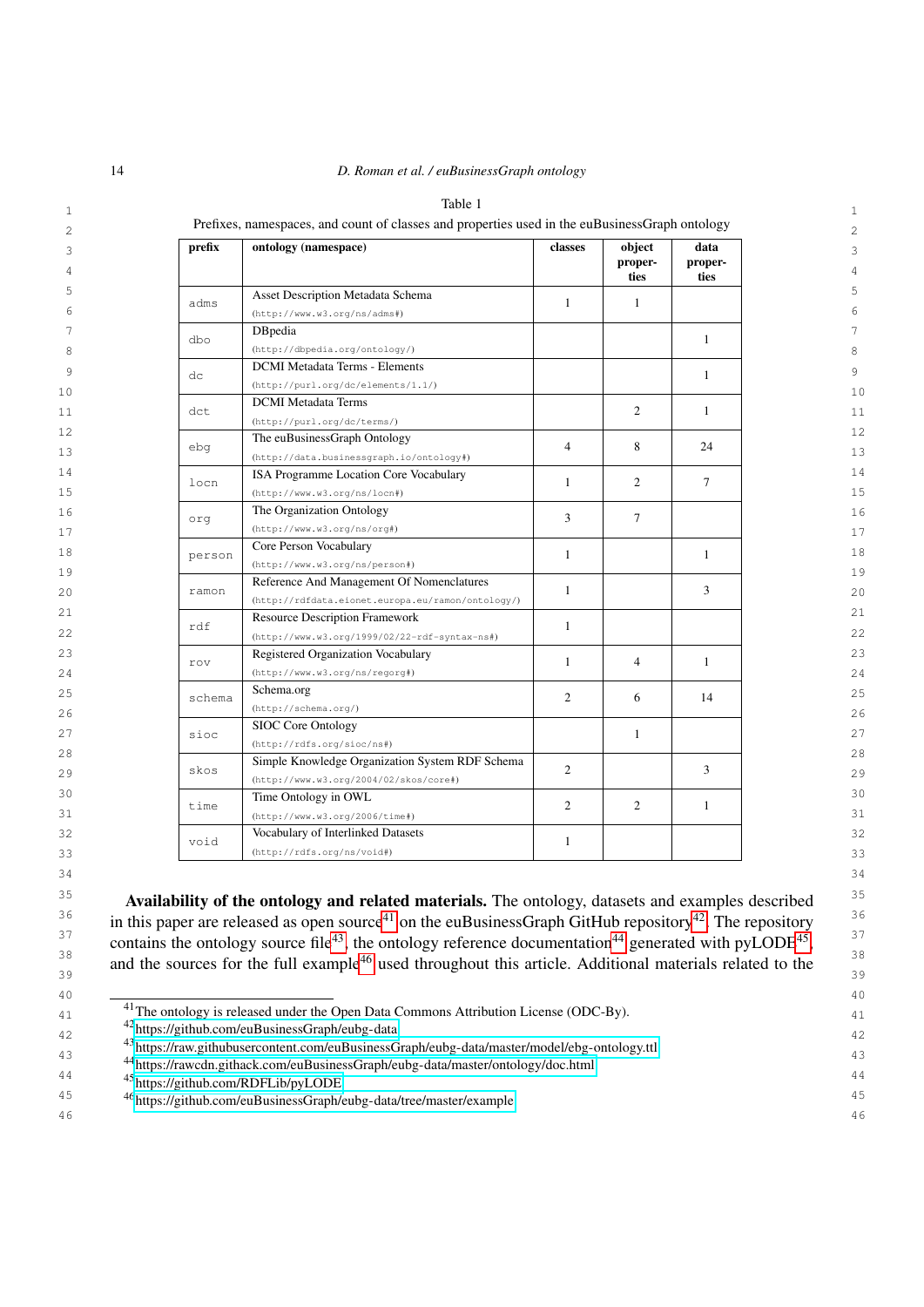1 ontology include a semantic model with informative descriptions [\[25\]](#page-32-5), a poster [\[26\]](#page-32-6), and the ontology 1  $\lambda$  2 a 2 home page<sup>[47](#page-14-1)</sup>.

### <span id="page-14-0"></span>3 3 4 4 *4.1. Registered Organization*

Equisible Registered organizations are the main entities for which information is captured in the euBusiness- $\frac{6}{7}$  Graph ontology. The ontology is not concerned with unregistered informal groups. Registered organi- $\frac{7}{2}$  zations gain legal entity status by the act of registration and are distinct from the broader concept of  $\frac{7}{2}$  $\frac{8}{\circ}$  organizations, groups or, in some jurisdictions, sole traders. Figure [4](#page-15-0) shows the classes and proper-<sup>9</sup><br>ties for representing core data about a registered organization. The class **RegisteredOrganization** 10<br>contains names and other basic information about an organization such as legalName{rov}  $\frac{11}{12}$  and jurisdiction{dbo} (see Section [4.1.1\)](#page-14-2), supports different types of classifications such as 12<br>
orgActivity{skos}, orgType{skos} and orgStatus{skos}) (see Section [4.1.2\)](#page-15-1). An organiza- $\frac{13}{14}$  tion can have several online resources associated such as email { schema } (see Section [4.1.3\)](#page-16-0). A reg- $\frac{14}{15}$  istered organization has a public site/address where legal papers can be served, and possible other 15 15 sites/addresses. The sites/addresses are represented using the classes **Site** and **Address** (see Sec- $\frac{16}{15}$  tion [4.1.4\)](#page-16-1). The object property registration{rov} denotes the identifier of a company. The identi- $\frac{17}{12}$  fier system is described in further details in Section [4.2.](#page-17-0) 18 18

<span id="page-14-2"></span>19 19 *4.1.1. Names and Other Basic Information*

20 20 The ontology adopts two different name types for a registered organization, namely formal legal names 21 and informal alternative names, e.g., a trading name. In addition we code a single name as the preferred 21 22 22 name of the organization. The **RegisteredOrganization** class has the following data properties to  $23$  record names:  $23$ record names:

- 24 **•** legalName{rov}: The legal name of the company, i.e., the official name of a company. A com- $\frac{25}{26}$  pany may have more than one legal name, particularly in jurisdictions with more than one official  $\frac{25}{26}$  $\frac{26}{27}$  language (e.g., Belgium). Some registries also treat a transliterated name as official, i.e., conver-<sup>27</sup><br>sion of a legal name in one alphabet to another, e.g., from Russian to Latin. 28  $\frac{28}{100}$  28  $\frac{28}{100}$  28
- altLabel{skos}: Alternative names, e.g., an informal or popular name of the company. We also  $\frac{29}{29}$ use this for former names.
- 30 30 prefLabel{skos}: A single preferred name of a company.  $31$   $1^{1}$   $1^{1}$   $1^{1}$   $1^{1}$   $1^{1}$   $1^{1}$   $1^{1}$   $1^{1}$   $1^{1}$   $1^{1}$   $1^{1}$   $1^{1}$   $1^{1}$   $1^{1}$   $1^{1}$   $1^{1}$   $1^{1}$   $1^{1}$   $1^{1}$   $1^{1}$   $1^{1}$   $1^{1}$   $1^{1}$   $1^{1}$   $1^{1}$   $1^{1}$   $1^{1}$   $1^{1}$   $1^{1}$   $1^{1}$   $1^{1}$

<sup>32</sup> The ontology defines the following data properties for capturing additional basic information about an <sup>32</sup> 33 33 organization:

- 34 34 35 35 • jurisdiction{dbo}: Jurisdiction in which the company is registered.
- 36 36 numberOfEmployees{ebg}: The number of employees in the company.
- isStartup{ebg}: Whether the company is a startup. 37
- 38 isStateOwned{ebg}: Whether this company is owned by the government, a government 38 39 39 agency, municipality, city or other public entity. In many cases it is not possible to compute this 40 40 attribute without access to a shareholder register, so it may be missing.
- $\bullet$  isPubliclyTraded{ebg}: Whether the company is publicly traded (listed at a stock exchange).  $\bullet$  41
- $\bullet$  foundingDate{schema}: Date when the company was created.
- dissolutionDate{schema}: Date the company was dissolved or removed from register.
- $\bullet$  availableLanguage{schema}: Languages used by the company.

<span id="page-14-1"></span>45 45 <sup>47</sup><https://www.eubusinessgraph.eu/eubusinessgraph-ontology-for-company-data>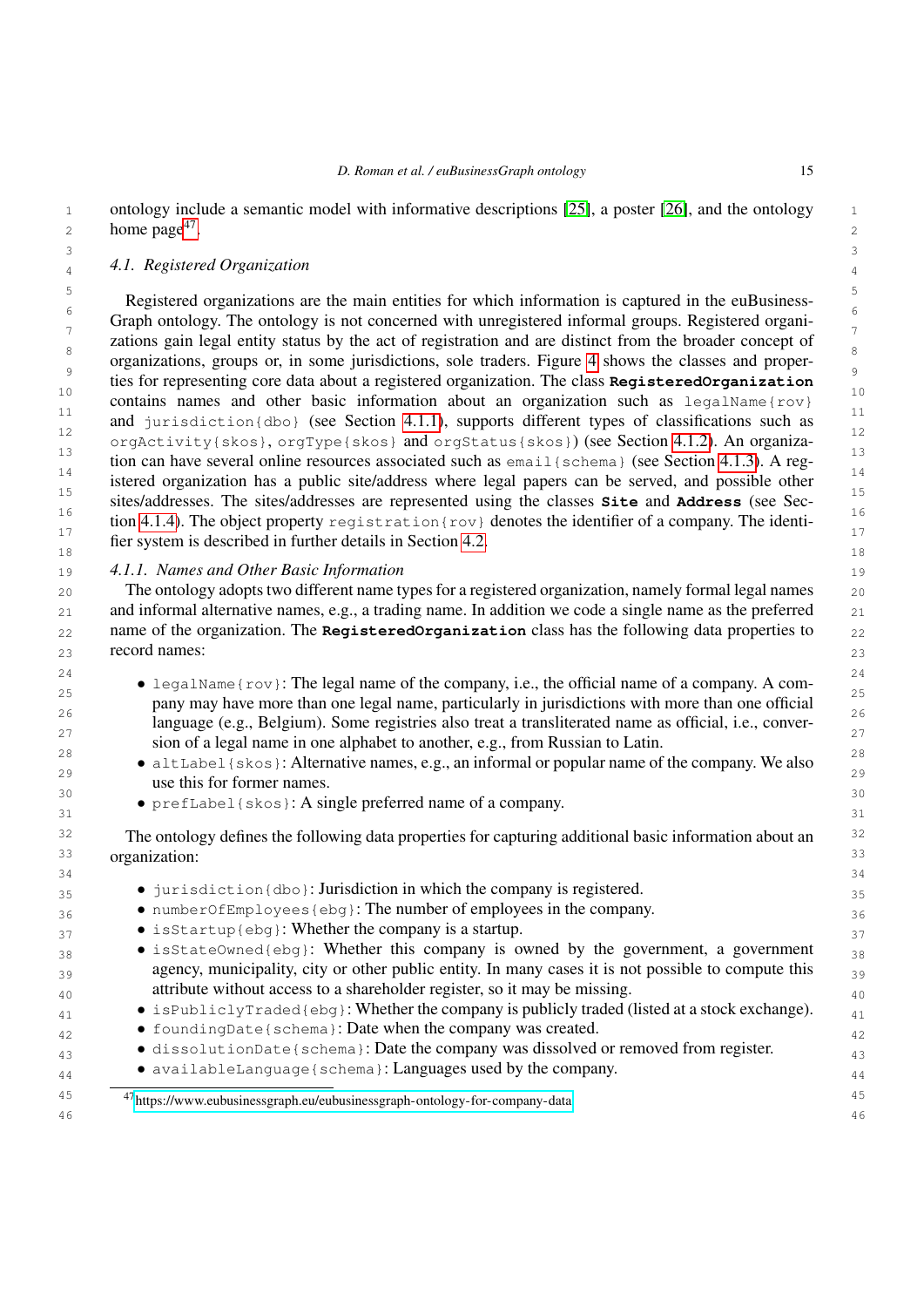<span id="page-15-0"></span>

<span id="page-15-2"></span><span id="page-15-1"></span>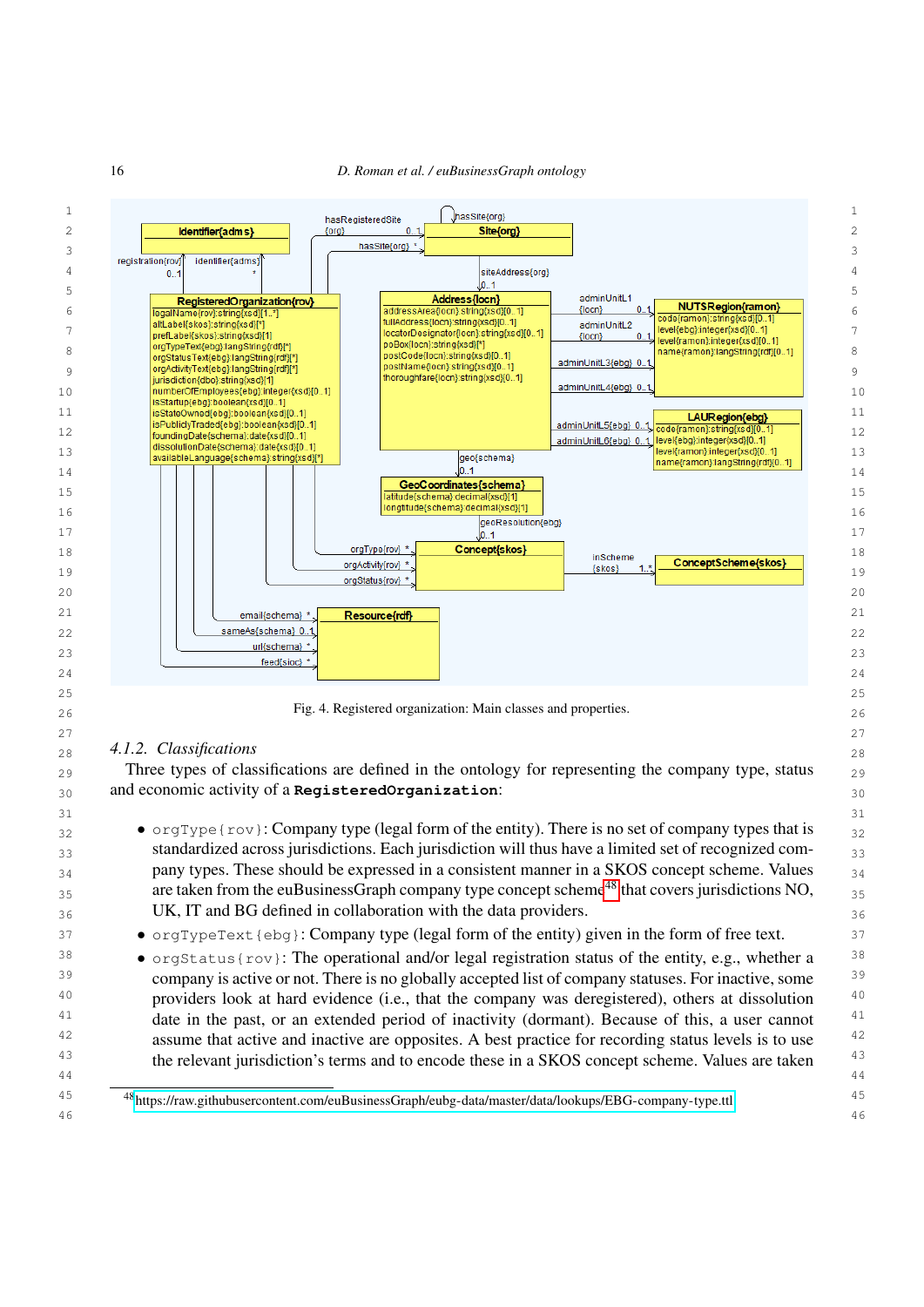<span id="page-16-0"></span>

|                            | D. Roman et al. / euBusinessGraph ontology                                                                                                                                                                    | 17 |
|----------------------------|---------------------------------------------------------------------------------------------------------------------------------------------------------------------------------------------------------------|----|
|                            | from the euBusinessGraph company status concept scheme <sup>49</sup> that covers jurisdictions NO, GB and                                                                                                     |    |
|                            | BG, and statuses from data providers OpenCorporate, SpazioDati and LEI. This concept scheme                                                                                                                   |    |
|                            | was defined in collaboration with the data providers.                                                                                                                                                         |    |
|                            | · orgStatusText{ebg}: Company status as it comes from a data provider (free text).                                                                                                                            |    |
|                            | • orgActivity{rov}: Economic activity is recorded using a controlled vocabulary based on EC                                                                                                                   |    |
|                            | NACE 2. Values are taken from the euBusinessGraph NACE concept scheme <sup>50</sup> which implements                                                                                                          |    |
| the NACE 2 vocabulary.     |                                                                                                                                                                                                               |    |
|                            | • orgActivityText{ebq}: Economic activity of the organization (free text).                                                                                                                                    |    |
|                            | The nomenclature value (SKOS concept) is used in faceting and semantic search. The free-text value is                                                                                                         |    |
|                            | used to provide additional detail and facilitate full-text search. Many IT systems include such redundant                                                                                                     |    |
|                            | info: both nomenclature (codified) fields and free-text fields with additional detail or nuance. E.g., in the                                                                                                 |    |
|                            | museum data domain, CDWA <sup>51</sup> and LIDO <sup>52</sup> have "indexing" vs "display" properties.                                                                                                        |    |
| 4.1.3. Online Resources    |                                                                                                                                                                                                               |    |
|                            | We represent commonly used electronic resources and channels (website, Wikipedia, email, news                                                                                                                 |    |
|                            | feed) as specific object properties of a company pointing to a Resource class:                                                                                                                                |    |
|                            |                                                                                                                                                                                                               |    |
|                            | • email {schema}: Email that is officially registered and with the same validity as certified mail.                                                                                                           |    |
|                            | • sameAs { schema }: Wikipedia page pertaining to the company.                                                                                                                                                |    |
|                            | • url {schema}: Website pertaining to the company or URL of a web resource.                                                                                                                                   |    |
|                            | • feed { sioc }: URL of RSS/Atom feed pertaining to the company.                                                                                                                                              |    |
|                            |                                                                                                                                                                                                               |    |
| 4.1.4. Sites and Addresses |                                                                                                                                                                                                               |    |
|                            | Physical presence of companies is defined via addresses. We model address in a structured way using                                                                                                           |    |
|                            | a set of attributes such as country, macroregion, province, etc. Addresses may have geographic locations                                                                                                      |    |
|                            | specified with a different resolution level. Least precise geographic location are resolved at the level of a                                                                                                 |    |
|                            | country, while most precise are geographical points that specify location up to a street and house number.                                                                                                    |    |
|                            | We also enable data providers to provide full addresses in the form of a free text, which is essentially a                                                                                                    |    |
|                            | string that combines all attributes together into a human-readable format. To provide RDF binding for                                                                                                         |    |
|                            | the attributes, we considered two ontologies. From the ISA Programme Location Core Vocabulary we                                                                                                              |    |
|                            | reused structured attributes such as fulladdress {locn} that specifies the full address in a free-text                                                                                                        |    |
|                            | form. To represent geographic coordinates, Schema.org was used as it provides a simpler way to model                                                                                                          |    |
|                            | geographic coordinates via two properties (latitude {schema} and longitude {schema}).                                                                                                                         |    |
|                            | We distinguish between registered, and other kinds of addresses. Many jurisdictions have the concept                                                                                                          |    |
|                            | of registered address, i.e., the legal address where summons, subpoenas and other legal documents can be<br>sent. An address is modelled using the Site and Address classes. A Site of a company is connected |    |
|                            |                                                                                                                                                                                                               |    |
|                            | using the object property has Site { org }. A registered site is additionally connected using the object<br>property hasRegisteredSite{org}. A site connects to an Address through the object property        |    |
|                            |                                                                                                                                                                                                               |    |
| siteAddress{org}.          | The class <b>Address</b> represents a mailing or physical address of the company and has the following                                                                                                        |    |
| properties:                |                                                                                                                                                                                                               |    |
|                            |                                                                                                                                                                                                               |    |
|                            | <sup>49</sup> https://github.com/euBusinessGraph/eubg-data/blob/master/data/lookups/EBG-company-status.ttl                                                                                                    |    |
|                            | <sup>50</sup> https://raw.githubusercontent.com/euBusinessGraph/eubg-data/master/data/NACE/nace.ttl                                                                                                           |    |
|                            | 51 https://www.getty.edu/research/publications/electronic_publications/cdwa                                                                                                                                   |    |

- <span id="page-16-5"></span><span id="page-16-4"></span><span id="page-16-3"></span><span id="page-16-2"></span><span id="page-16-1"></span><sup>45</sup> <sup>52</sup> http://gideo.min.joom.museum/working.groups/lide/lide technical/specification <sup>52</sup><http://cidoc.mini.icom.museum/working-groups/lido/lido-technical/specification>
- 46 46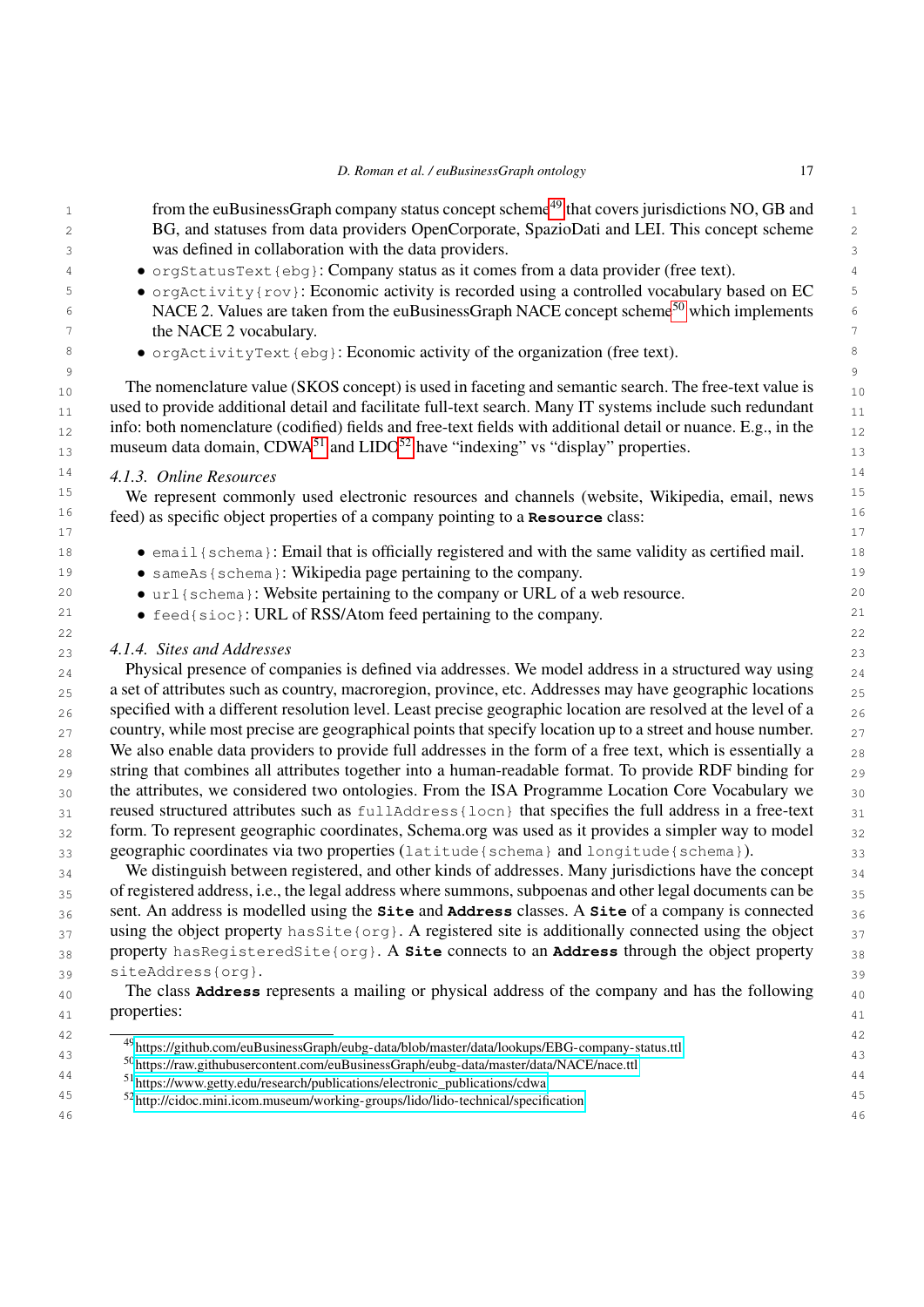|              | 18 | D. Roman et al. / euBusinessGraph ontology                                                 |                |
|--------------|----|--------------------------------------------------------------------------------------------|----------------|
| $\mathbf{1}$ |    | • fullAddress{locn}: Full address, free text.                                              | $\mathbf{1}$   |
| 2            |    | • adminUnitL1{locn}: Country of the address.                                               | $\overline{2}$ |
| 3            |    | • adminUnitL2{locn}: NUTS1 region of the address.                                          | 3              |
| 4            |    | • adminUnitL3{ebg}: NUTS2 region of the address.                                           | 4              |
| 5            |    | • adminUnitL4{ebq}: NUTS3 region of the address.                                           | 5.             |
| 6            |    | · adminUnitL5{ebg}: LAU1 region of the address. Some countries (e.g., Bulgaria) use both   | 6              |
|              |    | LAU1 and LAU2 levels. Others (e.g., Italy) use only LAU2.                                  | 7              |
| 8            |    | • adminUnitL6{ebg}: LAU2 region of the address.                                            | 8              |
| 9            |    | · postName { locn }: Locality/city/settlement of the address, free text.                   | 9              |
| 10           |    | • addressArea {locn}: Part of a city, village or neighbourhood.                            | 1 <sup>C</sup> |
| 11           |    | • thoroughfare { locn }: Street name (and optionally number).                              | 11             |
| 12           |    | · locatorDesignator{locn}: Street number and/or building name.                             | 12             |
| 13           |    | • postcode {locn}: Postal code of the address.                                             | 13             |
| 14           |    | • $poBox[locn]$ : Some addresses are associated with a PO box instead of a street address. | 14             |
| 15<br>16     |    |                                                                                            | 15<br>16       |

<sup>16</sup> NUTS values are assigned using the EU NUTS classification as Linked Data (NUTS-RDF) datasets<sup>[53](#page-17-1)</sup>. <sup>17</sup> 17 **17 The NUTS-RDF datasets cover 34 European countries and use the NUTSRegion class to represent the** <sup>18</sup> NUTS regions. In order to represent the lower-level LAU regions we introduced the LAURegion class <sup>18</sup> <sup>19</sup> and created our own set of LAU-RDF datasets<sup>[54](#page-17-2)</sup> covering 32 jurisdictions (including all of the EU <sup>20</sup> and EEA), 26 languages, and both LAU territorial levels (lau4, lau5). LAU-RDF datasets were created <sup>20</sup> <sup>21</sup> from the official Eurostat Excel spreadsheet for 2016<sup>[55](#page-17-3)</sup> for EU, and our own research on some other<sup>21</sup> 22  $\cdots$  is the same  $\cdots$  function of  $\cdots$  is a set of  $\cdots$  and  $\cdots$  22 23  $\frac{3}{2}$  23 jurisdictions.

# 24 24 *4.1.5. Example*

25 25 Figure [5](#page-18-0) is an object diagram depicting how the ontology is used to represent company data about the 26 26 legal entity SpazioDati. Each object (depicted as a green rectangle) is an instance of a class defined in 27 the ontology. The objects have data properties according to the class definitions. The data properties are 27 28 assigned values depicted using the notation data property = "value". Some properties are manda-<br>28 29 tory (multiplicity of 1...) whereas others are optional (cardinality of 0... or  $\star$ ). Not all information about 29 30 a company is available from a data provider. Thus an object will only contain the data properties that we  $\frac{30}{20}$ 31 are able to retrieve from the data provider. This may vary greatly from data provider to data provider, 31 32 32 and from jurisdiction to jurisdiction.

### <span id="page-17-0"></span>33 33 34 34 *4.2. Identifier System*

35 35 36 Mechanisms to identify companies in various data sources are essential in integration of data about 36 <sup>37</sup> companies across data sources. A proper understanding of what kind of systems of identifiers can be used <sup>38</sup> 58 58 for companies is thus necessary in this context. We analyzed various types of identifiers commonly used 39 for companies and collected various properties of the systems they are part of. We modelled identifiers 39 and identifier systems explicitly in the ontology as shown in Figure [6.](#page-18-1)  $\frac{40}{40}$ 

41 41 A **RegisteredOrganization** can have several **Identifiers** issued by different issuers for dif-42 42 ferent purposes. This is modelled by having each company identifier belong to an **IdentifierSystem**

<span id="page-17-1"></span><sup>43
&</sup>lt;sup>43</sup>
<sup>53</sup><http://nuts.geovocab.org><sup>43</sup>

<span id="page-17-2"></span><sup>44</sup> 44 <sup>54</sup><https://github.com/euBusinessGraph/eubg-data/tree/master/data/LAU/rdf>

<span id="page-17-3"></span><sup>45</sup> 45 <sup>55</sup>[https://ec.europa.eu/eurostat/documents/345175/501971/EU-28\\_LAU\\_2016](https://ec.europa.eu/eurostat/documents/345175/501971/EU-28_LAU_2016)46 46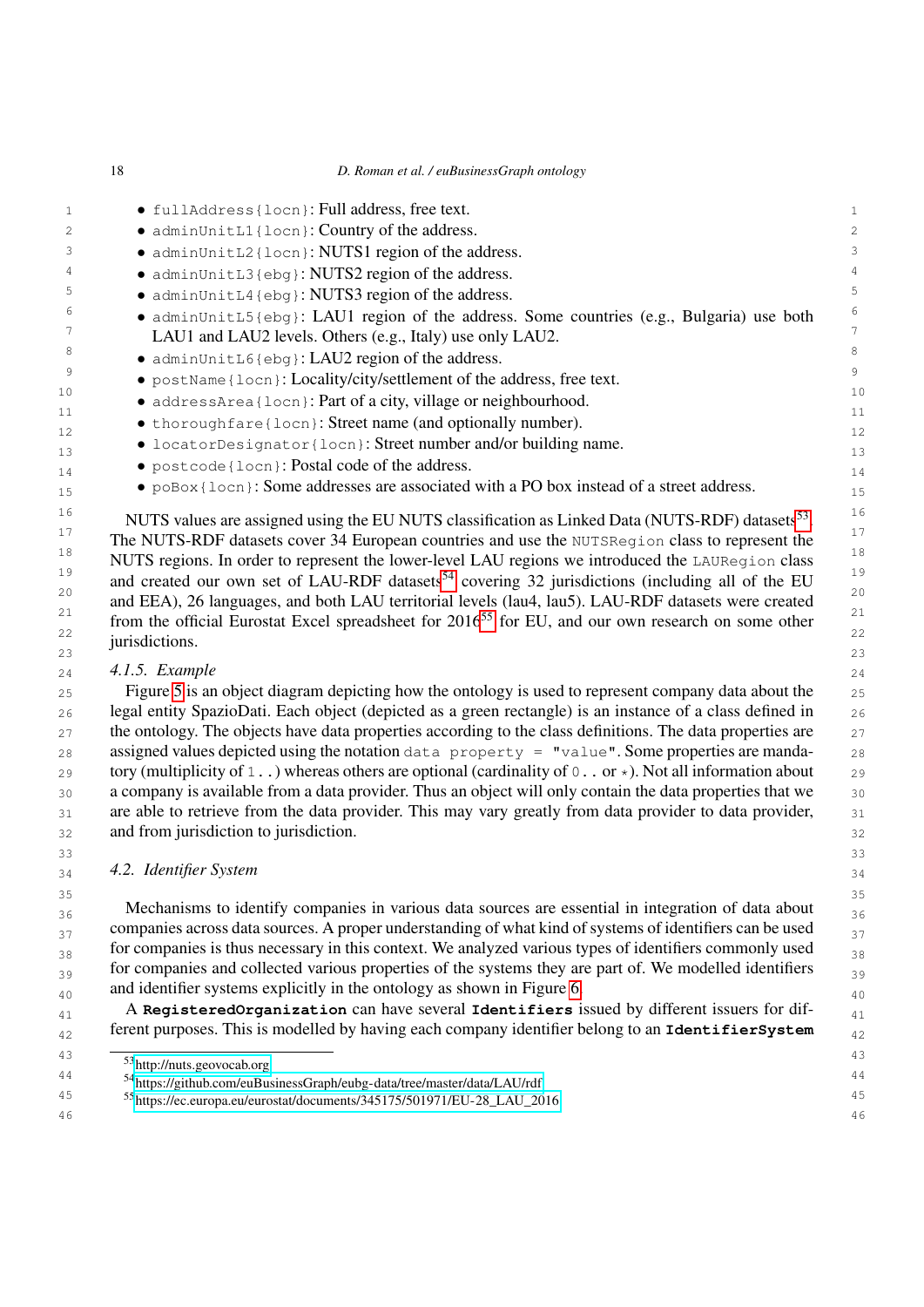<span id="page-18-0"></span>



<span id="page-18-1"></span><sup>37</sup> (see Section [4.2.1\)](#page-19-0). In this way, we can differentiate between an "official registration" in official business <sup>37</sup> <sup>38</sup> registers and "alternative registrations" in other kinds of registers. While they have the same nature, only <sup>39</sup> the former can be used to uniquely identify a company in each jurisdiction, and to confirm existence of <sup>39</sup> <sup>40</sup> the company as a legal entity in this jurisdiction. Other registrations may not be unique or persistent. <sup>40</sup> <sup>41</sup> The ontology models the different cases through properties that describe the lifecycle of each identifier <sup>41</sup> <sup>42</sup> issued and by encoding a series of characteristics of the identifier system to which the identifier belongs <sup>42</sup> <sup>43</sup> (see Section [4.2.2\)](#page-19-1). Additionally, we model Web resources (see Section [4.2.3\)](#page-20-0) that are frequently found <sup>43</sup> <sup>44</sup> for identifier systems such as search endpoints, templates for building identifier URLs (through which <sup>44</sup> <sup>45</sup> company information can be reached) and other resources that describe the system's rules. Finally, the <sup>45</sup> 46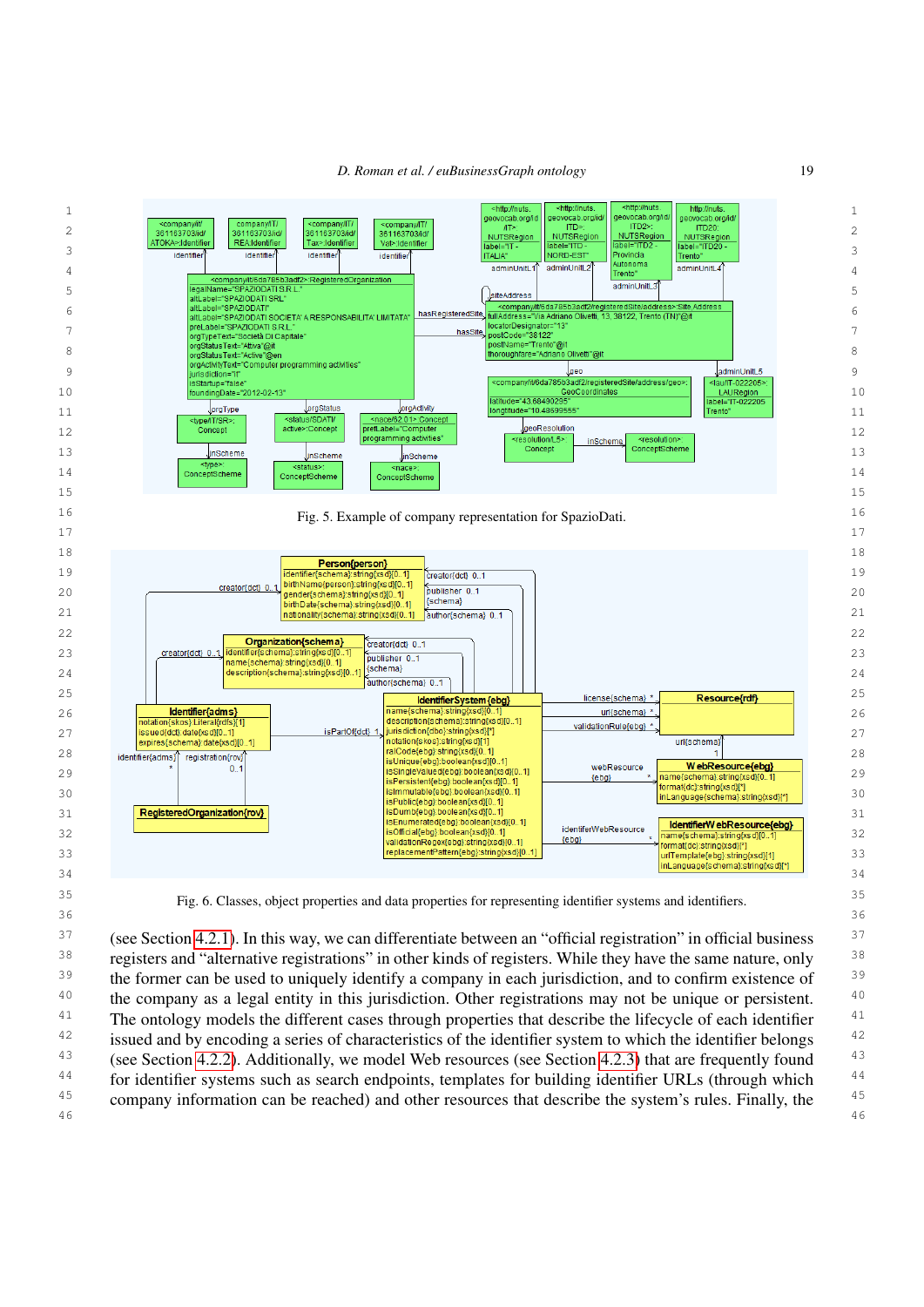|  | D. Roman et al. / euBusinessGraph ontology |
|--|--------------------------------------------|

<span id="page-19-1"></span><span id="page-19-0"></span>

| 4.2.1. Identifier and Identifier System                                                                      |
|--------------------------------------------------------------------------------------------------------------|
| The Identifier class represents a company identifier. It has the following object and data properties:       |
| • is Part Of {dct}: System the identifier is a part of.                                                      |
| $\bullet$ creator {dct}: The issuer of the identifier. In many countries there is a single registry although |
| in others, such as Spain and Germany, multiple registries exist. If the system has an issuer, in most        |
| cases the identifier issuer will coincide with that issuer.                                                  |
| • notation { skos }: Literal value of the identifier.                                                        |
| • issued {dct}: Date when the identifier was issued.                                                         |
| • expires { schema }: Date when the identifier expires.                                                      |
|                                                                                                              |
| The <b>Identifier System</b> class represents a system managed by a publisher (e.g., a register or agency)   |
| that is used to issue identifiers to companies. Many registers keep several identifier systems. There can    |
| be three different types of agents related to a system. This is modelled using three different object        |
| properties:                                                                                                  |
|                                                                                                              |
| • author { schema}: The author who is in charge of specifying the rules and organization of the              |
| system.                                                                                                      |
| $\bullet$ creator {dct}: The issuer who issues identifiers and then keeps them in a database (register).     |
| • publisher {schema}: The publisher who publishes the identifier database (register) in some                 |
| form.                                                                                                        |
| 4.2.2. Identifier System Properties and Characteristics                                                      |
| Identifier systems have some basic properties:                                                               |
|                                                                                                              |
| • name { schema }: Name of the identifier system.                                                            |
| · description { schema }: Description of the identifier system.                                              |
| • jurisdiction {dbo}: Jurisdiction to which the identifier system applies.                                   |
| • notation{skos}: Short mnemonic code for the identifier system, used in its URL. Also used                  |
| in identifier URLs that are part of the system. Issued locally by euBusinessGraph. For identifier            |
| systems published by the sole or preferred official register in a jurisdiction, we use the jurisdiction      |
| code (e.g., "BG", "GB"). For others, if the identifier system has no explicit name, we use a short           |
| mnemonic code of the publisher: upper-case for company registers (e.g., "OCORP" for Open-                    |
| Corporates, "SDATI" for SpazioDati, "BRC" for Brønnøysund Register Centre, "RAL", "EU",                      |
| "BRIS"), mixed-case for social network registers (e.g., "Twitter", "Facebook").                              |
| • ralCode{ebg}: GLEI RAL code for the identifier system.                                                     |
| • url {schema}: Various websites of the identifier system and/or its associated issuer and register,         |
| e.g., home page, search, download.                                                                           |
| • license { schema }: License that applies to the system.                                                    |
| $\bullet$ webResource{ebg}: Web resource(s) associated with an identifier system.                            |
|                                                                                                              |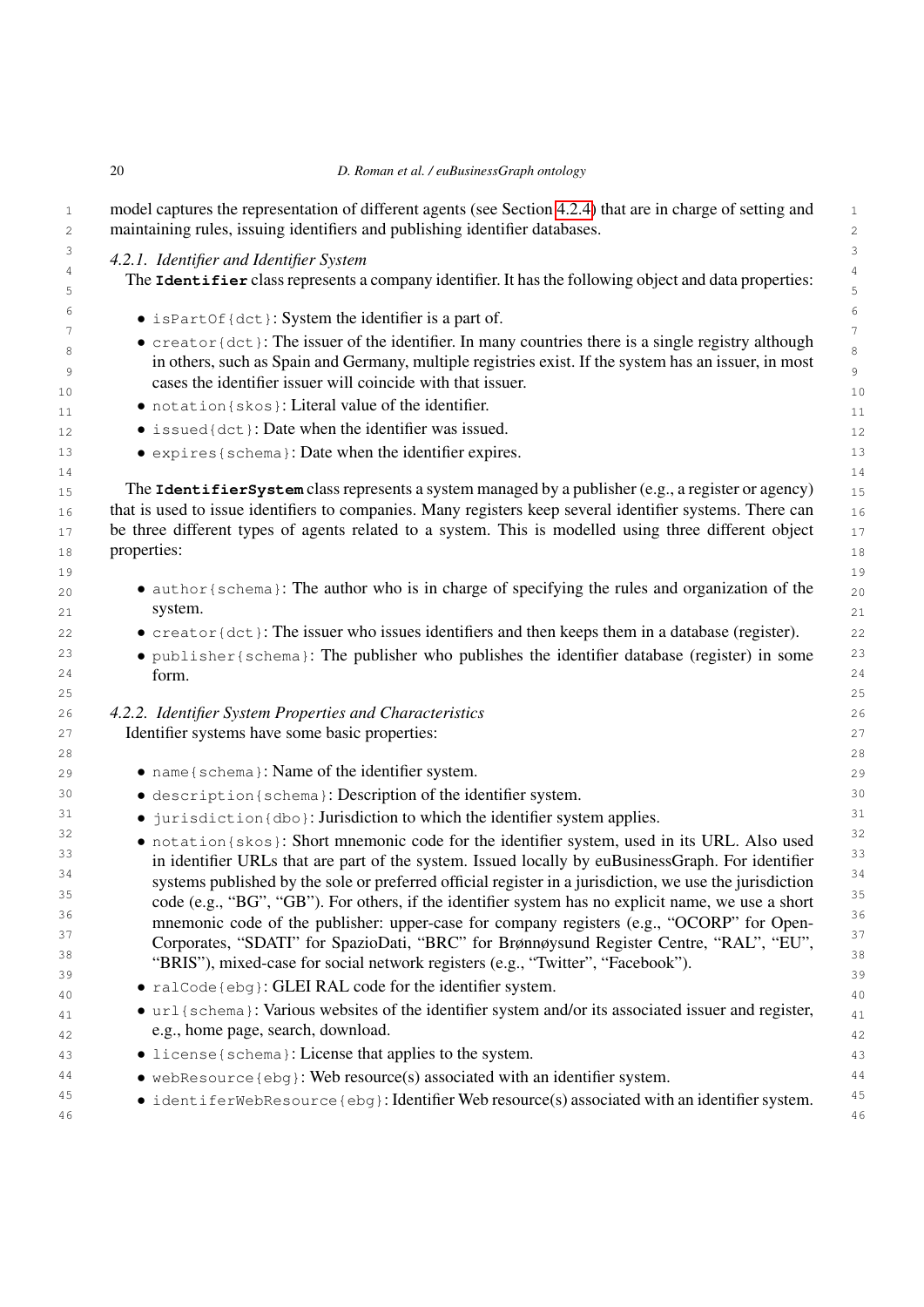| D. Roman et al. / euBusinessGraph ontology |  |
|--------------------------------------------|--|
|--------------------------------------------|--|

<span id="page-20-0"></span>

| $\mathbf{1}$ | Identifier systems have some boolean characteristics (flags) that represent expectations about their                                                                                         | $\mathbf{1}$   |
|--------------|----------------------------------------------------------------------------------------------------------------------------------------------------------------------------------------------|----------------|
| 2            | identifiers. Some systems have exceptions, i.e., identifiers that don't satisfy the expectations. Each flag                                                                                  | 2              |
| 3            | is set to "true" in the desirable (positive) case. We strive to provide all flags for each system, but in some                                                                               | 3              |
| 4            | cases the flag could be omitted (e.g., if there is not enough information):                                                                                                                  | $\sqrt{4}$     |
| 5            |                                                                                                                                                                                              | 5              |
| 6            | • isUnique{ebg}: Whether each identifier in the system relates to only one entity.                                                                                                           | 6              |
| 7            | • is SingleValued{ebg}: Whether each entity has only one identifier in the system.                                                                                                           | 7              |
| 8<br>9       | • isPersistent{ebg}: Whether identifiers cannot be removed from the register (e.g., when a<br>company is dissolved).                                                                         | 8<br>9         |
| 10           | • isImmutable{ebg}: Whether identifiers cannot change.                                                                                                                                       | 10             |
| 11           |                                                                                                                                                                                              | 11             |
| 12           | • isPublic{ebg}: Whether identifiers from the system are available for public use: consulting,<br>search or download.                                                                        | 12             |
| 13<br>$1\,4$ | $\bullet$ is Dumb {ebg}: "Intelligent" or "smart" identifiers contain built-in "intelligence" (semantic infor-                                                                               | 13<br>14       |
| 15           | mation) embedded in the identifier. This is increasingly considered bad practice, since when the                                                                                             | 15             |
| 16           | attributes change the identifier must also change, making it unreliable, particularly as a foreign<br>key. "Dumb" identifiers on the other hand contain no intelligence and will not change. | 16<br>17       |
| 17<br>18     | • isEnumerated{ebg}: Whether the system has an issuer, and issued identifiers are kept in a                                                                                                  | 18             |
| 19           | database (register). For example, every official register is enumerated, while websites are not enu-                                                                                         | 1 <sup>°</sup> |
| 20           | merated.                                                                                                                                                                                     | 2C             |
| 21           | $\bullet$ is Official {ebg}: Whether the system is considered the official one in all jurisdictions in which                                                                                 | 21             |
| 22           | it applies.                                                                                                                                                                                  | 22             |
| 23           |                                                                                                                                                                                              | 23             |
| 24           | Identifier systems are associated with some properties that can be useful for identifier validation:                                                                                         | 24             |
| 25           |                                                                                                                                                                                              | 25             |
| 26           | • validationRule{ebg}: URL providing human or machine-readable rule(s) for validating iden-                                                                                                  | 26             |
| 27           | tifiers in the system.                                                                                                                                                                       | 27             |
| 28           | · validationRegex{ebg}: Regular expression for validating identifier values of that system.                                                                                                  | 28             |
| 29           | • replacementPattern{ebg}: Pattern to use together with the validationRegex{ebg} to                                                                                                          | 2 <sup>c</sup> |
| 30           | normalize identifier values by removing optional decorations. For example, "\$1\$2\$3" can be used                                                                                           | 3C             |
| 31           | together with the regular expression "(\d2)-?(\d3)-?(\d4)" to extract the pure digits from a DUNS                                                                                            | 31             |
| 32           | number spelled with optional dashes, e.g., to transform "36-032-1459" into "360321459".                                                                                                      | 32             |
| 33           |                                                                                                                                                                                              | 33             |
| 34           | 4.2.3. Web Resources                                                                                                                                                                         | 34             |
| 35           | A Web resource is a URL complemented with a MIME type to specify what the URL is about. These                                                                                                | 35             |
| 36           | web resources are used for identifier systems (e.g., to provide the search or download URL) and per-                                                                                         | 36             |
| 37           | company, as a URL template in which to substitute the identifier value. There can be several MIME types                                                                                      | 37             |
| 38           | because some URLs return various resource types using content negotiation. The class WebResource                                                                                             | 38             |
| 39           | has the following object and data properties:                                                                                                                                                | 39             |
| 40           |                                                                                                                                                                                              | 40             |
| 41           | • url{schema}: URL of the Web resource.                                                                                                                                                      | 41             |
| 42           | • name { schema }: Name or short (generic) description of the resource.                                                                                                                      | 42             |
| 43           | • format $\{dc\}$ : MIME type(s) of the resource. If several are provided, the server must provide all                                                                                       | 43             |
| 44           | these resource types using content negotiation.                                                                                                                                              | 44             |
| 45           | • inLanguage { schema }: Language of the Web resource.                                                                                                                                       | 45             |
| 46           |                                                                                                                                                                                              | 46             |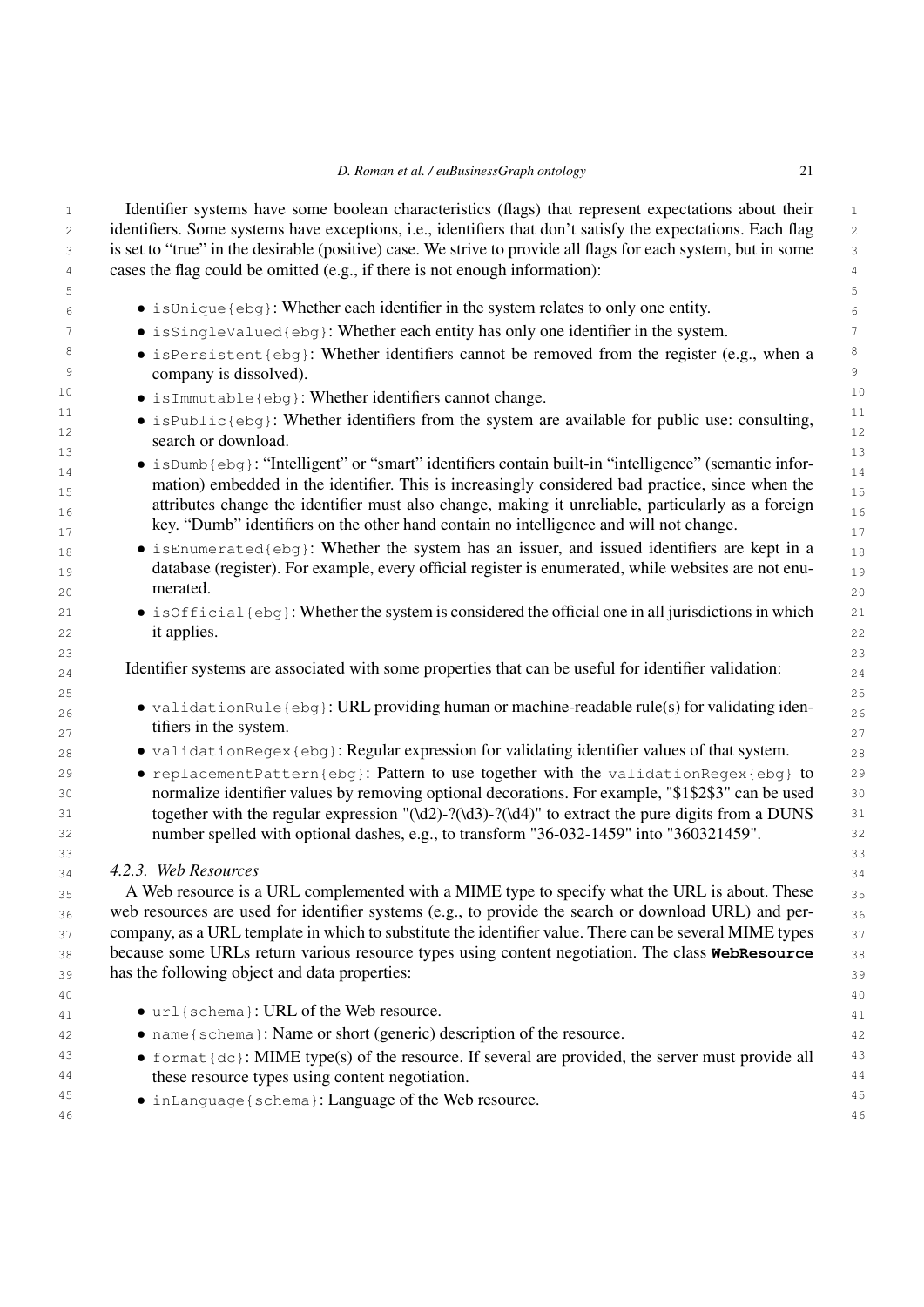1 The class **IdentifierWebResource** has the mandatory data property urlTemplate{ebg} in addi-2 tion to the three data properties defined for WebResource. The property urlTemplate{ebg} specifies 2 3 a template that can be used uniformly to build URLs for all identifiers in the system. The template value 4 can have placeholders that should be interpreted as follows:

5 5

<span id="page-21-1"></span>en de la construction de la construction de la construction de la construction de la construction de la constr<br>De la construction de la construction de la construction de la construction de la construction de la construct

- 6 6 If it has a placeholder {}, substitute the identifier value there.
- **If it has placeholders like**  $\$1, \$2, ...,$  substitute the groups extracted by the validationRegex<sup>7</sup> 8 8 of the IdentifierSystem.

# 10 10 *4.2.4. Agents*

11 11 We represent an agent using either a **Person** or **Organization** class, depending on the type of agent. 12 For both types, we define the identifier{schema} data property which can be assigned a textual 12 <sup>13</sup> identifier or a URL value. For **Organization**, we additionally assign values to the data properties<sup>13</sup> <sup>14</sup> name{schema} and description{schema}. For **Person**, we introduce a set of data properties (see <sup>14</sup> 15 15 Section [4.3](#page-21-0) for further details).

#### $16$  16  $17$  4.2.3. Example  $17$ *4.2.5. Example*

18 18 An example of an identifier system is shown in Figure [7,](#page-22-0) illustrating the OpenCorporates identifier 19 system for which OpenCorporates is the publisher and the official UK identifier system for which Com-20 20 panies House is the publisher.

21  $\hspace{1.5cm}$  21

 $23$  23

#### <span id="page-21-0"></span>22 **4.3. Officer** 22 *4.3. Officer*

 24 An officer is a natural person (as opposed to a legal person) that has a high-level management role 25 in a company, e.g., executives and directors, and other important roles (e.g., secretary, legal council and 26 treasurer). Officers have the authority to act on behalf of the corporation, including contract authority. 27 Officers can also be shareholders. However, since few jurisdictions have rules for beneficial ownership 27 28 reporting, and even those who do still have very little data about it<sup>[56](#page-21-2)</sup>, shareholders were considered out 28 29 of scope for the euBusinessGraph ontology.

30 We use the membership model<sup>[57](#page-21-3)</sup> of the W3C Organization Ontology in a straightforward way 30 31 31 to represent officer data. An officer is represented using a **Person** class for which the properties <sup>32</sup> identifier{schema} and birthName{person} are mandatory. The identifier may come from <sup>32</sup> 33 official registries or be derived from these. Additionally, other properties may be present such as 33  $34$  gender{schema}, birthDate{schema} and nationality{schema}.  $34$ 

<sup>35</sup> A Membership describes the relation between an officer and the company in which they occupy a <sup>35</sup> <sup>36</sup> position. The **Role** defines the position the officer fulfills according to the membership. Ideally, the <sup>36</sup> <sup>37</sup> roles should be defined according to a SKOS concept scheme. We have not defined a global set of <sup>37</sup> <sup>38</sup> officer roles as this may vary per jurisdiction and/or provider. Thus, we also introduced the data property <sup>38</sup> 39 39 rolePositionText{ebg} in the **Membership** class in order to capture the role as free text.

<sup>40</sup> The membership interval is defined by the memberDuring{org} object property that points to an <sup>40</sup> <sup>41</sup> Interval. The interval has a beginning and an end date. For open intervals only the beginning is manda-<sup>41</sup> <sup>42</sup> tory. These dates are defined by the class Instant which has the data property inXSDDate{time}. <sup>42</sup> 43 43

<span id="page-21-2"></span><sup>44</sup> 44 <sup>56</sup>https://www.openownership.org/

<span id="page-21-3"></span><sup>45</sup> 45 <sup>57</sup>[https://www.w3.org/TR/vocab-org/#membership-roles-posts-and-reporting](https://www.w3.org/TR/vocab-org/##membership-roles-posts-and-reporting)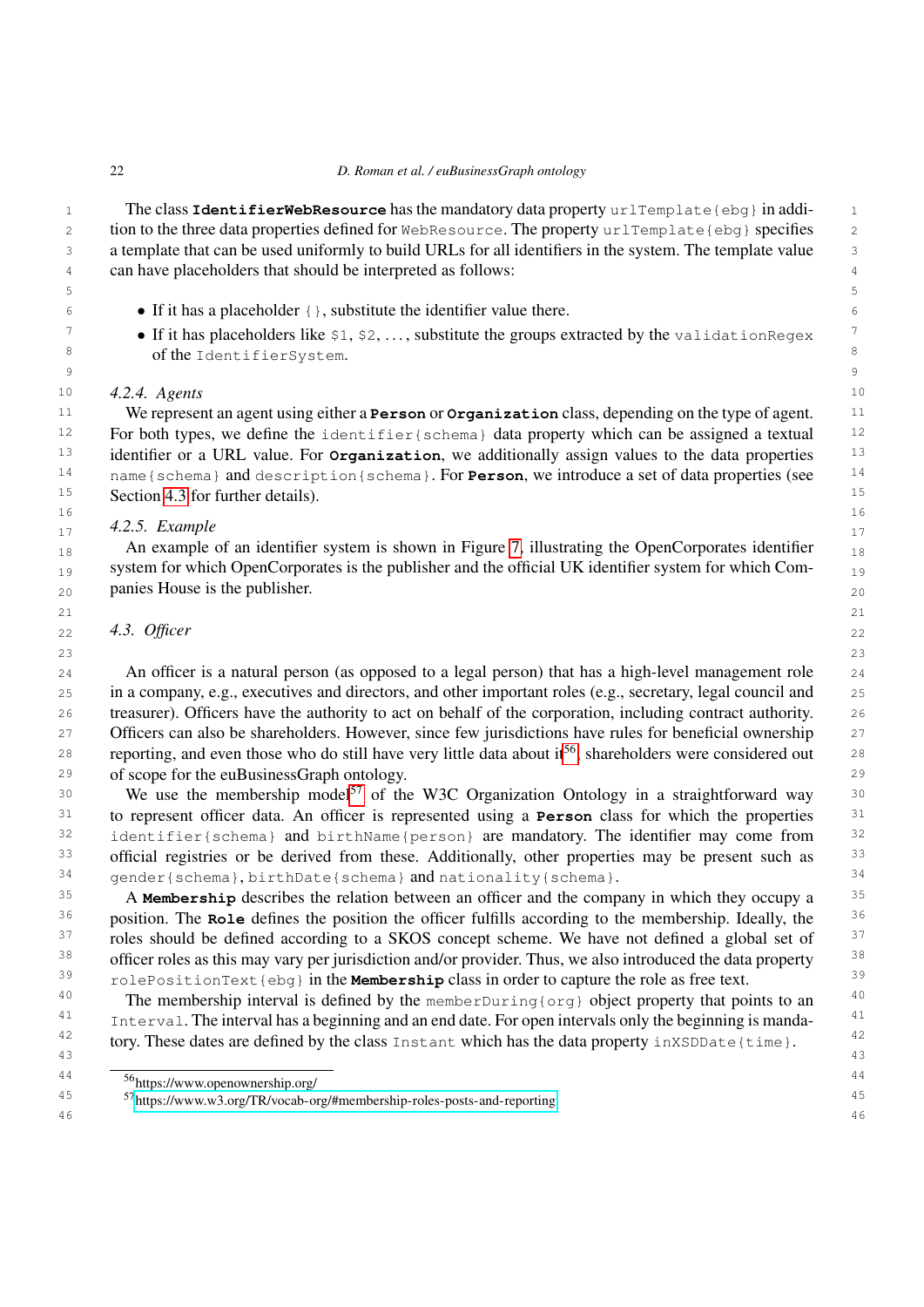

<span id="page-22-0"></span>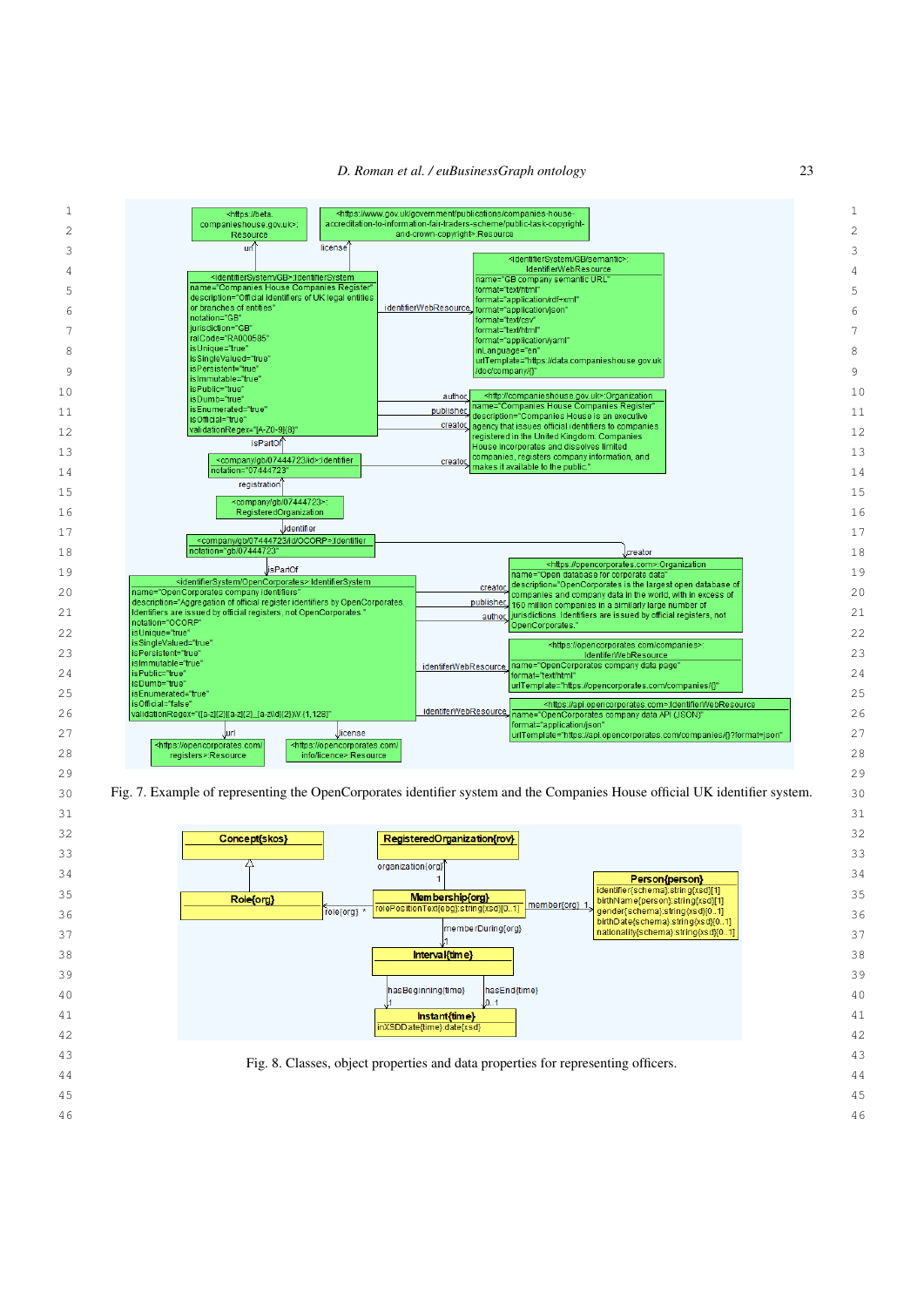# 1 *4.3.1. Example*

2 An example of officer roles using the free text data property rolePositionText{ebg} for the

3 company OpenCorporates is shown in Figure [9.](#page-23-1)



#### <span id="page-23-0"></span>22  $\,$  4.4. Dataset  $\,$  22 *4.4. Dataset*

 24 Data consumers need to know how many companies are included in a data provider dataset, from 25 which jurisdictions, and what depth of data is included (e.g., which properties, addresses with what 26 geo resolution, etc.). We thus need to express both metadata about the dataset itself, and fine-grained 27 statistics about the content of a dataset, e.g.,: 27 and 27

28

<span id="page-23-1"></span> $\hspace{1.5cm}$  21

23

- <sup>29</sup> Publisher, source, last modified, license, home page, download distribution, etc.
- <sup>30</sup> Subsets of data by kind of entity (e.g., companies vs. addresses), field coverage (which fields are <sup>30</sup> <sup>31</sup> included in which subsets), and entity characteristics (e.g., Italian companies, startups, startups in<sup>31</sup>  $\frac{32}{100}$   $\frac{1}{200}$   $\frac{32}{100}$   $\frac{32}{100}$  $\sim$  33  $\sim$  33 Italy).
- $\bullet$  Count of characterized in a dataset of subset. • Count of entities in a dataset or subset.

<sup>35</sup><br>After an analysis of various dataset description ontologies, we decided on using VOID with some 36  $36$  36  $36$  36  $36$  36  $36$  36  $36$  36  $36$  36  $36$  37  $36$  37  $36$  37  $36$  37  $36$  37  $36$  37  $36$  37  $36$  37  $36$  37  $37$  37  $37$  37  $37$  37  $37$  37  $37$  37  $37$  37  $37$  37  $37$  37  $37$  37  $37$  37  $37$  37  $37$  extensions (see Figure [10\)](#page-24-1). VOID describes RDF datasets in terms of entities, classes, properties, triples, partitions (e.g., triples having a particular class), etc. A **Dataset** has a subset {void} relation that is used to describe a dataset polyhierarchy. For each data provider we can capture their full dataset and the respective subsets. For each **Dataset** the publisher{dct}, type{dct} and license{dct} have to  $\frac{40}{40}$  $\frac{41}{41}$  be captured.  $\frac{41}{41}$ be captured.

42 *4.4.1. Example*

<sup>43</sup> Figure [11](#page-24-2) shows an example of the datasets provided by SpazioDati. The dataset <dataset/SDATI><sup>43</sup> 44 consists of two subsets, namely <dataset/SDATI/IT> and <dataset/SDATI/GB>. For each subset 44 <sup>45</sup> we specify the number of entities and the properties that are available.<sup>45</sup> 46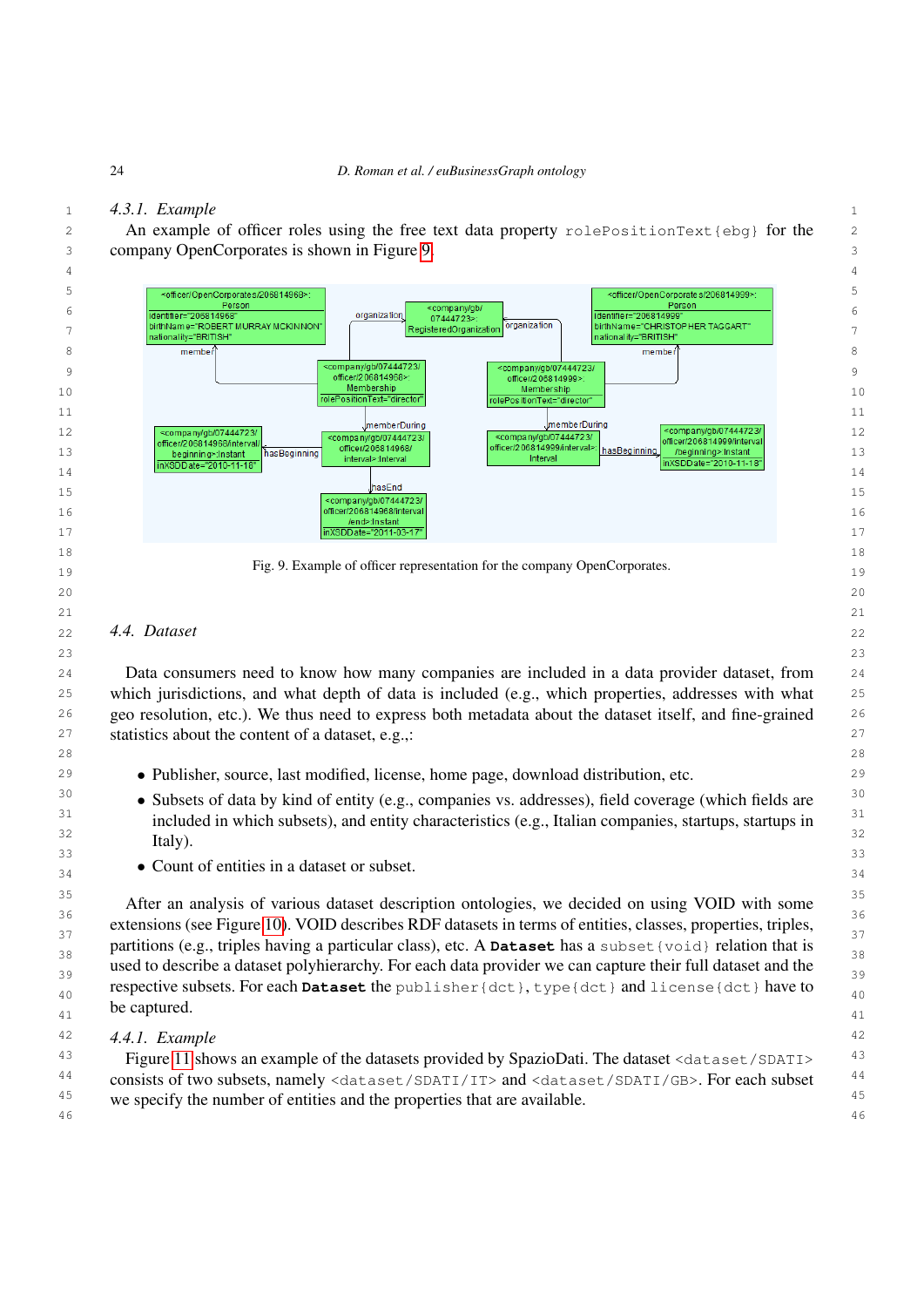<span id="page-24-1"></span>*D. Roman et al. / euBusinessGraph ontology* 25



<span id="page-24-2"></span><span id="page-24-0"></span><sup>40</sup> In order to ensure that data can be correctly published according to the ontology, we devised a set of <sup>40</sup> <sup>41</sup> data validation rules that are associated with the ontology. The types of validations rules considered are <sup>41</sup>  $\frac{42}{100}$  as follows: as follows:

<sup>44</sup> • **Data completeness:** Specifies that a given set of business attributes must be present (e.g., attribute <sup>44</sup> 45 legalName must be available).46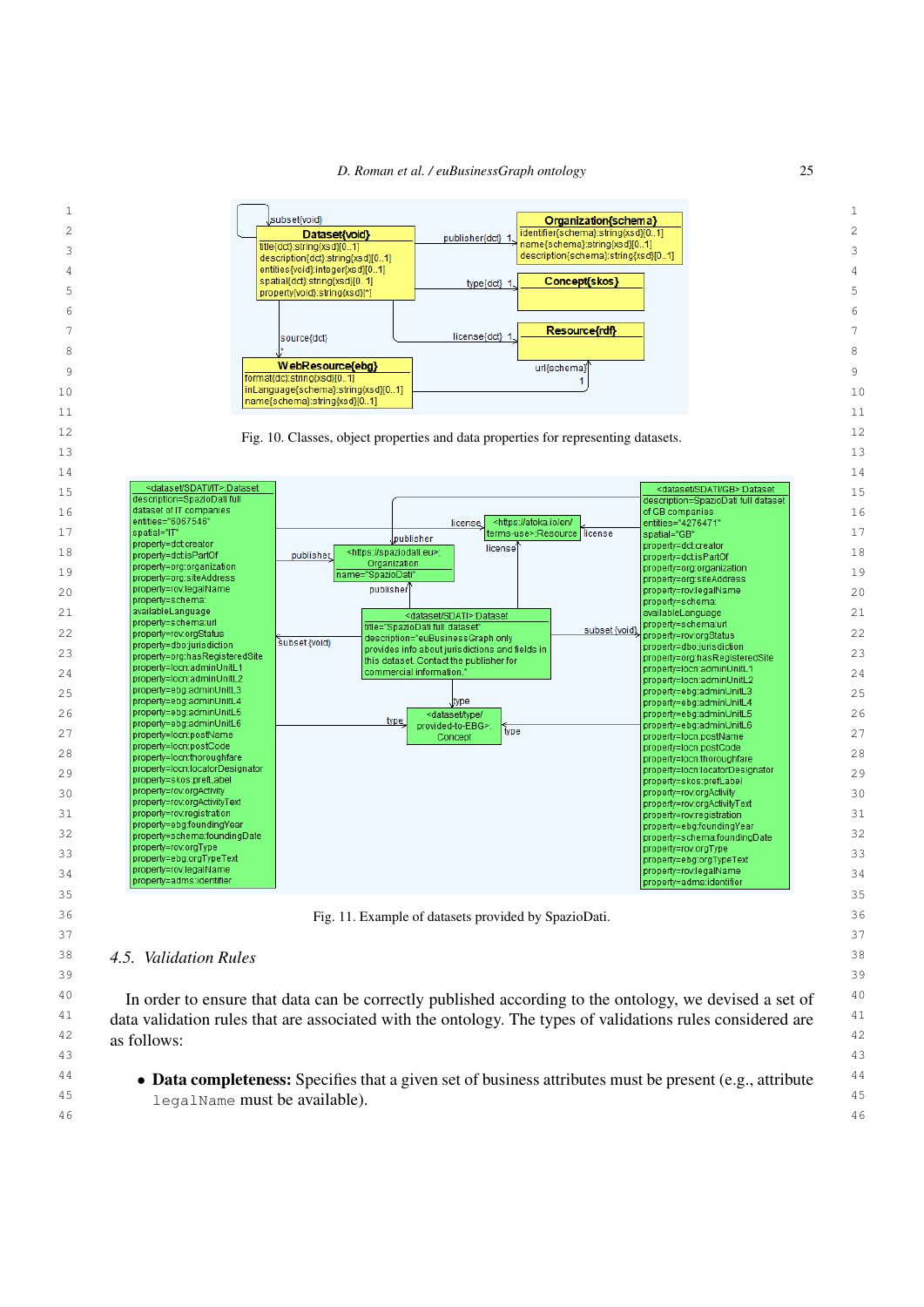- 26 *D. Roman et al. / euBusinessGraph ontology* **• Accuracy** Describes that data values must be correct (e.g., values of attribute jurisdiction 1 2 must be included in the list of recognized nations available on Wikipedia<sup>[58](#page-25-0)</sup>). **• Precision:** Specifies that all data values for a business attribute must be as precise as required by <sup>4</sup> <sup>4</sup> the attribute's business requirements, intended meaning, intended usage, and precision in the real <sup>4</sup> 5 5 6 **• Consistency:** Specifies that certain business attributes must follow a given pattern (e.g., age  $\overline{6}$ and dateOfBirth attributes are connected by the following rule age = INT(YEARFRAC( $\frac{7}{2}$  $8$  dateOfBirth,TODAY())). <sup>9</sup> **• Temporal dimension:** Refers to the temporal dimension of data, such as volatility (the average  $_{10}$  time between update of data), timeliness (the average age of values), or currency (when data is  $_{10}$ entered in the system). An example of such a rule would be "the last modification date of attribute $_{11}$ 12 12 companyRevenue must be more recent than a year ago". <sup>13</sup> 13 13 13 13 There are several possible ways to describe data validation rules, ranging from an algorithmic style 14 such as: legalName EXISTS AND len(trim (legalName)) <> 0 to a semantic based definition <sup>15</sup> by using the SHACL [\[27\]](#page-32-7) (Shapes Constraint Language) notation. SHACL is a language for validating <sup>15</sup>  $16$  RDF data graphs against a set of conditions that are provided as shapes and other constructs expressed  $16$ <sup>17</sup> in the form of an RDF graph (i.e., a shapes graph). ShEx [\[28\]](#page-32-8) (Shape Expression) is a similar high-level  $^{17}$ <sup>18</sup> language that can be used to validate RDF graph data. Both SHACL and ShEx use RDF syntax, and <sup>18</sup> <sup>19</sup> share the mechanisms of shape constraints, node constraints, property constraints, cardinalities, and log-<sup>19</sup> <sup>20</sup> ical operators. Examples of SHACL and ShEx shapes for the euBusinessGraph ontology are available <sup>20</sup> <sup>21</sup> in the Github repository<sup>[59](#page-25-1)</sup>. Figure [12](#page-25-2) shows an example of how SHACL validation shapes can be de-<sup>21</sup> <sup>22</sup> fined for a company URI node and two corresponding attributes (i.e., legalName and orgActivity).<sup>22</sup> <sup>23</sup> The legalName pattern requires the legal name to be canonicalized, i.e., not have leading, trailing or <sup>23</sup> 24 24 consecutive spaces (denoted as underscores below). 25  $\sim$  25 26 26 ebgsh:Company a sh:NodeShape; 27 sh:closed true; 27 sh:closed true; 27 sh:closed true; 27 sh:closed true; 27 sh:closed true; 27 sh:closed true; 27 sh:closed true; 27 sh:closed true; 27 sh:closed true; 27 sh:closed true; 27 sh:closed true; 27 sh:closed 28 28 sh:pattern "^http://data.businessgraph.io/company/[A-Z]{2}/.+/"; 29 sh property [sh path roy legal Name: 1, 1, 1, 1, 1, 1, 1, 1, 1, 1, 29 30  $\,$  sh:or ([sh:datatype xsd:string] [sh:datatype rdf:langString]);  $\,$   $\,$  30  $\frac{31}{2}$   $\frac{1}{2}$   $\frac{1}{2}$   $\frac{1}{2}$   $\frac{1}{2}$   $\frac{1}{2}$   $\frac{1}{2}$   $\frac{1}{2}$   $\frac{1}{2}$   $\frac{1}{2}$   $\frac{1}{2}$   $\frac{1}{2}$   $\frac{1}{2}$   $\frac{1}{2}$   $\frac{1}{2}$   $\frac{1}{2}$   $\frac{1}{2}$   $\frac{1}{2}$   $\frac{1}{2}$   $\frac{1}{2}$   $\frac{1}{2}$   $\frac{1}{2}$  32 32 sh:nodeKind sh:IRI; 33 33 sh:pattern "^http://data.businessgraph.io/nace/.+"]; 34 34 Fig. 12. Example of SHACL shape used to validate EBG RDF company data. 35 35 <sup>36</sup> 36 The ontology itself is not limited to European companies, but to ensure maximum compatibility across <sup>36</sup> <sup>37</sup> European data, our data provider rules and RDF Shapes choose specific EU-relevant thesauri. We use 38 NACE for industrial classification (rov:orgActivity), NUTS+LAU for geographic regions (proper-139 ties of locn: Address), specific SKOS schemes for Legal Type and Status. These can be easily adapted <sub>40</sub> to other nomenclatures or knowledge bases: there is a multitude of industrial classifications (NAICS <sub>40</sub> and the older SIC for North America; TRBC and GICS for stock indexes, etc.), and GeoNames is more appropriate for geographic regions in a global setting. For example, the ONTO CG ontology that builds  $\frac{42}{42}$ 43 43 upon euBusinessGraph uses more general nomenclatures. world. sh:targetClass rov:RegisteredOrganization; sh:nodeKind sh:IRI; sh:property [sh:path rov:legalName; sh:or ([sh:datatype xsd:string] [sh:datatype rdf:langString]); sh:not ([sh:pattern "^\_|\_\\$|\_{2}"]); sh:minCount 1]; sh:property [sh:path rov:orgActivity;
- <span id="page-25-2"></span><span id="page-25-0"></span>44 44 <sup>58</sup>[https://en.wikipedia.org/wiki/List\\_of\\_sovereign\\_states](https://en.wikipedia.org/wiki/List_of_sovereign_states)

<span id="page-25-1"></span><sup>45</sup> 45 <sup>59</sup><https://github.com/euBusinessGraph/eubg-data/tree/master/model>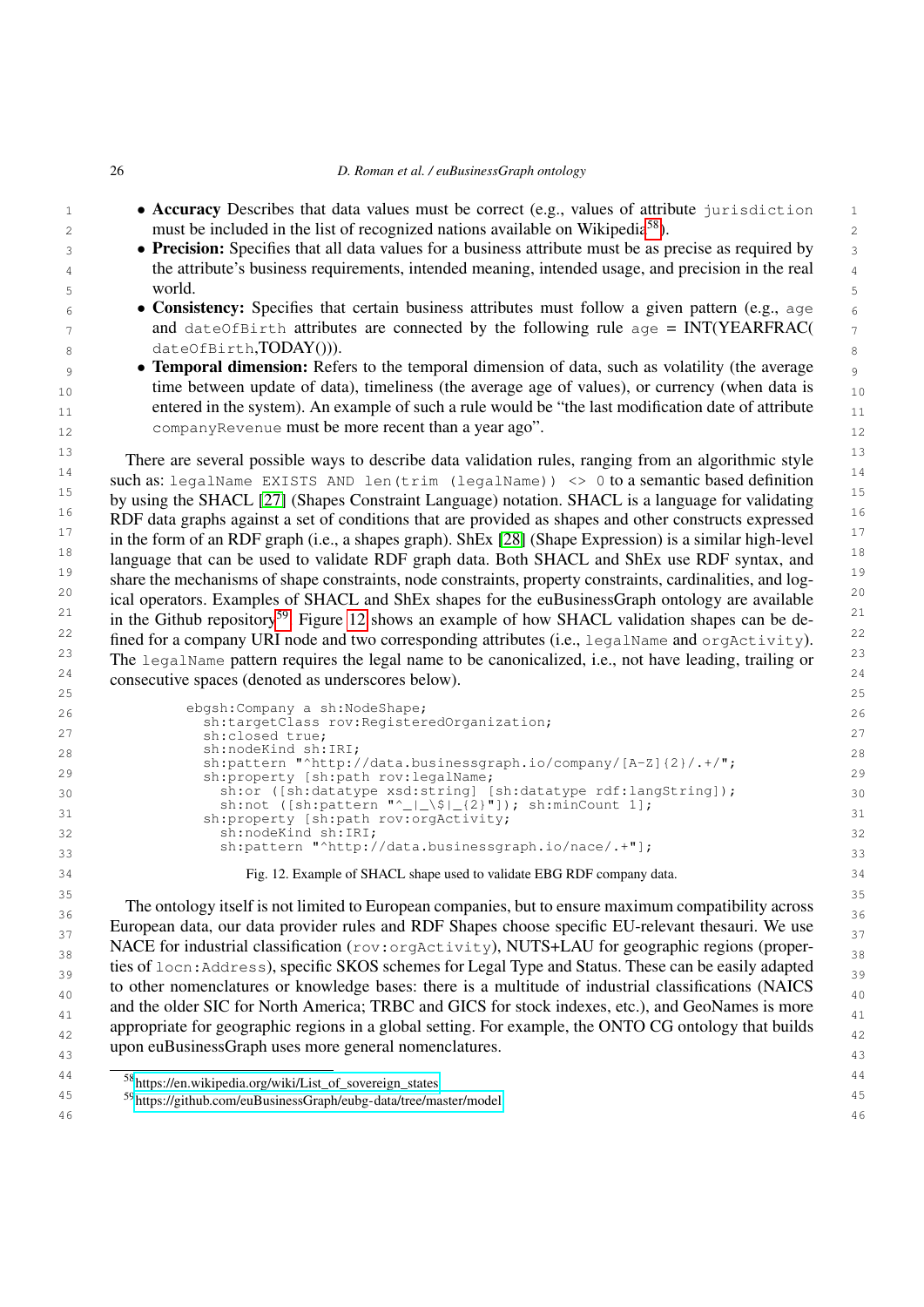<span id="page-26-0"></span>1 **5. Examples of Use of the euBusinessGraph Ontology** 1

 $2 \times 2$ <sup>3</sup> 3 We present examples of how the euBusinessGraph ontology was used. We will first describe the ap-<sup>4</sup> proach on how the ontology was used to harmonize and make available company data from various data <sup>4</sup> 5 5 providers, resulting in the development of a business knowledge graph (Section [5.1](#page-26-1) and Section [5.2\)](#page-26-2). We  $6 \times 6$  will then show how this knowledge graph was used in the euBusinessGraph marketplace for basic com-<sup>7</sup> pany data—a place where data consumers can search, analyse, and compare data from various providers <sup>7</sup> 8 (Section [5.3\)](#page-28-0). Finally, we provide an example on how the ontology was used in the area of public pro-9 9 curement (Section [5.4\)](#page-29-0), and how it was extended in the domain of financial transactions (Section [5.5\)](#page-29-1).

 $10$  and  $10$  and  $10$  and  $10$  and  $10$  and  $10$ 

# <span id="page-26-1"></span>11 11 *5.1. Overview of Data Mapping Approach*

 $12$  and  $12$  and  $12$  and  $12$  and  $12$  and  $12$  and  $12$  and  $12$  and  $12$ 13 13 In order to develop the euBusinessGraph knowledge graph harmonizing data from various data  $_{14}$  providers, we devised a data mapping approach that was used to convert company data from CSV and  $_{14}$  $_{15}$  JSON sources into RDF conforming to the ontology. In the following, we describe the mapping notation  $_{15}$  $_{16}$  and provide specific examples showing how the mapping rules were used. Actual mappings for data are  $_{16}$ publicly available via the DataGraft platform<sup>[60](#page-26-3)</sup> [\[29,](#page-32-9) [30\]](#page-32-10).

18 18 The first step of the mapping process is to select attributes (e.g., base.legalName) from the original data source (e.g., JSON file from data provider), and construct parameter names (e.g., legalName) so  $_{19}$  $_{20}$  that we can reference the attribute values in the definition of the mapping functions, as exemplified in  $_{20}$  $_{21}$  Table [2.](#page-27-0) When defining the mappings, we assume that the input data is a set of attribute-value pairs.  $_{21}$  $_{22}$  Mapping parameters in Table [2](#page-27-0) that are specified as lower-case italic letters refer to a string or number  $_{22}$ value (e.g.,  $l$ egalName refers to "SpazioDati S.R.L" in the data provider's raw data source files), while  $_{23}$  $_{24}$  parameters denoted in upper-case letters refer to SKOS concept schemes that were defined as part of  $_{24}$ <sub>25</sub> the RDF generation process. As an example of the use of concept schemes, the mapping parameter <sub>25</sub>  $_{26}$  ORGACTIVITY will refer to a URI that uses a classification vocabulary to represent the data attribute  $_{26}$ 27 (e.g., the URI <nace:62.01> uses a controlled vocabulary<sup>[61](#page-26-4)</sup> to describe NACE economic activities for  $27$  $28$  a company). 28 a company).

29 Next, Table [3](#page-27-1) defines a set of helper functions for a subset of base URIs that will be used to map  $_{29}$ 30 **JSON** data to RDF. The helper functions improve readability of mapping rules by reducing the text <sup>30</sup> <sub>31</sub> needed to refer to a specific URI. As an example, the helper function **curi** refers to the actual URI <sub>31</sub> 32 http://data.businessgraph.io/company/IT/361163703. To produce this URI, mapping pa- $_{33}$  rameters listed in italic (e.g., jurisdiction and id) will be replaced by the actual values (e.g., "IT"  $_{33}$  $_{34}$  and "361163703") from the source JSON data. Furthermore, the mapping definitions may contain input  $_{34}$ 35 parameters denoted in bold that refer to another function that was defined as part of the mapping pro-36 36 cess (e.g., **ebg-comp** points to the URI http://data.businessgraph.io/company). After the set  $37$  of helper functions were defined, mapping rules were constructed for each of the data provider JSON  $37$ <sup>38</sup> 38 38 38 38 attributes listed in Table [2.](#page-27-0) The resulting mapping rules are described in Table [4.](#page-28-1)

39 39

# <span id="page-26-2"></span>40 40 *5.2. Infrastructure for the Knowledge Graph Generation*

41 **41 1992 The Contract Contract Contract Contract Contract Contract Contract Contract Contract Contract Contract Contract Contract Contract Contract Contract Contract Contract Contract Contract Contract Contract Contra** A data provisioning infrastructure was developed to onboard data from various data providers. Using  $\frac{42}{42}$ this approach, data source files from data providers were processed and mapped to the euBusinessGraph  $\frac{1}{43}$ 

<span id="page-26-3"></span><sup>44 60</sup> <https://datagraft.io>

<span id="page-26-4"></span><sup>45</sup> 45 <sup>61</sup><https://github.com/euBusinessGraph/eubg-data/blob/master/data/NACE/nace.ttl>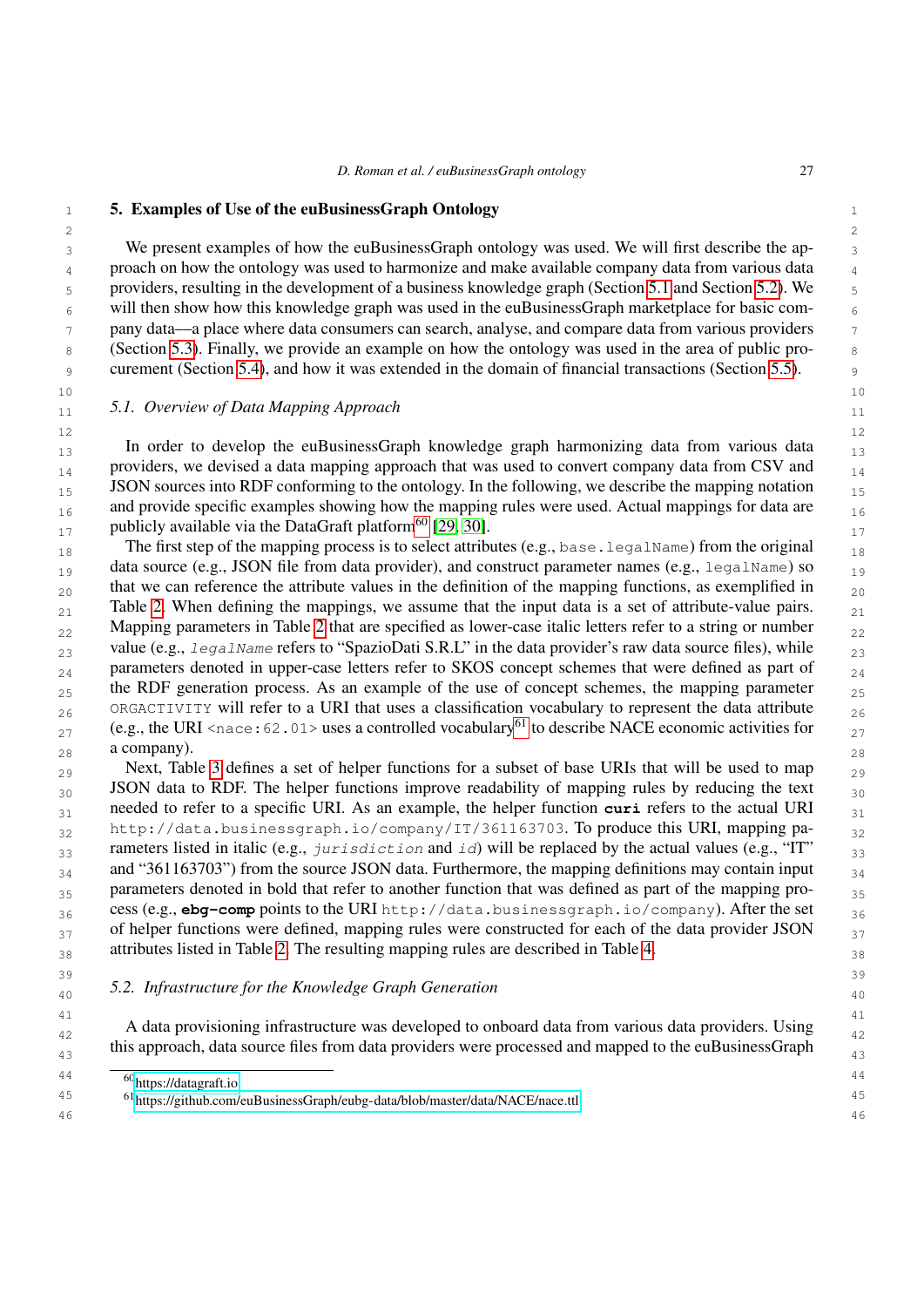<span id="page-27-0"></span>

|    |                          | Table 2                                                 |    |
|----|--------------------------|---------------------------------------------------------|----|
|    |                          | Mapping parameters defined for each JSON data attribute | 2  |
| 3  | <b>Mapping parameter</b> | Data provider's JSON data attribute                     | 3  |
| 4  | id                       | id                                                      | 4  |
| 5  | legalName                | base.legalName                                          | 5  |
|    | jurisdiction             | base.country                                            |    |
| 6  | ORGTYPE                  | base.legalForms[*].name                                 | 6  |
|    | ORGACTIVITY              | base.ateco[*].code                                      |    |
| 8  | COUNTRY                  | base.reqisteredAddress.state                            | 8  |
| 9  | MACROREGION              | base.registeredAddress.macroregion                      | 9  |
| 10 | REGION                   | base.registeredAddress.region                           | 10 |
| 11 | PROVINCE                 | base.reqisteredAddress.province                         | 11 |
| 12 | MUNICIPALITY             | base.registeredAddress.municipality                     | 12 |
| 13 | lat                      | base.reqisteredAddress.lat                              | 13 |
| 14 | lon                      | base.reqisteredAddress.lon                              | 14 |
| 15 | LATLONPREC               | base.registeredAddress.latlonPrecision                  | 15 |
| 16 |                          |                                                         | 16 |
|    |                          |                                                         |    |

#### <span id="page-27-1"></span> $17$  17 Table 3

18 18

| 19  | <b>Helper function</b> | <b>Definition</b>                    | Comments                  | 1 <sup>c</sup> |
|-----|------------------------|--------------------------------------|---------------------------|----------------|
| 2.0 | eba-comp               | http://data.businessgraph.io/company | Base company URI          | 2C             |
| 21  | curi                   | ebq-comp/jurisdiction/id             | Company URI               | 21             |
| 22  | ciduri                 | curi/id                              | Company identifier URI    | 22             |
| 23  | cadruri                | curi/address                         | Company address URI       | 23             |
|     | quri                   | cadruri/geo                          | Geographic coordinate URI |                |
| 24  |                        |                                      |                           | 24             |

25 25 26 26 ontology using the mapping process discussed in the previous section. After transforming each dataset  $27$  from a tabular format (i.e., CSV or JSON) to RDF, the resulting data was published to one named  $27$ graph for each data provider jurisdiction in an enterprise semantic graph database, GraphDB<sup>[62](#page-27-2)</sup>, hosted  $\frac{28}{28}$  $29$  by Ontouch. 29 by Ontotext.

 $\frac{30}{30}$  GraphDB is a service component on the Ontotext Platform<sup>[63](#page-27-3)</sup>. The platform also includes important  $\frac{30}{30}$  $_{31}$  features such as data mutations, user management (Fusion Auth), access control, deployment and mon- $_{32}$  itoring. In addition to GraphDB, the data provisioning infrastructure includes a set of data ingestion  $_{32}$ services and data preparation tools that can be used to simplify data cleaning and transformation from <sub>33</sub>  $_{34}$  the various sources. The services include data interlinking tools for data transformation, enrichment,  $_{34}$ <sup>35</sup> interlinking, and metadata generation processes in order to publish the business graph data as Linked<sup>35</sup>  $36$  Data.  $36$  36 Data.

<sup>37</sup> The core process of knowledge graph creation is executed by using the cloud-based data management 38 platform DataGraft. Grafterizer<sup>[64](#page-27-4)</sup> [\[31\]](#page-32-11) is a framework (part of DataGraft) for interactive data cleaning 38 39 and transformation, and RDF knowledge graph generation that is used together with the tabular anno-tation tool ASIA<sup>[65](#page-27-5)</sup> [\[32\]](#page-32-12) and ABSTAT<sup>[66](#page-27-6)</sup> [\[33\]](#page-32-13) to map company data to the euBusinessGraph ontology.  $\frac{40}{40}$ 

<span id="page-27-4"></span><span id="page-27-3"></span><span id="page-27-2"></span><sup>63</sup><http://platform.ontotext.com>

43<br>
<sup>64</sup><https://www.eubusinessgraph.eu/grafterizer-2-0>

<span id="page-27-5"></span>44 44 <sup>65</sup><https://www.eubusinessgraph.eu/asia-2>

<span id="page-27-6"></span>45 45 <sup>66</sup><https://www.eubusinessgraph.eu/abstat>

<sup>42</sup> 42 <sup>62</sup><http://graphdb.ontotext.com>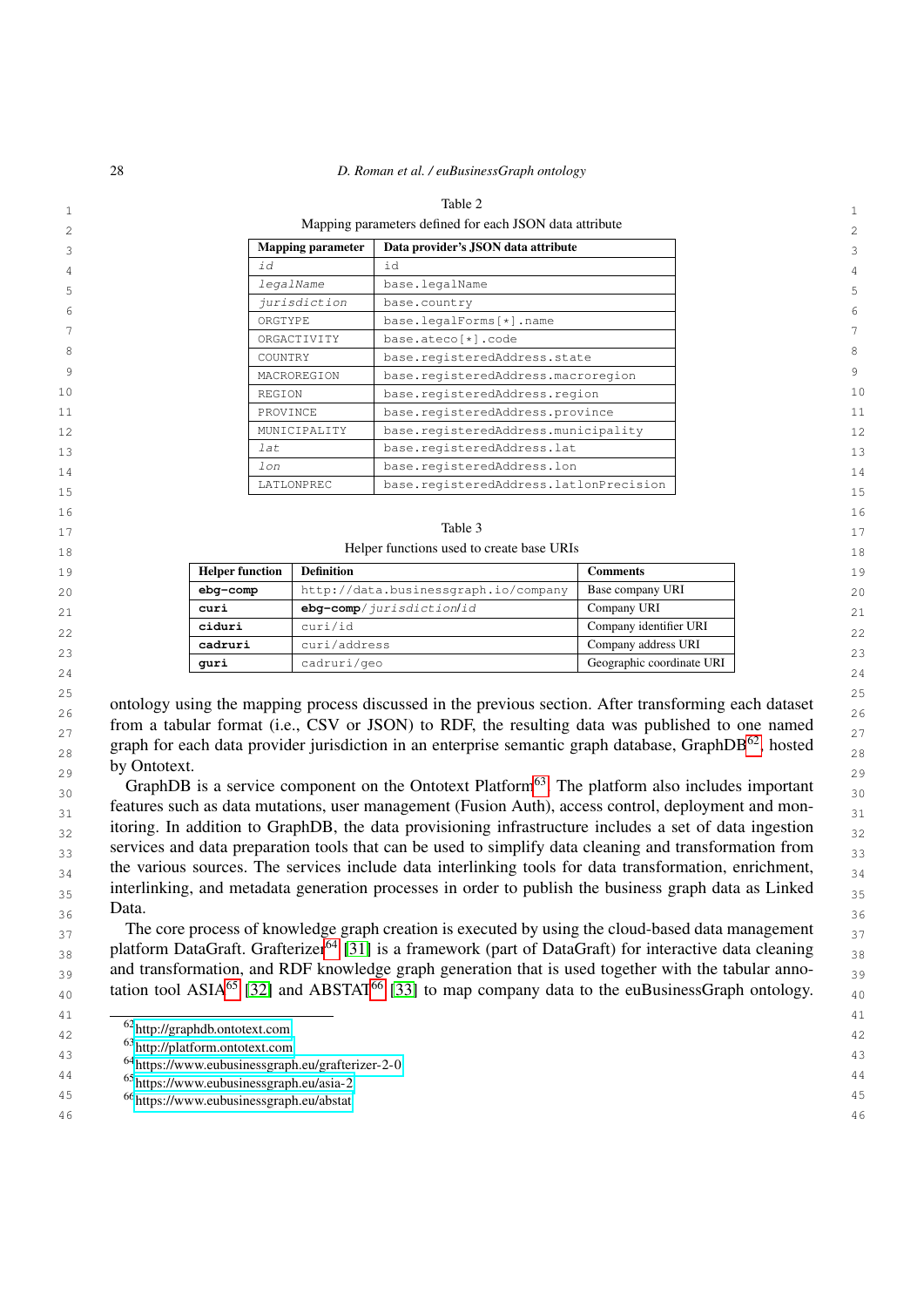<span id="page-28-1"></span>

| Scope of mapping function | <b>Definition</b>                                         | <b>Comments</b>               |  |
|---------------------------|-----------------------------------------------------------|-------------------------------|--|
| Company URI node          | <curi> rdf:type rov:RegisteredOrganization .</curi>       | Company class                 |  |
|                           | <curi> rov: registration <ciduri> .</ciduri></curi>       | Company identifier triple     |  |
|                           | <curi> org:hasReqisteredSite <cadruri> .</cadruri></curi> | Company address triple        |  |
|                           | <curi> schema:qeo <quri>.</quri></curi>                   | Company geo-coordinate triple |  |
|                           | <curi> rov:legalName "legalName".</curi>                  | Legal name                    |  |
|                           | <curi> dbo: jurisdiction "jurisdiction".</curi>           | Jurisdiction                  |  |
|                           | <curi> rov:orqType ORGTYPE .</curi>                       | Organization type             |  |
|                           | <curi> rov:orgActivity ORGACTIVITY .</curi>               | Economic activity             |  |
| Identifier URI node       | <ciduri> rdf:type adms:Identifier.</ciduri>               | Identifier class              |  |
|                           | <ciduri> skos:notation "id".</ciduri>                     | Identifier value              |  |
|                           | <cadruri> rdf:type locn:Address .</cadruri>               | Address class                 |  |
|                           | <cadruri> rdf:type org:Site .</cadruri>                   | Adress type                   |  |
|                           | <cadruri> org:siteAddress <cadruri> .</cadruri></cadruri> | Self reference                |  |
| Address URI node          | <cadruri> locn:adminUnitL1 COUNTRY .</cadruri>            | Country                       |  |
|                           | <cadruri> locn:adminUnitL2 MACROREGION .</cadruri>        | Macro region                  |  |
|                           | <cadruri> ebq:adminUnitL3 REGION .</cadruri>              | Region                        |  |
|                           | <cadruri> ebg:adminUnitL4 PROVINCE .</cadruri>            | Province                      |  |
|                           | <cadruri> ebq:adminUnitL5 MUNICIPALITY .</cadruri>        | Municipality                  |  |
|                           | <quri> rdf:type schema:GeoCoordinates .</quri>            | Geolocation class             |  |
| Geo-coordinate URI node   | <quri> schema:latitude lat .</quri>                       | Latitude                      |  |
|                           | <quri> schema:longitude lon.</quri>                       | Longitude                     |  |
|                           | <guri> ebq:qeoResolution LATLONPREC .</guri>              | Geo-oordinate resolution      |  |

<sup>24</sup> Finally, the RDF triples are published as a knowledge graph in GraphDB. Grafterizer, ASIA and AB-<sup>24</sup> <sup>25</sup> STAT were used to clean, transform, enrich and convert tabular data to RDF as part of the business <sup>25</sup> 26 26 knowledge graph construction.

<sup>27</sup> The next section describes how the published knowledge graph was used to populate a marketplace <sup>27</sup> 28 28 for company data.

## <span id="page-28-0"></span>30 30 *5.3. The euBusinessGraph Marketplace*

 $31$   $31$ 32 A main motivation behind the development of a data marketplace for basic company data is the 32 <sup>33</sup> democratisation of the company information market, currently dominated by a few large international <sup>33</sup>  $_{34}$  players (e.g., Bisnode<sup>[67](#page-28-2)</sup>) that create a market barrier for smaller company data providers like Open-<br><sub>34</sub>  $_{35}$  Corporates and SpazioDati. The intention of the marketplace is to enable such smaller players to join  $_{35}$ 36 a common ecosystem to promote their data offerings, and for data consumers to have a central point 36  $37$  where they could easily compare company data offerings. A public prototype of the data marketplace  $37$ 38 application<sup>[68](#page-28-3)</sup> developed to showcase the use of the euBusinessGraph ontology is available online<sup>[69](#page-28-4)</sup>.

<sup>39</sup> 39 The ontology was used in the marketplace to realize functionality for a) full-text advanced search and <sup>39</sup>  $_{40}$  detailed faceted search for exploration of the company knowledge graph, b) analytics services such as  $_{40}$ data aggregation and visualization (e.g., company activities per city), and c) search for company news  $_{41}$ 42 42 articles, and search for company events.

46 46

<span id="page-28-2"></span><sup>43
&</sup>lt;sup>43</sup>
<sup>67</sup><http://www.bisnode.com><sup>43</sup>

<span id="page-28-3"></span><sup>44&</sup>lt;br>
<sup>44</sup> <sup>68</sup><https://www.eubusinessgraph.eu/the-marketplace> <sup>44</sup>

<span id="page-28-4"></span><sup>45</sup> 45 <sup>69</sup><http://marketplace.businessgraph.io>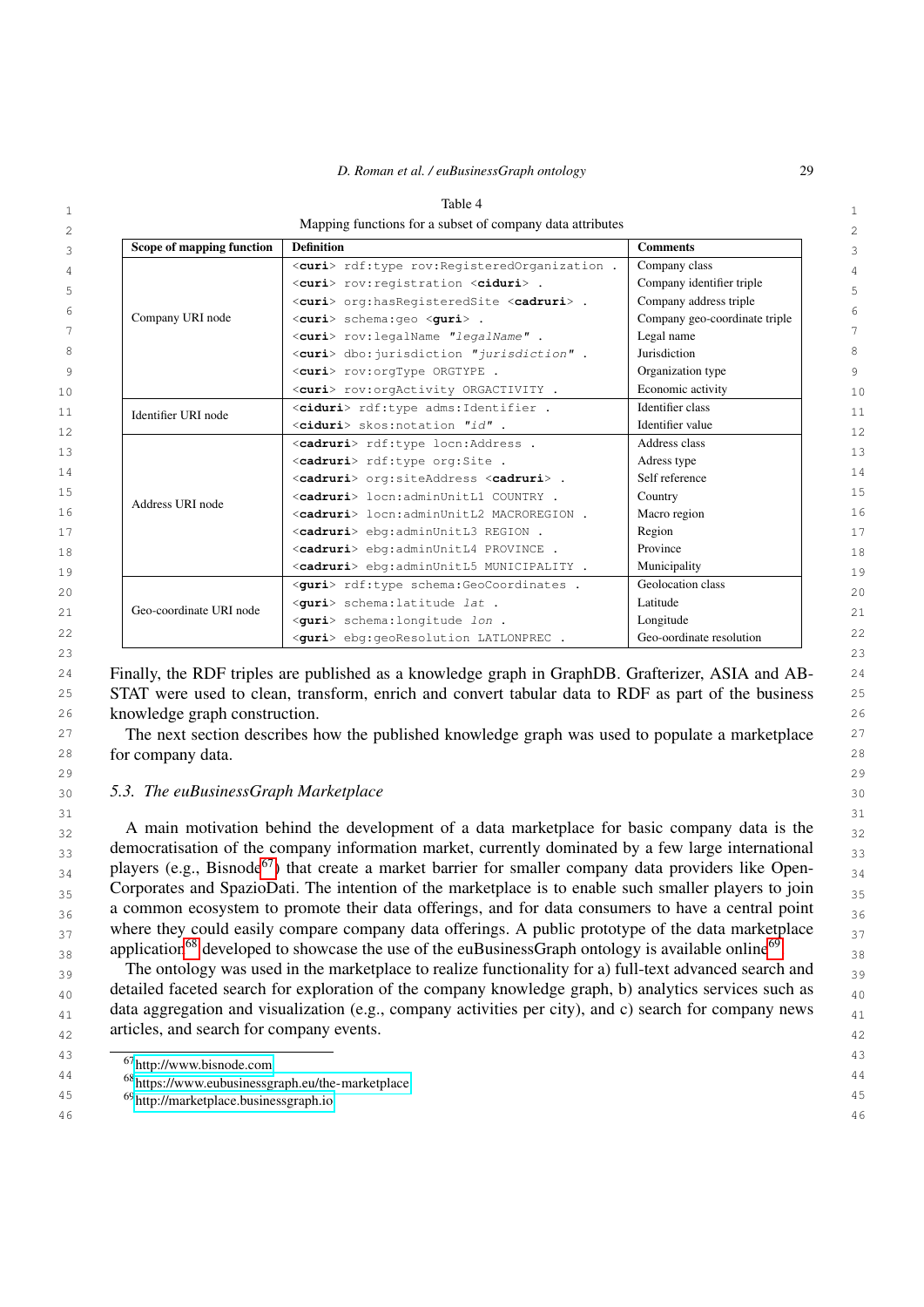## 1 1 *5.4. Use of the euBusinessGraph Ontology in the Public Procurement Domain*

<span id="page-29-0"></span> $2 \times 2$ 

<sup>3</sup> Public procurement accounts for a substantial part of the public investment and global economy and <sup>3</sup> <sup>4</sup> therefore there is a need for better insight into, and management of government spending. In this respect, <sup>5</sup> national, regional, local, and EU-wide public procurement portals were established to publish procure-<br><sup>5</sup> <sup>6</sup> ment notices regarding the purchase of work, goods or services from companies by public authorities <sup>6</sup>  $\frac{7}{10}$  in order to increase transparency, economic activity, and competitiveness [\[34\]](#page-32-14). However, the techni- $\frac{7}{10}$ <sup>8</sup> cal landscape is quite scattered and there are no common data formats and models used for exposing <sup>8</sup> <sup>9</sup> such data uniformly allowing advanced analytics and analysis, such as for fraud and trend detection.  $10$  To this end, the euBusinessGraph ontology was used in the procurement domain, in the context of the  $10$ <sup>11</sup> project TheyBuyForYou (TBFY)<sup>[70](#page-29-2)</sup>, for integrating public procurement and company data into the TBFY <sup>11</sup> <sup>12</sup> knowledge graph [\[35,](#page-32-15) [36\]](#page-32-16). The resulting knowledge graph allows browsing, visualising, and analysing <sup>12</sup> <sup>13</sup> public EU-wide procurement data and enables a variety of business cases built on top of it by various<sup>13</sup>  $\frac{14}{14}$  stakeholders, such as buyers, suppliers, and policy makers.

15 15 The data integrated includes procurement data provided by OpenOpps[71](#page-29-3), and company data provided  $\frac{16}{16}$  16  $\frac{160}{160}$  11.1 <sup>17</sup> by OpenCorporates. OpenOpps has gathered over 2M tender documents from more than 300 publishers  $\frac{17}{17}$ through Web scraping and by using open APIs and provides the resulting data in Open Contracting  $\frac{18}{18}$ Data Standard  $(OCDS)^{72}$  $(OCDS)^{72}$  $(OCDS)^{72}$ , while OpenCorporates uses its own ad-hoc schema. These two datasets are  $\frac{19}{19}$ 20 integrated through an ontology network. An ontology for procurement data was developed based on the  $\frac{20}{20}$  $_{21}$  OCDS standard [\[37\]](#page-32-17) and the euBusinessGraph ontology was used for representing the company data.  $_{22}$  The two datasets are integrated through a reconciliation process [\[38\]](#page-32-18). Suppliers appearing in tender  $_{22}$  $_{23}$  data are matched against company data provided by OpenCorporates. The matched company data is  $_{23}$  $_{24}$  extracted and ingested to the TBFY knowledge graph [\[39\]](#page-33-0). The current release of the TBFY knowledge  $_{24}$ <sub>25</sub> graph includes 129M triples as of October 2020 and more data will be ingested.

 $26$  26

 $28$  28

## <span id="page-29-1"></span>27 27 *5.5. Use of the euBusinessGraph Ontology for Financial Transactions*

29 29 Company-related economic information is crucial to many business operations. It empowers customer <sup>30</sup> relationship management, acquisition of new clients, marketing campaigns, supply chain management, <sup>30</sup> 31 market analysis, competitive intelligence, mergers and acquisitions, etc. In this respect, the euBusiness-<br>31 <sup>32</sup> Graph ontology was used for matching and linking company-related economic information within the <sup>32</sup> 33 context of Ontotext's Intelligent Matching and Linking of Company Data (CIMA) project<sup>[73](#page-29-5)</sup>. CIMA <sup>33</sup> <sup>34</sup> aims to use AI/ML technologies for linking and harmonizing company-related business data from vari-<sup>34</sup> <sup>35</sup> ous sources. The project applies machine learning, semantic modeling and integration, entity matching, <sup>35</sup> <sup>36</sup> automatic classification, logical inference to make data richer, better harmonized, integrated, interlinked<sup>36</sup> <sup>37</sup> and easier to use. As part of the project, Ontotext is creating a Company Knowledge Graph (ONTO-CG)<sup>37</sup> <sup>38</sup> for demo purposes by integrating data from open and a few proprietary datasets. The emphasis of the <sup>38</sup> <sup>39</sup> project is on financial data, industrial classification, company size and important observations such as <sup>39</sup> 40 annual sales and number of employees. 41  $\frac{1}{4}$ 

 $\frac{42}{20}$   $\frac{42}{20}$ 

 $\frac{1}{43}$   $\frac{1}{21}$   $\frac{1}{43}$   $\frac{1}{21}$   $\frac{1}{43}$   $\frac{1}{43}$   $\frac{1}{43}$   $\frac{1}{43}$   $\frac{1}{43}$   $\frac{1}{43}$   $\frac{1}{43}$   $\frac{1}{43}$   $\frac{1}{43}$   $\frac{1}{43}$   $\frac{1}{43}$   $\frac{1}{43}$   $\frac{1}{43}$   $\frac{1}{43}$   $\frac{1}{43}$   $\frac{1}{43}$  <sup>70</sup><http://theybuyforyou.eu>

<span id="page-29-5"></span><span id="page-29-4"></span><span id="page-29-3"></span><span id="page-29-2"></span><sup>71</sup><https://openopps.com>

<sup>44</sup> 44 <sup>72</sup><https://standard.open-contracting.org/latest/en>

<sup>45</sup> 45 <sup>73</sup><https://www.ontotext.com/cima>46 46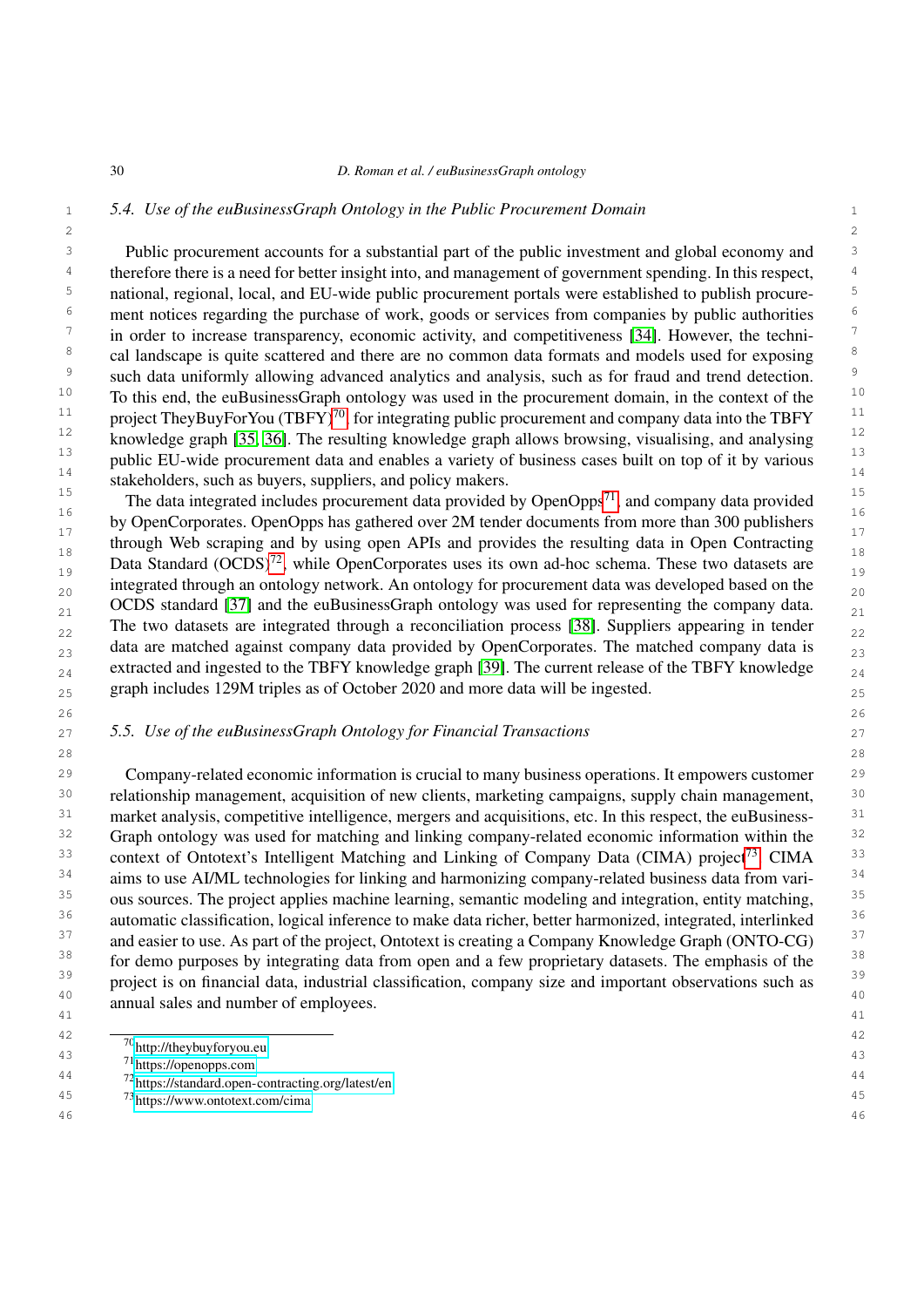$2 \times 2$ 

## <span id="page-30-0"></span>1 1 6. Conclusion and Outlook

 3 The analysis of existing initiatives in the area of interoperability of company-related data revealed <sup>4</sup> the fact that harmonization of company data was far from a solved problem. Company data by different <sup>4</sup> 5 providers is very heterogeneous. We argued for the importance of harmonised basic company data as a 6 key enabler for different value chains in various sectors that depend on company information.

**In this article, we described the euBusinessGraph ontology for harmonizing basic company data as**  8 a lightweight mechanism for aggregating, linking, provisioning and analysing basic company data. It 9 reuses numerous ontologies and adds extra properties and classes (e.g., IdentifierSystem) to describe the 10 full scope of basic company information. The main challenge this paper addressed is related to finding 11 the right balance between a semantic model for basic company information that is too complex and hard 11 12 to understand (for an example of such model see FIBO) and a simplistic least common denominator 13 model, while at the same time exploiting proper mechanisms to reuse numerous related ontologies.

 14 The euBusinessGraph ontology was developed following standard practices in ontology development, 15 identifying the scope and competency questions with different stakeholders, identifying and reusing 16 existing ontologies, and publishing the ontology according to existing best practices for Linked Data vo-<sup>17</sup> cabulary publishing. We provided an overview of the ontology scope, the ontology development process, <sup>17</sup> 18 explanations of core concepts and relationships, and the implementation of the ontology. Furthermore, 18 19 we provided examples where the ontology was used, among others, for publishing company data and for 20 comparing company data from various data providers.

**An important aspect of our approach is the use of schema: domainIncludes and** 21 22 schema:rangeIncludes (following schema.org and Web of Things ontologies), which represent low 23 ontological commitment and improve ontology reuse. Furthermore, we provide RDF Shapes (SHACL 23 <sup>24</sup> and SHEX) for validation of RDF data. The novelty of the proposed lightweight semantic model lies<sup>24</sup> 25 in the careful combination and reuse of terms from existing ontologies, and its expression as a detailed 26 model, including application profile, RDF Shapes and data provider mapping documentation.

<sup>27</sup> The euBusinessGraph ontology serves now as an asset not only for enabling various tasks related <sup>27</sup> <sup>28</sup> to basic company data but also on top of which more specific extensions can be built upon. As an <sup>28</sup> <sup>29</sup> example of such an extension, initial efforts have been made to capture events that happen during the <sup>29</sup> <sup>30</sup> lifetime of a company [\[40\]](#page-33-1) and for representing the French register data in RDF [\[40,](#page-33-1) [41\]](#page-33-2). In addition <sup>30</sup> <sup>31</sup> to possible extensions of the ontology, other interesting directions for future work can be envisioned. <sup>31</sup> <sup>32</sup> For example, interlinking harmonized data from various data providers is an interesting topic for future<sup>32</sup> <sup>33</sup> work (preliminary work on interlinking company data harmonised using the euBusinessGraph ontology <sup>33</sup> <sup>34</sup> is reported in [\[42\]](#page-33-3)). Extending the ontology with classification datasets for additional jurisdictions (e.g., <sup>34</sup> <sup>35</sup> Germany) will further increase the relevance of the business graph, and enable more precise queries<sup>35</sup> <sup>36</sup> to be executed on the harmonized data. This harmonization process includes describing supplementary <sup>36</sup> <sup>37</sup> identifier systems for company entities and officers for new data providers, as well as creating additional<sup>37</sup> 38 38 classification schemes for NACE, NUTS, LAU, organization types and organization status.

<sup>39</sup> In the context of the TheyBuyForYou project, the ontology will be used as a core component of <sup>39</sup> <sup>40</sup> the proposed procurement knowledge graph and the ontology network. Currently, on the one hand, <sup>40</sup> <sup>41</sup> more data is being reconciled and ingested into the TBFY knowledge graph and on the other hand <sup>41</sup> <sup>42</sup> more research and development work is being undertaken in order to improve the reconciliation process <sup>42</sup> <sup>43</sup> matching supplier data against company data. Essentially, it will demonstrate how one can integrate <sup>43</sup> <sup>44</sup> disparate but relevant data sources, pose interesting queries that were otherwise not possible to answer, <sup>44</sup> <sup>45</sup> and create new business scenarios. In the CIMA (ONTO-CG) project, the euBusinessGraph semantic <sup>45</sup> 46 46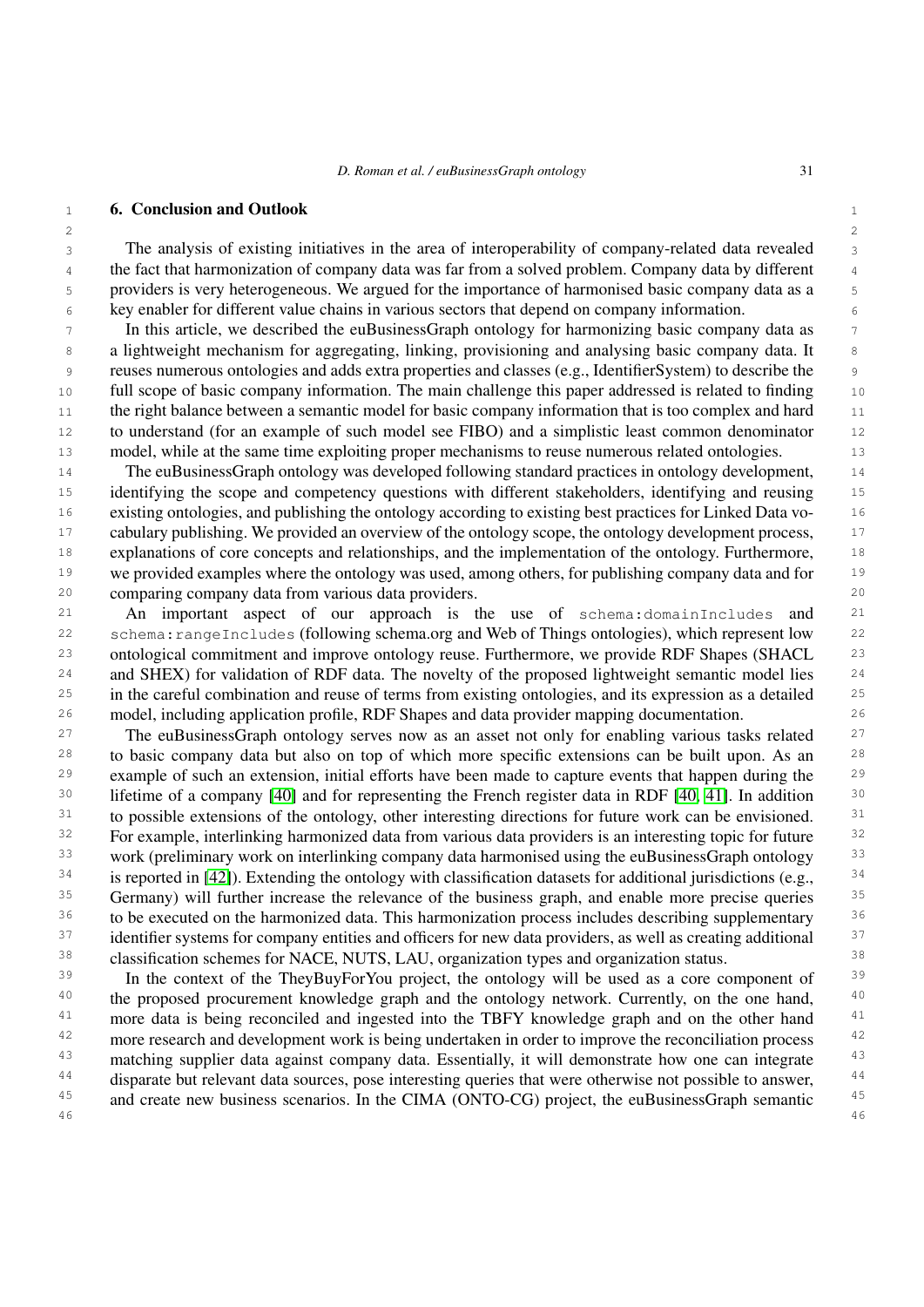3 4

1 model is extended to cover financial transactions, and prototypes and exploitable systems are built using 1 2 the Ontotext Platform to query RDF data integrated from numerous sources.

## 5 Acknowledgement

 $_{7}$  The work in this article was partly funded by the EC H2020 projects euBusinessGraph (grant 732003),  $_{7}$  $_{8}$  EW-Shopp (grant 732590), TheyBuyForYou (780247), CIMA (grant BG16RFOP002-1.005-0168-C01),  $_{8}$ <sup>9</sup> and further reused in InnoRate (821518). Special thanks to the members of the euBusinessGraph project <sub>10</sub> consortium for stimulating discussions around various aspects of basic company information, especially <sub>10</sub>  $_{11}$  to Tatiana Tarasova, Fredrik Seehusen, and David Norheim for their initial involvement in the develop-12 ment of the ontology.

13

#### Neterchets  $15$ References

- <span id="page-31-0"></span> 16 [1] M. Janssen, D. Konopnicki, J.L. Snowdon and A. Ojo, Driving public sector innovation using big and open linked data 17 (BOLD), *Information Systems Frontiers* 19(2) (2017), 189–195. doi:10.1007/s10796-017-9746-2.
- <span id="page-31-1"></span>18 [2] T. Heath and C. Bizer, *Linked Data: Evolving the Web into a Global Data Space*, Morgan & Claypool, 2011.
- <span id="page-31-2"></span> 19 [3] S.K. Bansal and S. Kagemann, Integrating Big Data: A Semantic Extract-Transform-Load Framework, *IEEE Computer* (3) (2015), 42–50. doi:10.1109/MC.2015.76.
- <span id="page-31-3"></span> 20 [4] M. Giese, A. Soylu, G. Vega-Gorgojo, A. Waaler, P. Haase, E. Jiménez-Ruiz, D. Lanti, M. Rezk, G. Xiao, Ö.L. Özçep and 21 R. Rosati, Optique: Zooming in on Big Data, *IEEE Computer* 48(3) (2015), 60–67. doi:10.1109/MC.2015.82.
- <span id="page-31-4"></span> 22 [5] D. Reynolds (ed.), "The Organization Ontology", World Wide Web Consortium (W3C), 2014. [https://www.w3.org/TR/](https://www.w3.org/TR/vocab-org/) [vocab-org/.](https://www.w3.org/TR/vocab-org/)
- <span id="page-31-5"></span> 23 [6] J.F. Muñoz-Soro, G. Esteban, O. Corcho and F. Seron, PPROC, an ontology for transparency in public procurement, 24 *Semantic Web* 7(3) (2016), 295–309. doi:10.3233/SW-150195.
- <span id="page-31-6"></span> 25 [7] Semantic Interoperability Community, "e-Government Core Vocabularies", European Commission - ISA Programme, 26 2019. [https://joinup.ec.europa.eu/solution/e-government-core-vocabularies.](https://joinup.ec.europa.eu/solution/e-government-core- vocabularies)
- <span id="page-31-7"></span><sup>27</sup> file (CPSV-AP)", European Commission - ISA<sup>2</sup> Programme, 2016. https://ec.europa.eu/isa2/solutions/<sup>27</sup> 28 [core-public-service-vocabulary-application-profile-cpsv-ap\\_en.](https://ec.europa.eu/isa2/solutions/core-public-service- vocabulary-application-profile-cpsv-ap_en) [8] Working Group for Describing Public Services, "Core Public Service Vocabulary Application Pro-Programme, 2016. [https://ec.europa.eu/isa2/solutions/](https://ec.europa.eu/isa2/solutions/core-public-service- vocabulary-application-profile-cpsv-ap_en)
- <span id="page-31-8"></span> 29 [9] R.V. Guha, D. Brickley and S. Macbeth, Schema.org: evolution of structured data on the web, *Communications of the*  $ACM$   $59(2)(2010)$ ,  $44-51$ ,  $001(10,1145/2844344)$ *ACM* 59(2) (2016), 44–51. doi:10.1145/2844544.
- <span id="page-31-9"></span> 31 [10] M. Bennett, The financial industry business ontology: Best practice for big data, *Journal of Banking Regulation* 14(3) (2013), 255–268. doi:10.1057/jbr.2013.13.
- <span id="page-31-10"></span> 32 [11] M. McDaniel and V.C. Storey, Evaluating Domain Ontologies: Clarification, Classification, and Challenges, *ACM Com-*33 *puting Survey* 52(4) (2019), 70:1–70:44. doi:10.1145/3329124.
- <span id="page-31-11"></span><sup>34</sup> [12] Department of Economic and Social Affairs, "International Standard Industrial Classification of All Economic Activities<sup>34</sup> (ISIC)", United Nations, 2008. [https://unstats.un.org/unsd/classifications/Econ/isic.](https://unstats.un.org/unsd/classifications/Econ/isic)
- <span id="page-31-12"></span><sup>35</sup> [13] Eurostat, "Statistical classification of economic activities in the European Community (NACE)", European Commission,<sup>35</sup> 36 2008. [https://ec.europa.eu/eurostat/en/web/products-manuals-and-guidelines/-/KS-RA-07-015.](https://ec.europa.eu/eurostat/en/web/products-manuals-and- guidelines/-/KS-RA-07-015)
- <span id="page-31-13"></span><sup>37</sup> [14] ISO/TC 68/SC 8 Technical Committee, "Financial services – Legal entity identifier (LEI)", International Organization for Standardization (ISO), 2019. [https://www.iso.org/standard/75998.html.](https://www.iso.org/standard/75998.html)
- <span id="page-31-14"></span> 38 [15] Eurostat, *"Methodological manual on territorial typologies"*, European Commission, 2019. doi:10.2785/930137. [https:](https://ec.europa.eu/eurostat/web/products-manuals-and- guidelines/-/KS-GQ-18-008) 39 [//ec.europa.eu/eurostat/web/products-manuals-and-guidelines/-/KS-GQ-18-008.](https://ec.europa.eu/eurostat/web/products-manuals-and- guidelines/-/KS-GQ-18-008)
- <span id="page-31-15"></span> 40 [16] EU ISA Programme Core Vocabularies Working Group, "ISA Programme Location Core Vocabulary", World Wide Web Consortium (W3C), 2015. [https://www.w3.org/ns/locn.](https://www.w3.org/ns/locn)
- <span id="page-31-16"></span> 41 [17] M. Dekkers, "Asset Description Metadata Schema (ADMS)", World Wide Web Consortium (W3C), 2013. [https://www.](https://www.w3.org/TR/vocab-adms/) 42 [w3.org/TR/vocab-adms/.](https://www.w3.org/TR/vocab-adms/)
- <span id="page-31-17"></span> 43 [18] K. Alexander, R. Cyganiak, M. Hausenblas and J. Zhao, "Describing Linked Datasets with the VoID Vocabulary", World 44 Wide Web Consortium (W3C), 2011. [https://www.w3.org/TR/void/.](https://www.w3.org/TR/void/)
- <span id="page-31-18"></span> 45 Organization System (SKOS), *Journal of Web Semantics* 20 (2013), 35–49. doi:10.1016/j.websem.2013.05.001. 46 [19] T. Baker, S. Bechhofer, A. Isaac, A. Miles, G. Schreiber and E. Summers, Key choices in the design of Simple Knowledge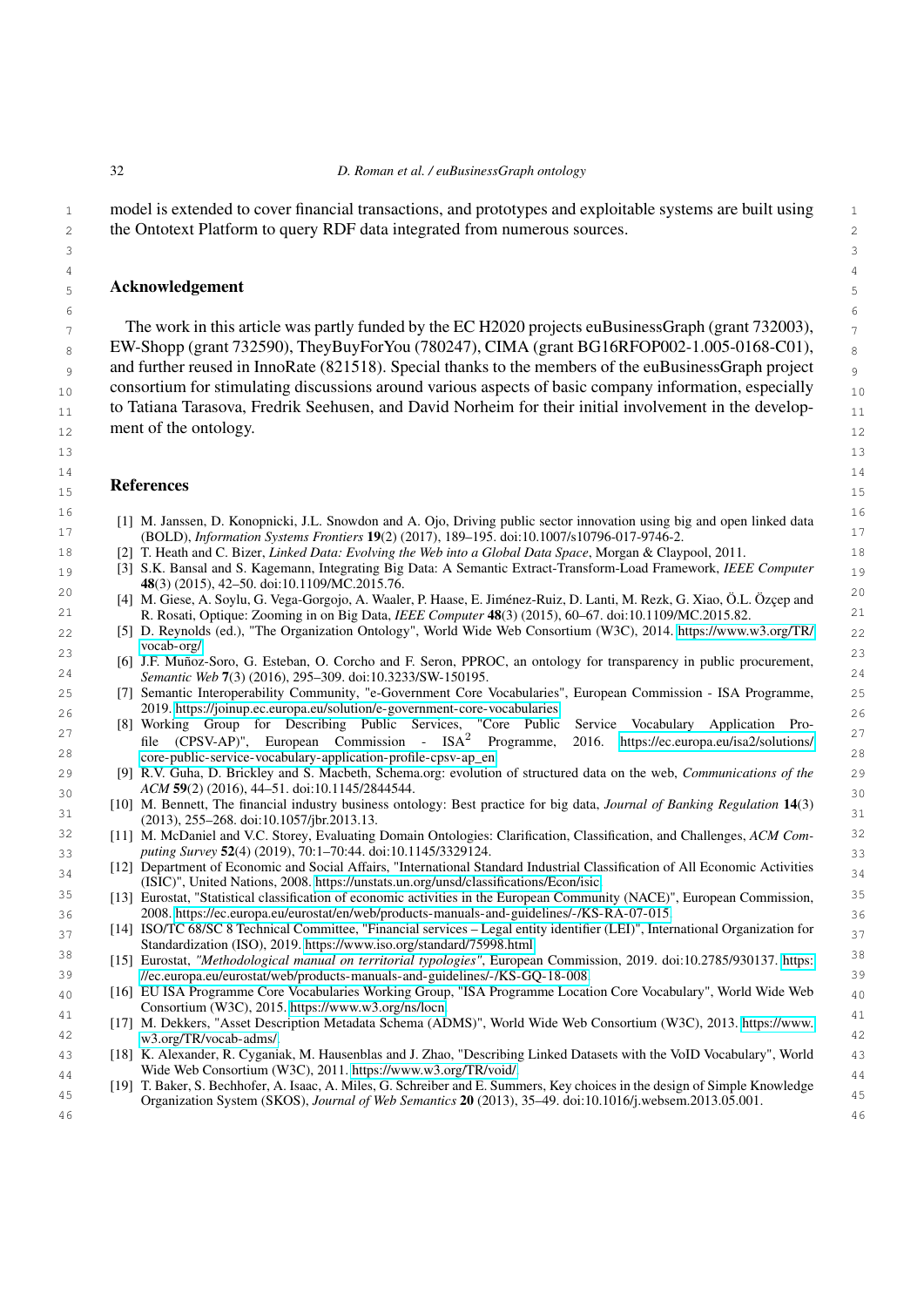- <span id="page-32-0"></span> 1 [20] W.R. van Hage, V. Malaisé, R. Segers, L. Hollink and G. Schreiber, Design and use of the Simple Event Model (SEM), 2 *Journal of Web Semantics* 9(2) (2011), 128–136. doi:10.1016/j.websem.2011.03.003.
- <span id="page-32-1"></span>[21] N.F. Noy and D.L. McGuinness, Ontology Development 101: A Guide to Creating Your First Ontology, Technical Report, Stanford Medical Informatics, 2001.
- <span id="page-32-2"></span> 4 [22] O. Corcho, M. Fernández-López and A. Gómez-Pérez, *Ontological Engineering: Principles, Methods, Tools and Lan-* 5 *guages*, in: *Ontologies for Software Engineering and Software Technology*, C. Calero, F. Ruiz and M. Piattini, eds, Springer Berlin Heidelberg, 2006, pp. 1–48. doi:10.1007/3-540-34518-3\_1.
- <span id="page-32-3"></span> 6 [23] M.C. Suárez-Figueroa, A. Gómez-Pérez, E. Motta and A. Gangemi (eds), *Ontology Engineering in a Networked World*, 7 Springer-Verlag, Berlin, 2012. [http://oro.open.ac.uk/33764/.](http://oro.open.ac.uk/33764/)
- <span id="page-32-4"></span> 8 [24] J. Barzdins, K. Cerans, R. Liepins and A. Sprogis, Advanced Ontology Visualization with OWLGrEd, in: *Proceedings* 9 *of the 8th International Workshop on OWL: Experiences and Directions (OWLED 2011)*, CEUR Workshop Proceedings, Vol. 796, CEUR-WS.org, 2011. [http://ceur-ws.org/Vol-796/owled2011\\_submission\\_7.pdf.](http://ceur-ws.org/Vol-796/owled2011_submission_7.pdf)
- <span id="page-32-5"></span> 10 [25] V. Alexiev, T. Tarasova, J. Paniagua, C. Taggart, B. Elvesaeter, F. Seehusen, D. Roman and D. Norheim, *euBusinessGraph* 11 *Semantic Data Model*, euBusinessGraph Consortium, 2018. [https://docs.google.com/document/d/1dhMOTlIOC6dOK\\_](https://docs.google.com/document/d/1dhMOTlIOC6dOK_jksJRX0CB-GIRoiYY6fWtCnZArUhU/edit) 12 [jksJRX0CB-GIRoiYY6fWtCnZArUhU/edit.](https://docs.google.com/document/d/1dhMOTlIOC6dOK_jksJRX0CB-GIRoiYY6fWtCnZArUhU/edit)
- <span id="page-32-6"></span>13 13 13 and Services, in: *Proceedings of the 13th International Conference on Semantic Systems (Semantics 2017)*, 2017. [http:](http://rawgit2.com/webdata/SEMANTiCS2017-posters/master/papers_final/163_Alexiev/index.html) 14 [//rawgit2.com/webdata/SEMANTiCS2017-posters/master/papers\\_final/163\\_Alexiev/index.html.](http://rawgit2.com/webdata/SEMANTiCS2017-posters/master/papers_final/163_Alexiev/index.html) [26] V. Alexiev, A. Kiryakov and P. Tarkalanov, euBusinessGraph: Company and Economic Data for Innovative Products
- <span id="page-32-7"></span> 15 [27] H. Knublauch and D. Kontokostas (eds), "Shapes constraint language (SHACL)", World Wide Web Consortium (W3C), 2017. [https://www.w3.org/TR/shacl/.](https://www.w3.org/TR/shacl/)
- <span id="page-32-8"></span> 16 [28] E. Prud'hommeaux, J.E. Labra Gayo and H. Solbrig, Shape expressions: an RDF validation and transformation language, 17 in: *Proceedings of the 10th International Conference on Semantic Systems (SEM 2014)*, ACM, 2014, pp. 32–40.
- <span id="page-32-9"></span> 18 [29] D. Roman, N. Nikolov, A. Putlier, D. Sukhobok, B. Elvesæter, A. Berre, X. Ye, M. Dimitrov, A. Simov, M. Zarev, 19 R. Moynihan, B. Roberts, I. Berlocher, S. Kim, T. Lee, A. Smith and T. Heath, DataGraft: One-stop-shop for open data 19 management, *Semantic Web* 9(4) (2018), 393–411. doi:10.3233/SW-170263.
- <span id="page-32-10"></span><sup>20</sup> [30] D. Roman, M. Dimitrov, N. Nikolov, A. Putlier, D. Sukhobok, B. Elvesæter, A. Berre, X. Ye, A. Simov and Y. Petkov, 21 Datagraft: Simplifying open data publishing, in: *European Semantic Web Conference*, Springer, 2016, pp. 101–106.
- <span id="page-32-11"></span> 22 [31] D. Sukhobok, N. Nikolov, A. Pultier, X. Ye, A.J. Berre, R. Moynihan, B. Roberts, B. Elvesæter, M. Nivethika and D. Ro- 23 man, Tabular Data Cleaning and Linked Data Generation with Grafterizer, in: *Proceedings of The Semantic Web - ESWC 2016 Satellite Events*, LNCS, Vol. 9989, Springer, 2016, pp. 134–139. doi:10.1007/978-3-319-47602-5\_27.
- <span id="page-32-12"></span><sup>24</sup> [32] V. Cutrona, M. Ciavotta, F.D. Paoli and M. Palmonari, ASIA: a Tool for Assisted Semantic Interpretation and Annotation<sup>24</sup> 25 of Tabular Data, in: *Proceedings of the ISWC 2019 Satellite Tracks (Posters & Demonstrations, Industry, and Outra-* 26 *geous Ideas) co-located with 18th International Semantic Web Conference (ISWC 2019)*, CEUR Workshop Proceedings, Vol. 2456, CEUR-WS.org, 2019, pp. 209–212. [http://ceur-ws.org/Vol-2456/paper54.pdf.](http://ceur-ws.org/Vol-2456/paper54.pdf)
- <span id="page-32-13"></span><sup>27</sup> [33] R.A.A. Principe, B. Spahiu, M. Palmonari, A. Rula, F.D. Paoli and A. Maurino, ABSTAT 1.0: Compute, Manage and <sup>27</sup> 28 Share Semantic Profiles of RDF Knowledge Graphs, in: *Proceedings of The Semantic Web: ESWC 2018 Satellite Events* 29 *- ESWC 2018 Satellite Events*, LNCS, Vol. 11155, Springer, 2018, pp. 170–175. doi:10.1007/978-3-319-98192-5\_32.
- <span id="page-32-14"></span> 30 [34] E. Simperl, Ó. Corcho, M. Grobelnik, D. Roman, A. Soylu, M.J.F. Ruíz, S. Gatti, C. Taggart, U.S. Klima, A.F. Uliana, 31 *12th International Conference on Metadata and Semantic Research (MTSR 2018)*, 2018, pp. 317–323. doi:10.1007/978- 32 3-030-14401-2\_29. I. Makgill and T.C. Lech, Towards a Knowledge Graph Based Platform for Public Procurement, in: *Proceedings of the*
- <span id="page-32-15"></span>33 [35] A. Soylu, O. Corcho, E. Simperl, D. Roman, F.Y. Martínez, C. Taggart, I. Makgill, B. Elvesæter, B. Symonds, H. McNally, 33 34 Graph, in: *Proceedings of the Posters and Demonstrations Session of 21st International Conference on Knowledge En-* 35 *gineering and Knowledge Management (EKAW 2018)*, CEUR Workshop Proceedings, Vol. 2262, CEUR-WS.org, 2018. 36 [http://ceur-ws.org/Vol-2262/ekaw-poster-01.pdf.](http://ceur-ws.org/Vol-2262/ekaw-poster-01.pdf) G. Konstantinidis, Y. Zhao and T.C. Lech, Towards Integrating Public Procurement Data into a Semantic Knowledge
- <span id="page-32-16"></span> 37 [36] A. Soylu, O. Corcho, B. Elvesæter, C. Badenes-Olmedo, F.Y. Martinez, M. Kovacic, M. Posinkovic, I. Makgill, C. Taggart, 38 Exploiting an Integrated Knowledge Graph, in: *Proceedings of International Semantic Web Conference (ISWC 2020)*, 39 LNCS, Springer, 2020. E. Simperl, T.C. Lech and D. Roman, Enhancing Public Procurement in the European Union through Constructing and
- <span id="page-32-17"></span> 40 [37] A. Soylu, B. Elvesæter, P. Turk, D. Roman, Ó. Corcho, E. Simperl, G. Konstantinidis and T.C. Lech, Towards an Ontology for Public Procurement Based on the Open Contracting Data Standard, in: *Proceedings of the 18th IFIP WG 6.11*<br>Contracting Data Standard, in: *Proceedings of the 18th IFIP WG 6.11* <sup>41</sup> *Conference on e-Business, e-Services, and e-Society (I3E 2019)*, Vol. 11701, 2019, pp. 230–237. doi:10.1007/978-3-030-<br>42 29374-1\_19.
- <span id="page-32-18"></span> 43 [38] A. Soylu, B. Elvesæter, P. Turk, D. Roman, Ó. Corcho, E. Simperl, I. Makgill, C. Taggart, M. Grobelnik and T.C. Lech, 44 An Overview of the TBFY Knowledge Graph for Public Procurement, in: *Proceedings of the ISWC 2019 Satellite Tracks* 45 2019, pp. 53–56. [http://ceur-ws.org/Vol-2456/paper14.pdf.](http://ceur-ws.org/Vol-2456/paper14.pdf)*(Posters & Demonstrations, Industry, and Outrageous Ideas)*, CEUR Workshop Proceedings, Vol. 2456, CEUR-WS.org,
- 46